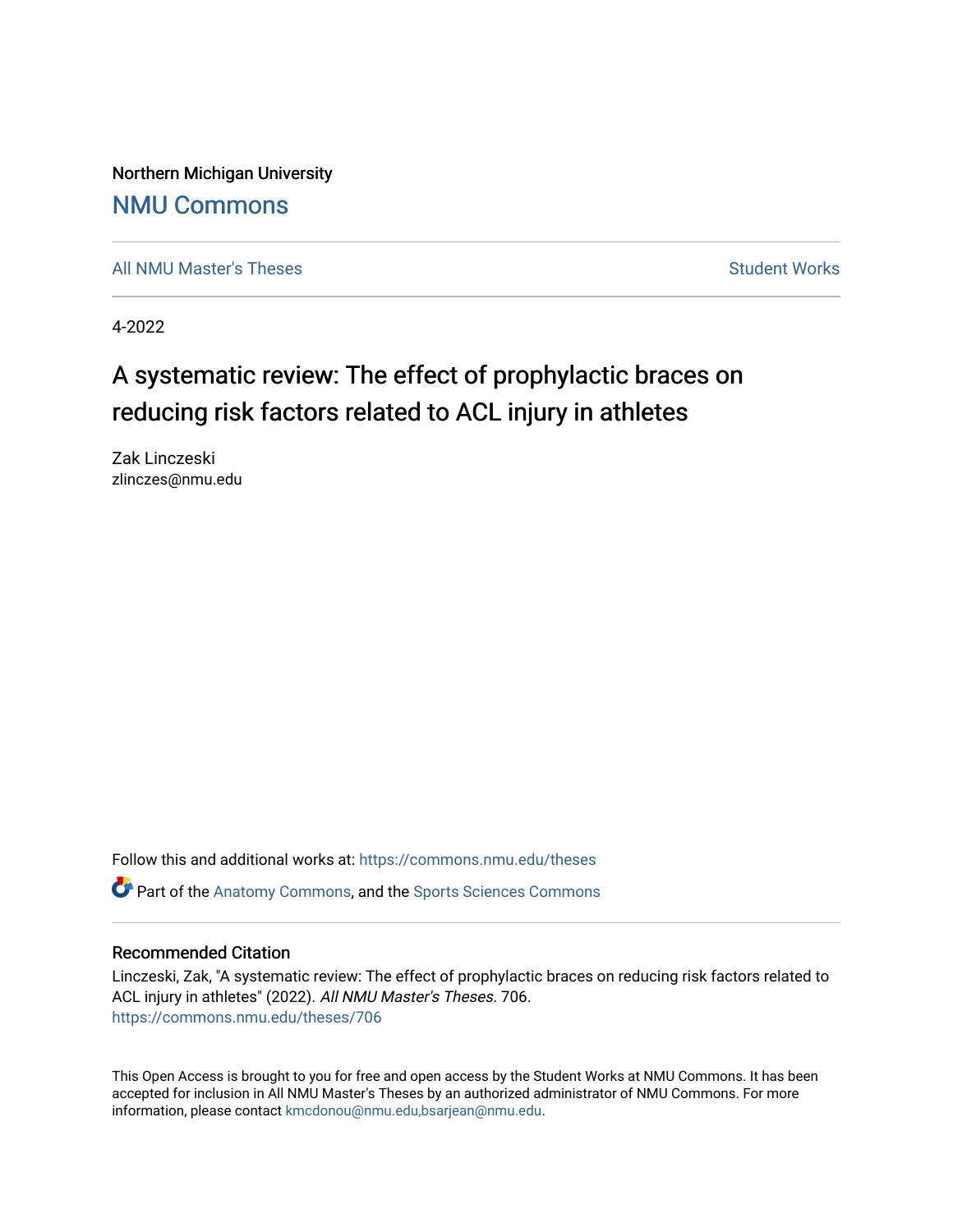# **A systematic review: The effect of prophylactic braces on reducing risk factors related to ACL injury in athletes**

By

Zak Linczeski

Target Journal: Knee Surgery, Sports Traumatology, Arthroscopy

Website: https://www.kssta.org/authors-homepage

### THESIS

Submitted to Northern Michigan University In partial fulfillment of the requirements For the degree of

MASTER OF SCIENCE IN EXERCISE SCIENCE

Office of Graduate Education and Research

November 18, 2021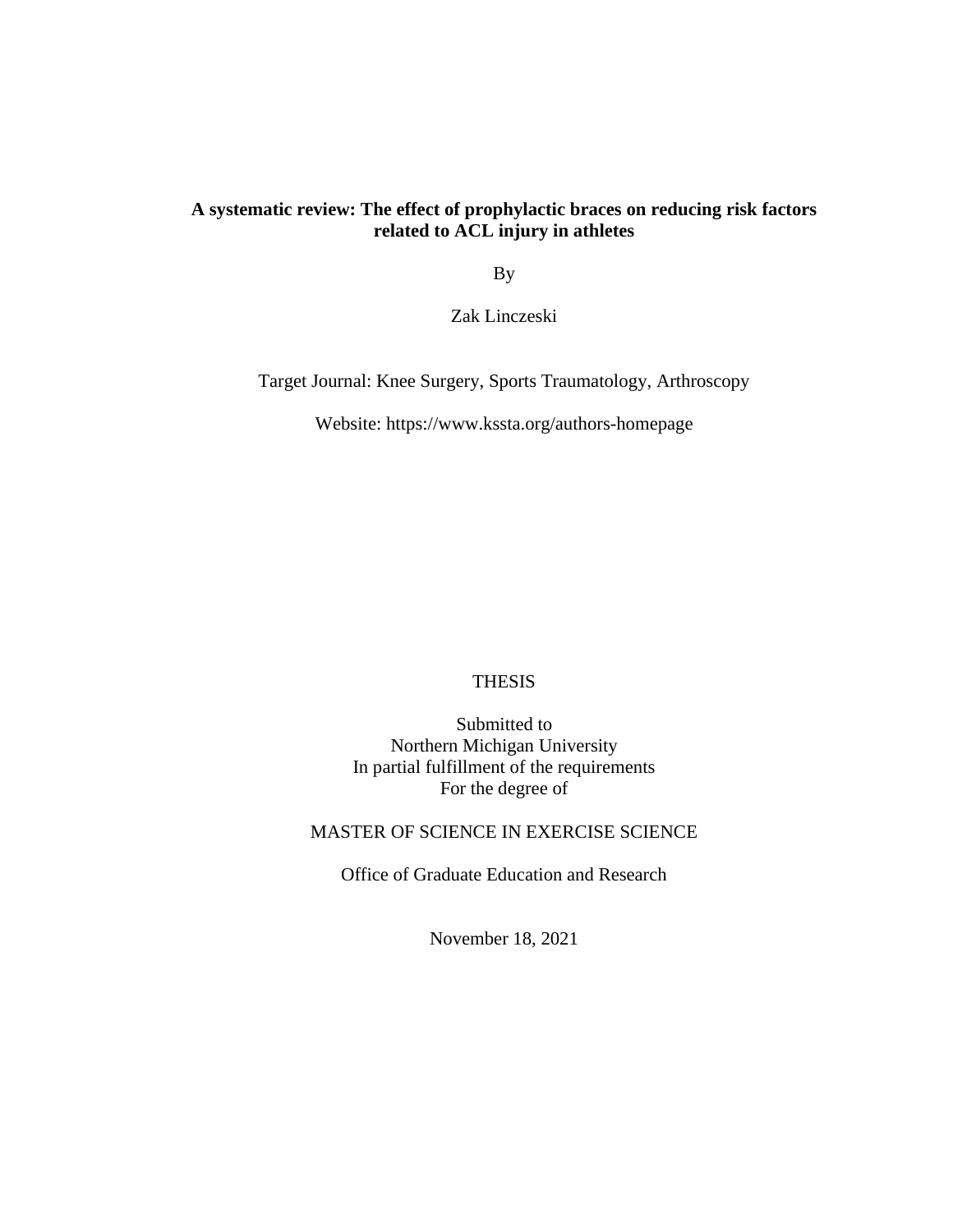# A systematic review: The effect of prophylactic braces on reducing risk factors related to ACL injury in athletes

This thesis by Zak Linczeski is recommended for approval by the student's Thesis Committee and Associate Dean in the School of Health and Human Performance and by the Dean of Graduate Studies and Research.

 $M_{\star}$  fM- $11 - 18 - 21$ Date

Committee Chair: Dr. Marguerite Moore Ph.D, AT, ATC

First Reader: Dr. Sarah Breen Ph.D

Second Reader: Lynette Vanwelsenaers BS, CP, COF

Date

 $\sqrt{2221}$ **Date** 

Elizabeth C. Wuorinen

11/29/2021 Date

Associate Dean: Dr. Elizabeth Wuorinen Ph.D

Schade Ecknt

122

Dr. Lisa Schade Eckert Dean of Graduate Studies and Research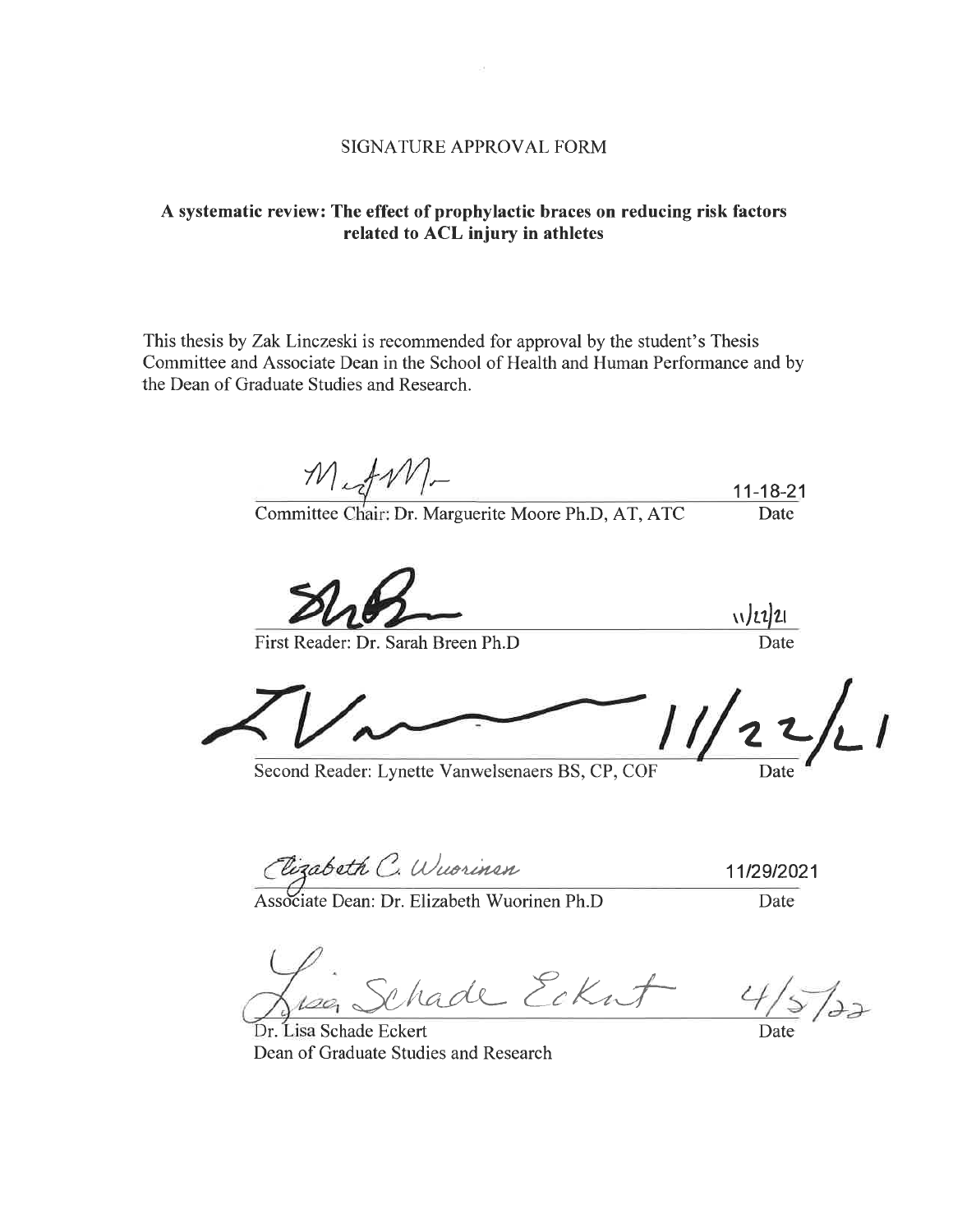#### ABSTRACT

# **A SYSTEMATIC REVIEW: THE EFFECT OF PROPHYLACTIC BRACES ON REDUCING RISK FACTORS RELATED TO ACL INJURY IN ATHLETES**

By

### Zak Linczeski

**Purpose:** Anterior cruciate ligament (ACL) injuries are one of the most common sportsrelated injuries as they account for around 100,000 injuries per year. This study sought to review research on prophylactic knee bracing (PKB) for the reduction of the risk factors related to injury of the ACL.

**Methods:** An extensive search of articles from 1990-2021 was performed with inclusion criteria of no previous ACL injury, no knee injury or surgery in the past 6 months, the use of a hinged knee brace, and use of kinetic, kinematic, and proprioceptive variables. All studies underwent a PEDro score evaluation to determine article quality. All relevant variables were then compared on a braced vs unbraced basis with further evaluation via two brace categories of fit and type.

**Results:** Four selected articles were included in the review where kinematic, kinetic, and proprioceptive data were assessed. The custom braces led to greater improvements in mechanisms of injury than the generic counterparts. The other category, type, saw the hinged braces perform better with most kinematic and proprioceptive variables. The primary exception was knee flexion which saw one hinged brace have increased knee flexion while one saw a decrease. Additionally, the non-hinged brace saw an increase in knee flexion.

**Conclusion:** The analysis of the results allowed for the recommendation that the current research shows the most effective bracing protocol to involve custom, hinged braces. These types of braces allowed for the greatest improvement of the factors related to mechanisms of injury for the ACL. Future research should evaluate different types of braces, varied athlete populations of different ages, and usage of consistent variables to allow a more direct comparison of braces.

**Keywords:** knee brace, kinetics, kinematics, prophylactic brace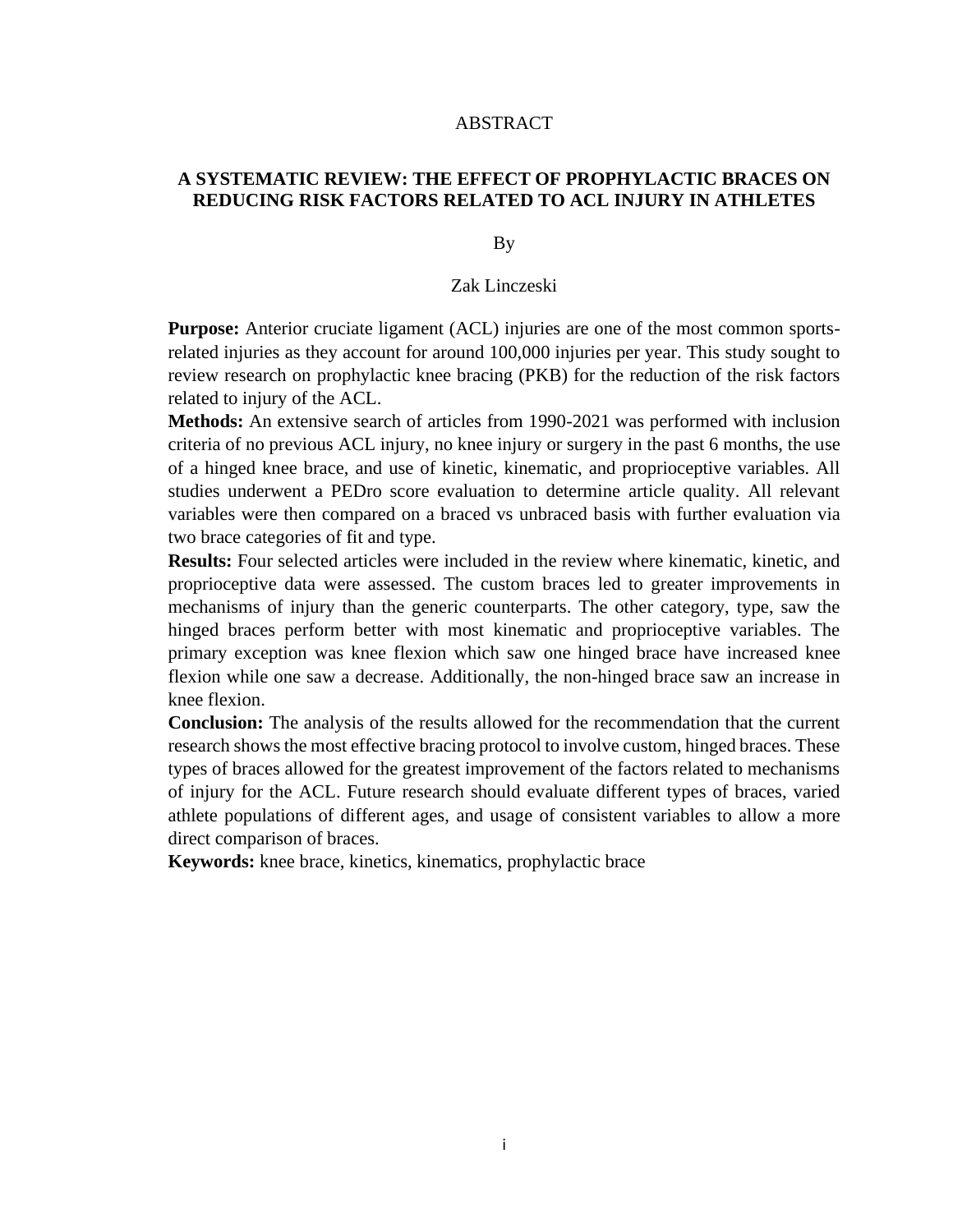Copyright by

Zak Linczeski

November 18, 2021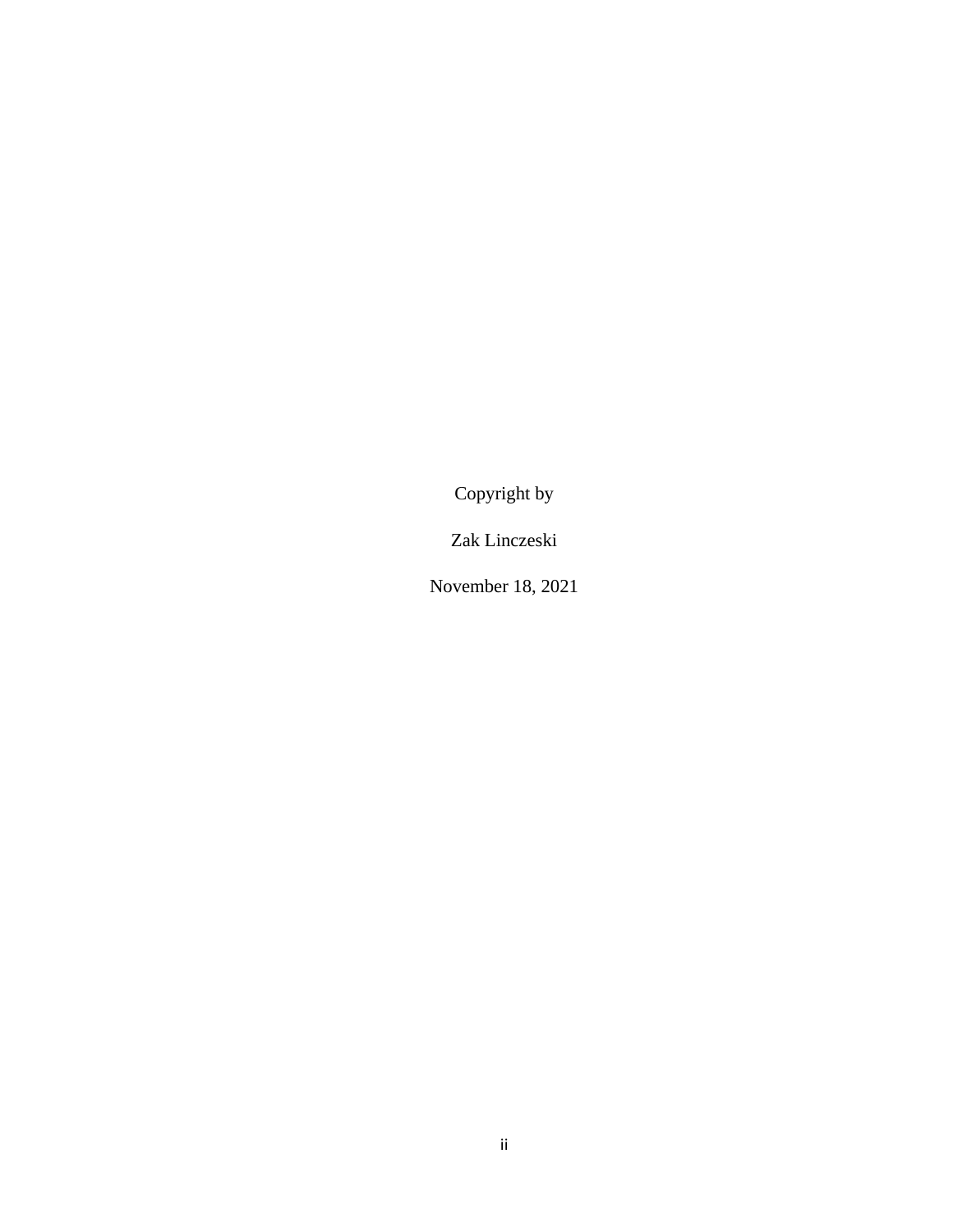# DEDICATION

This thesis is dedicated to my wife, Molly, who has always helped to shake the frost off of my bones.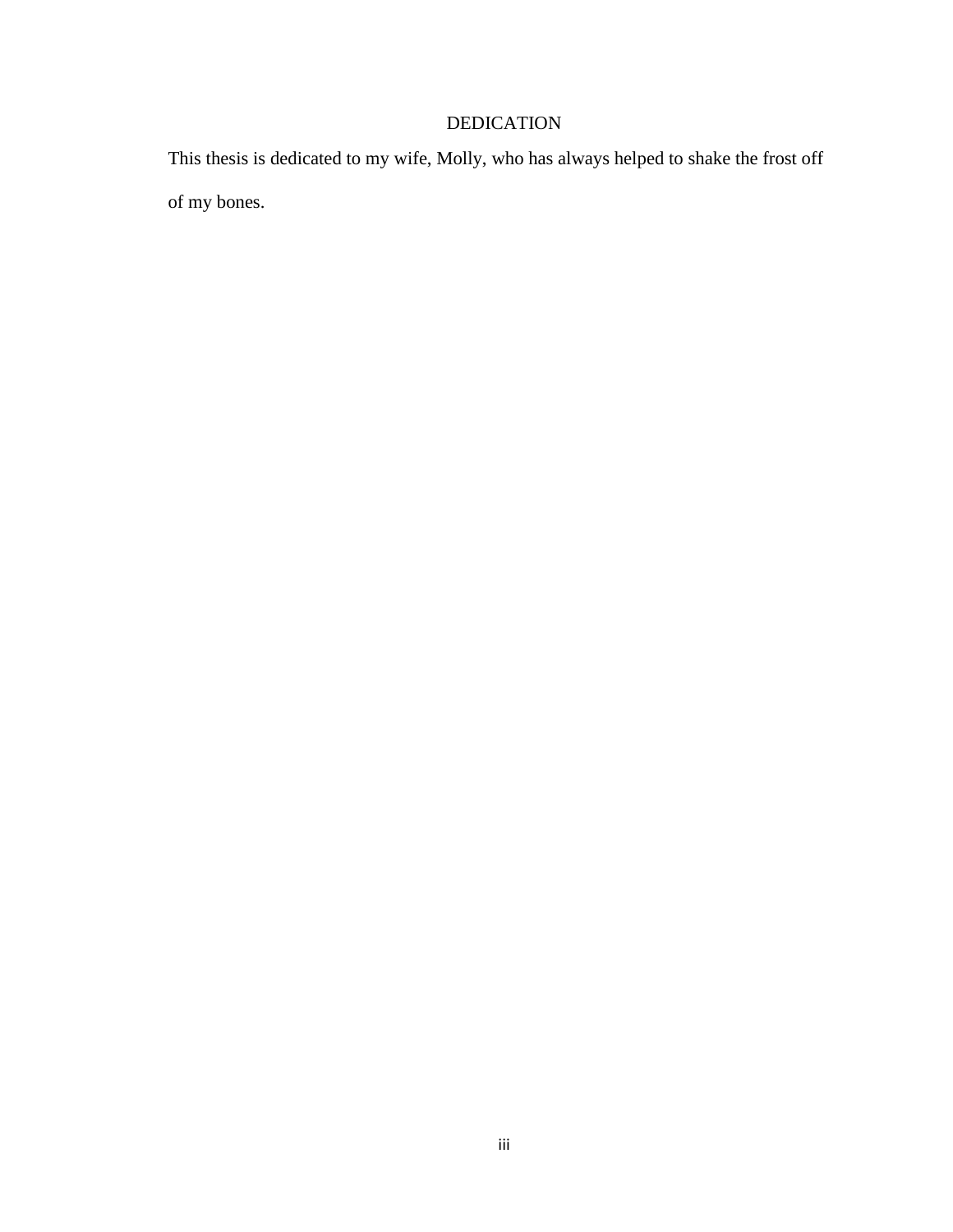#### ACKNOWLEDGEMENTS

I would like to thank my director, Dr. Sarah Breen, as she has provided significant guidance throughout this process and has allowed for the continued development of my research. This has enabled continual improvements in the writing and development of ideas, allowing the refinement of this thesis project. I would also like to thank Dr. Maggy Moore who took over for Dr. Breen when she left the university and has further served to serve as a guide throughout this process. I would like to extend thanks to Lynn Vanwelsenaers for serving as the reader on my thesis committee. Finally, I would like to thank my colleague, Claire Smith, for evaluating the search criteria and selected articles.

Additionally, I would like to thank Northern Michigan University's School of Health and Human Performance for providing the opportunity to pursue my research and for the guidance and assistance provided by them and their staff throughout this journey.

Finally, I would like to thank my family, including my wife (Molly), bonus parents (Jay and Anne), parents (Dan and Chris), two cats (Sabrina and Alice), and siblings (Taylor and Tyler) for helping to overcome the various obstacles throughout this seemingly never-ending journey. I would also like to thank my grandparents (Dan and Linda; Jim and JoAnn; Bill and Dawn) for their continued support and love. I would also like to thank my grandma for fostering an urge and commitment for lifelong learning. I would not be where I am without all of your help and guidance throughout this process.

This thesis followed the format dictated by the Knee Surgery, Sports Traumatology, and Arthroscopy (KSSTA) Journal and the School of Health and Human Performance of Northern Michigan University. The author guidelines for submission to this journal are accessible through the link: <https://www.kssta.org/authors-homepage/>

iv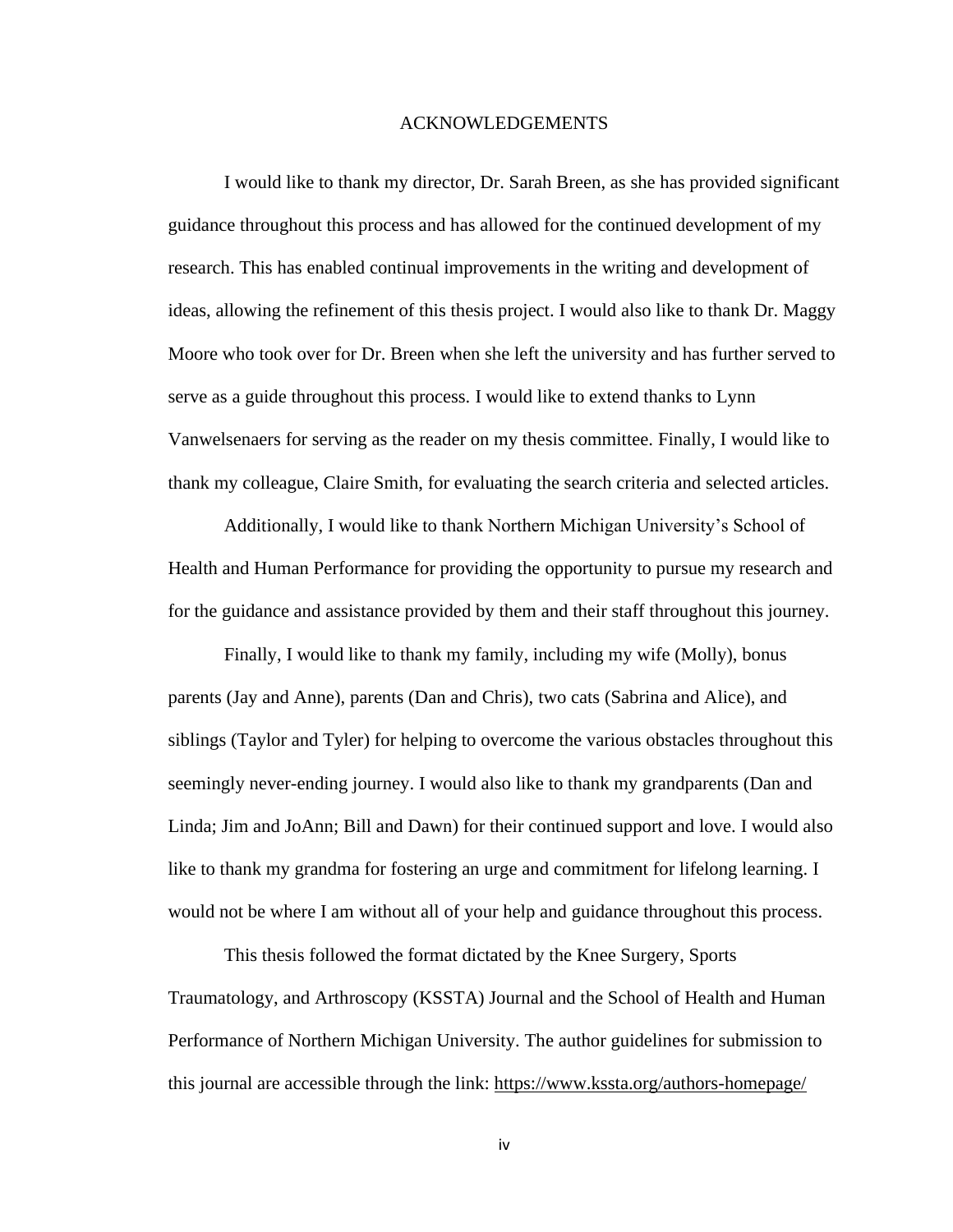# **TABLE OF CONTENTS**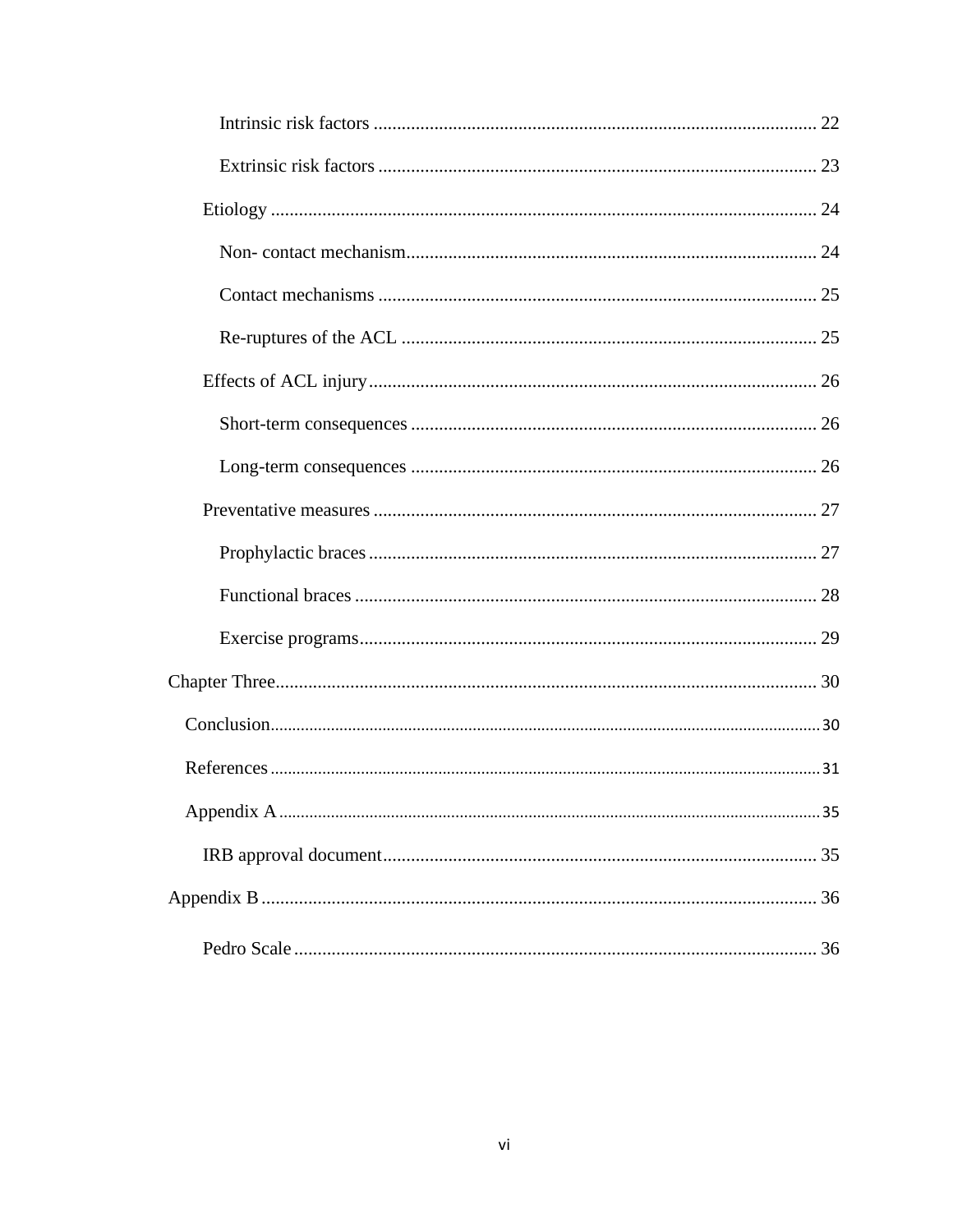# LIST OF TABLES

<span id="page-9-0"></span>

| Table 2. Effect of bracing on PVGRF compared to the control unbraced condition10  |
|-----------------------------------------------------------------------------------|
| Table 3. Effect of braces on proprioception leg compared to unbraced control10    |
|                                                                                   |
| Table 5. Summary of the limitations and recommendations in the included studies17 |
|                                                                                   |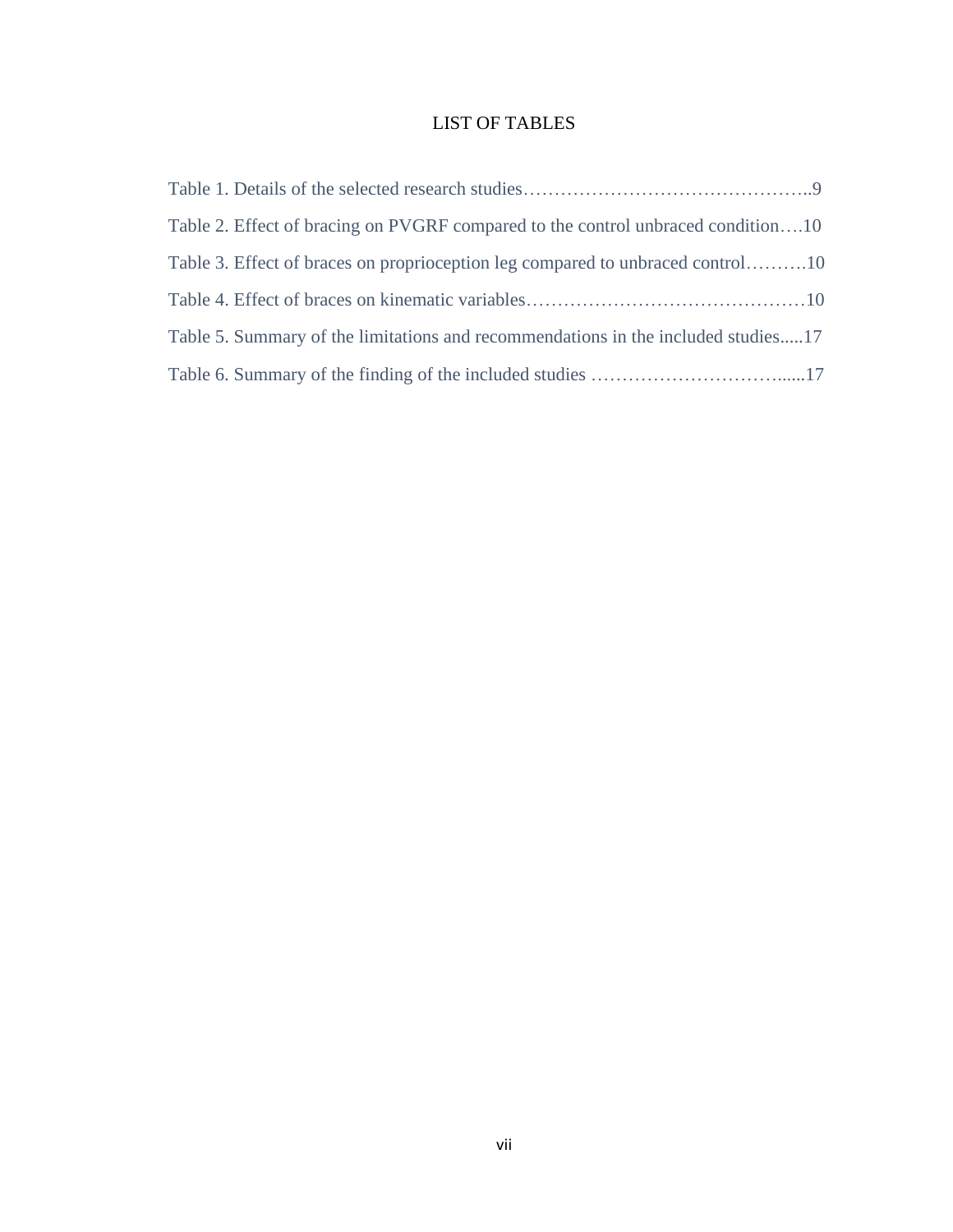#### **Chapter One**

#### <span id="page-10-1"></span><span id="page-10-0"></span>**Introduction**

Trauma to the anterior cruciate ligament (ACL) is one of the most common sports-related injuries with an estimated 100,000-200,000 occurring each year [15, 39]. A study analyzing the National Collegiate Athletic Association Injury Surveillance Program demonstrated the highest rates of ACL injury in women's gymnastics (0.34%), women's lacrosse (0.44%), men's lacrosse (0.42%), and football (1.52%) [15]. Collegiate injury rates were analogous to high school where most injuries occurred in men's football (0.33) and women's sports including soccer (0.28%), basketball (0.23%), and gymnastics (0.33%) [31]. The incidence rate was reported as events per 10,000-athlete exposure. The majority of high school injuries happened in women's soccer and football while in college, football and women's gymnastics were the most common. The incidence rate peaks around age 18 for women while remaining high for adult males between the ages of 16-30 [31]. The high incidence rate is demonstrated further by the evidence that in some sports such as football, handball, and jiu-jitsu, injuries to the ACL account for approximately 50% of all lower leg injuries [45]. Due to the high incidence of ACL injuries, it is imperative to determine effective methods to reduce injury incidence. Current research varies on the effectiveness of bracing in reducing ACL injuries and is limited in how they can reduce injuries in high-risk athletes [4, 12, 16, 25, 36, 54, 55].

There is a need to determine if prophylactic braces can effectively reduce injuries in high-risk athletes. Conflicting results exist that support and refute bracing efficacy making it controversial [4, 12, 16–18, 25, 33, 36, 51, 54]. Limited research exists on the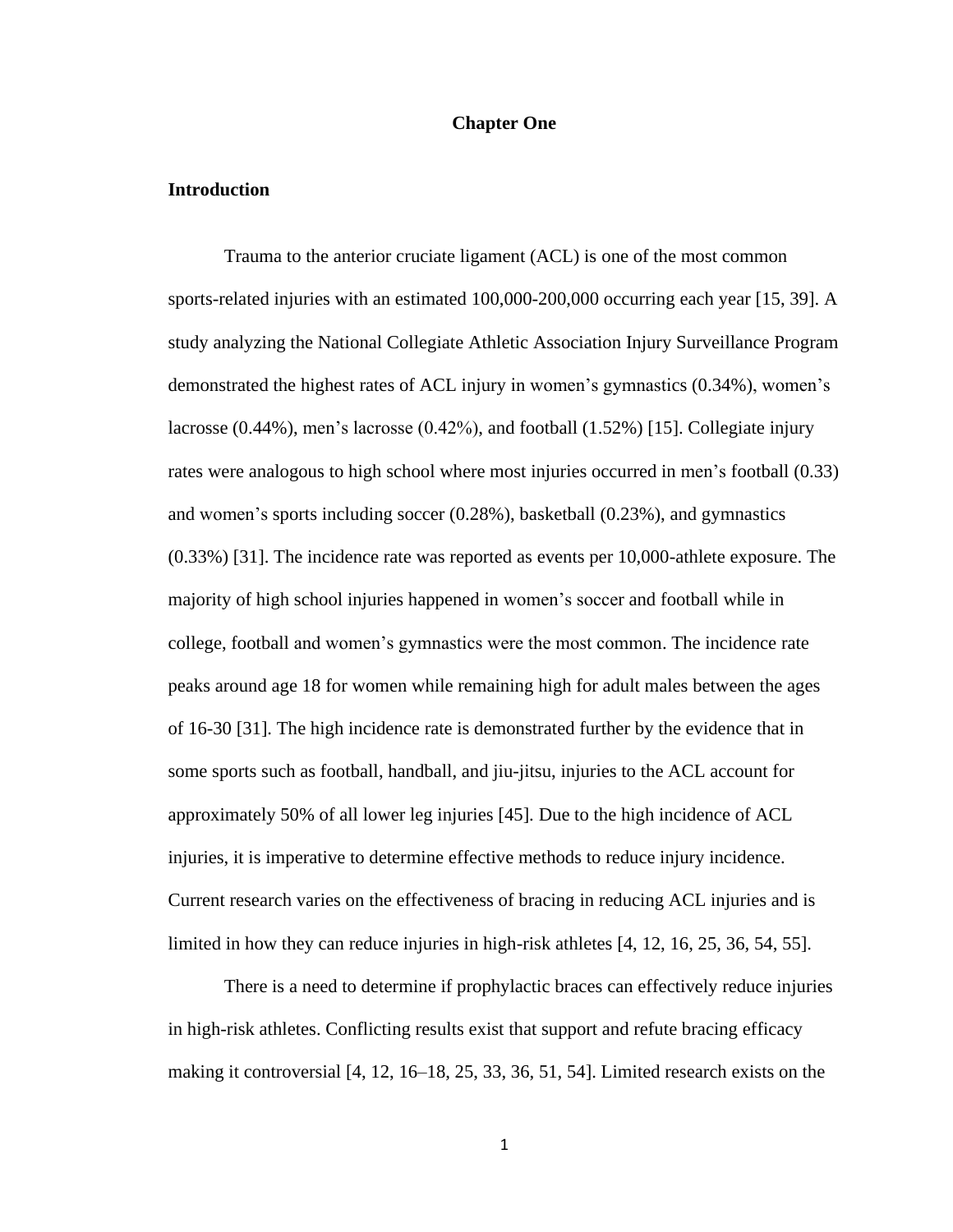brace's ability to reduce injury incidence in high-risk individuals [12, 16, 18, 25, 36, 55]. Preventative modalities, especially bracing, are important due to the high rate of ACL injury and the subsequent effects following injury. To help assess the effect of bracing, two different categories of bracing will be evaluated in the current study. The two categories of bracing are custom vs generic braces and hinged vs non-hinged. Custom braces refer to those that are fit based on exact specifications for an individual while generic or off-the-shelf refers to a brace that is fit based on a range of sizes. Hinged braces refer to those with a flexible metal bar while non-hinged are braces without a flexible bar. The hip is an important factor in how well the ACL functions and subsequently affect the rate of injury due to the impact of braces on the hip joint.

The hip joint plays a pivotal role in the proper functioning of the ACL due to being proximally located to the knee as well as the function of the lower extremity as a kinetic chain [30]. Due to the interaction of this joint through the kinetic chain, it helps to stabilize the lower extremity during dynamic movements. Abnormalities in hip kinematics including increased hip adduction and internal rotation as well as decreased hip flexion increase the likelihood of ACL rupture [30, 47]. Multiple risk factors are associated with an ACL injury, including intrinsic and extrinsic elements.

Two intrinsic factor categories, modifiable and non-modifiable, exist. Modifiable factors include biomechanical abnormalities, body mass index, neuromuscular deficits, and hormonal status while non-modifiable factors include sex, anatomy, previous injury, and genetic predisposition [1, 18, 40, 42]. Extrinsic factors include the sports equipment, type of sport, weather, playing surface, and playing field conditions [44]. Etiologies of ACL ruptures differ as they can be due to contact or non-contact mechanisms. Rates of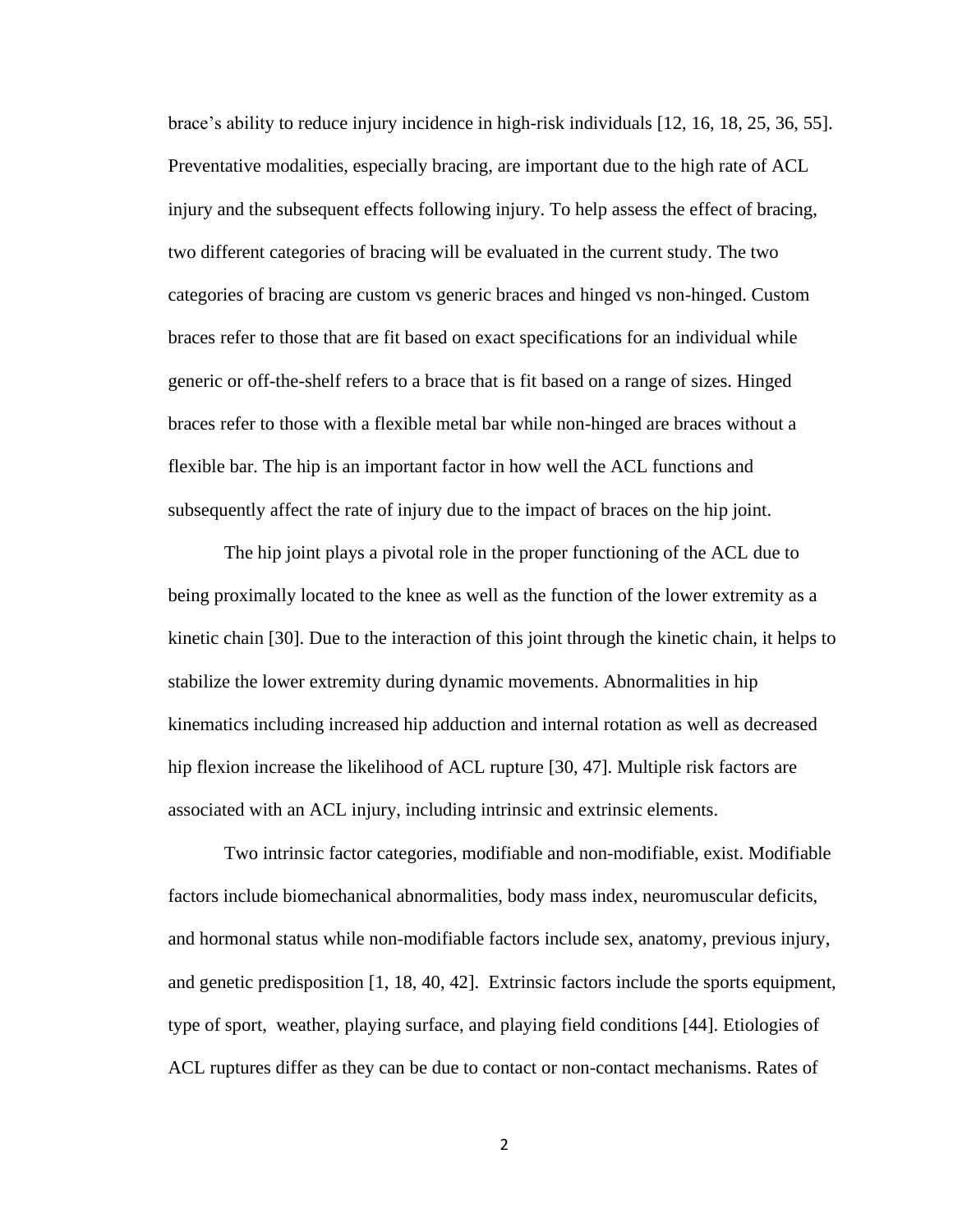each mechanism of injury may vary by sport and within specific sports due to differences in position and physical demands [26]. Non-contact injuries are a common mechanism of injury across all sports.

Non-contact injuries involve the tibiofemoral articulation in all three anatomical planes of motion. More than 70% of ACL injuries are non-contact as the result of a jump landing or lateral cutting movement common in sports [28]. Primary mechanisms of injury include anterior tibial translation (ATT), knee valgus, and internal tibial rotation [28]. Additionally, poor knee proprioception can lead to greater joint instability, which can increase further the likelihood of the knee being placed into the injurious states of increased ATT, knee valgus, and internal tibial rotation [18, 42]. Injury primarily occurs during lower limb deceleration as the quadriceps contract fully and the knee is at  $0^{\circ}$  of extension. ACL rupture occurs due to the athlete generating immense force overloading the ACL [60]. Forces that overload the ACL include anterior shear force on the proximal tibia in conjunction with a valgus moment, which causes significant ligament strain [60].

Contact injuries result from a direct blow to the knee via a person or an object. This injury requires a fixed lower extremity in contact with the ground and the generation of enough torque to cause a rupture [8]. Additionally, the knee is internally rotated with an inverted foot contacting the ground [8]. The toe-in position of the foot further influences the kinematics of the knee and hip due to increases in the knee abduction and hip adduction angles. This foot position increases the internal tibial rotation [56]. A direct contact injury occurs in two ways. The first mechanism involves limb hyperextension while the second entails the knee being forced medially [8]. In addition to initial injuries, ACL re-injury is common.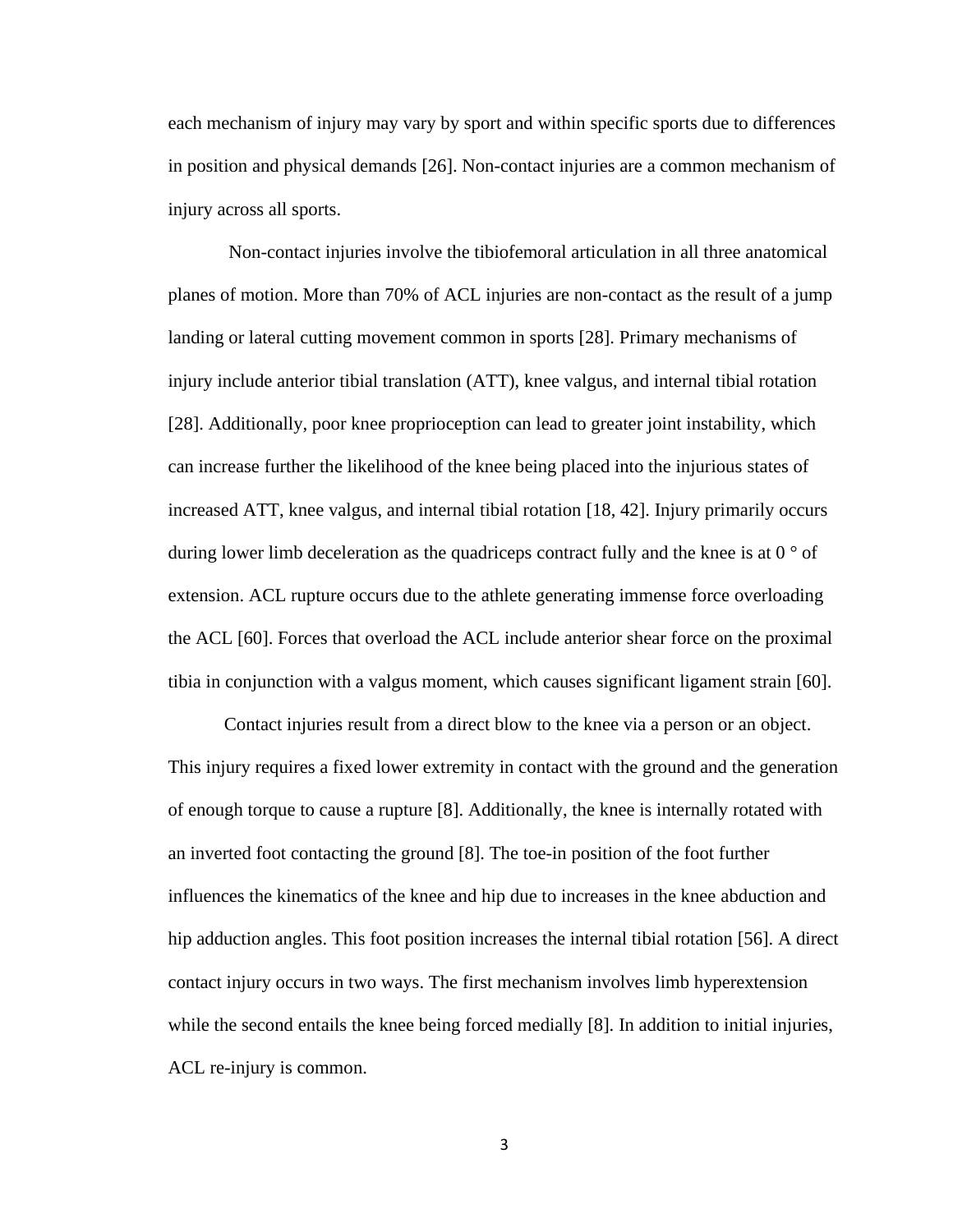Due to the incidence and effects of ACL injuries, there is interest for coaches, athletes, and researchers to determine effective prevention strategies and plans to help reduce the number of injuries. Countless studies have investigated and concluded effective injury prevention methods [2, 4, 8, 12, 16, 25, 36, 50]. Varied evidence exists regarding the efficacy of bracing for injury prevention. Several studies showed braces could decrease kinematic and biomechanical risk factors linked to increased injury risk [12, 15, 16, 36, 50, 52, 55]. However, these studies have demonstrated no correlation between braces and decreased risk factors with a negative impact or no change on biomechanics and proprioception. [4, 49, 54, 58]. Negative effects include an inability to reduce ground reactive forces (GRF) and ATT, decreased proprioception and reaction times, and decreased hamstring muscle activation the diminishing the ability to control ATT [5, 49, 54, 58]. The two methods studied were knee bracing (prophylactic and functional) and exercise programs.

The current study's primary focus is to review primary peer-reviewed research on prophylactic knee bracing (PKB) for the reduction of the risk factors related to injury of the ACL. This study sought to examine the effects that prophylactic braces had on the biomechanics and proprioception of the lower extremity to determine whether there are areas of design and use that can be improved upon to better protect against ACL injury. The purpose of this study is to conduct a systematic review of several studies on the effectiveness of prophylactic braces in the reduction of mechanisms of injury related to an ACL injury during athletic events. This will allow for recommendations to be made regarding the most effective categories of braces based on the currently available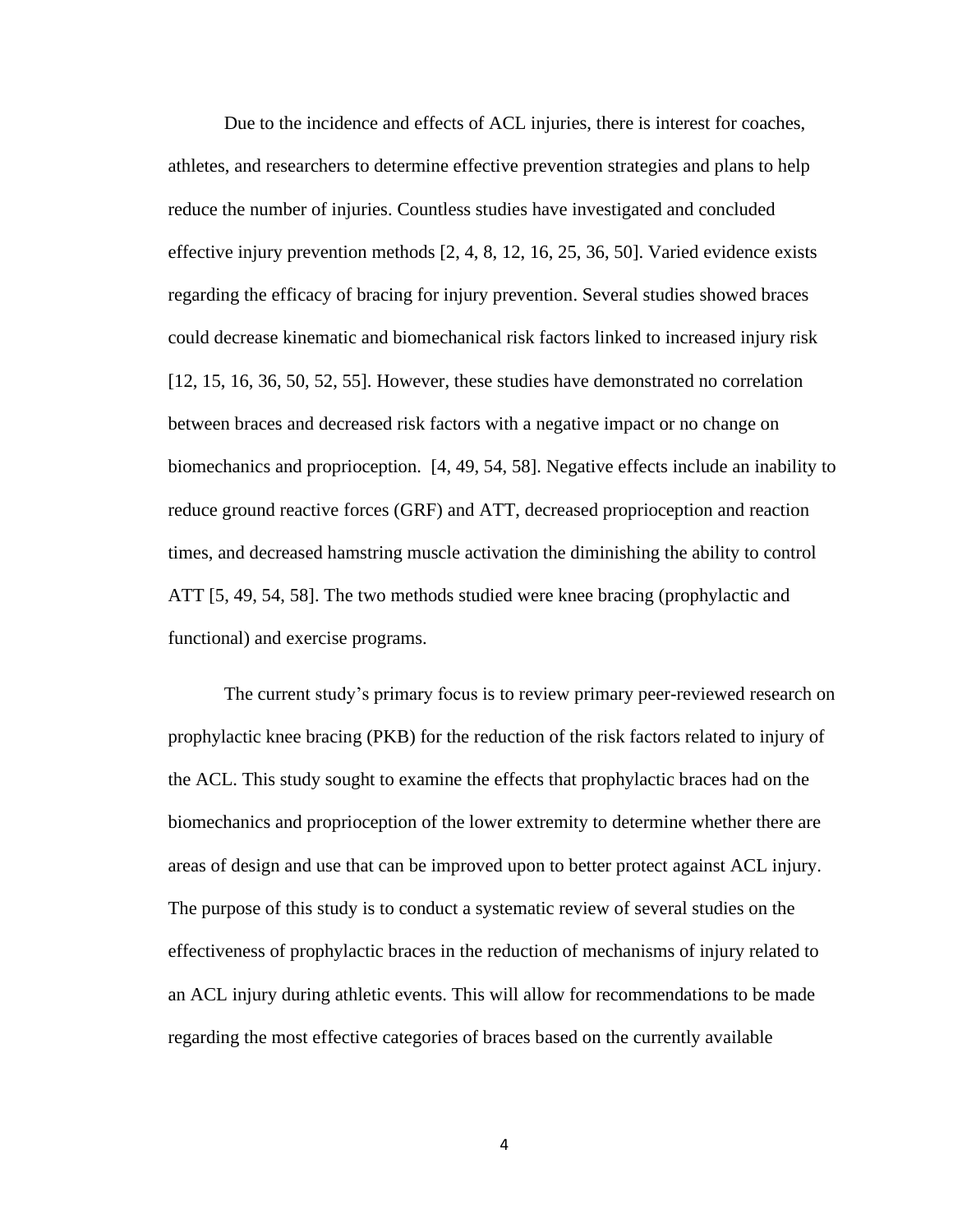biomechanical evidence. Specifically, two different hypotheses will be explored in this study:

- 1. Custom braces will more effectively reduce mechanisms of ACL injury compared to generic braces.
- 2. Hinged braces will be more effective at reducing the mechanisms of ACL injury than non-hinged braces.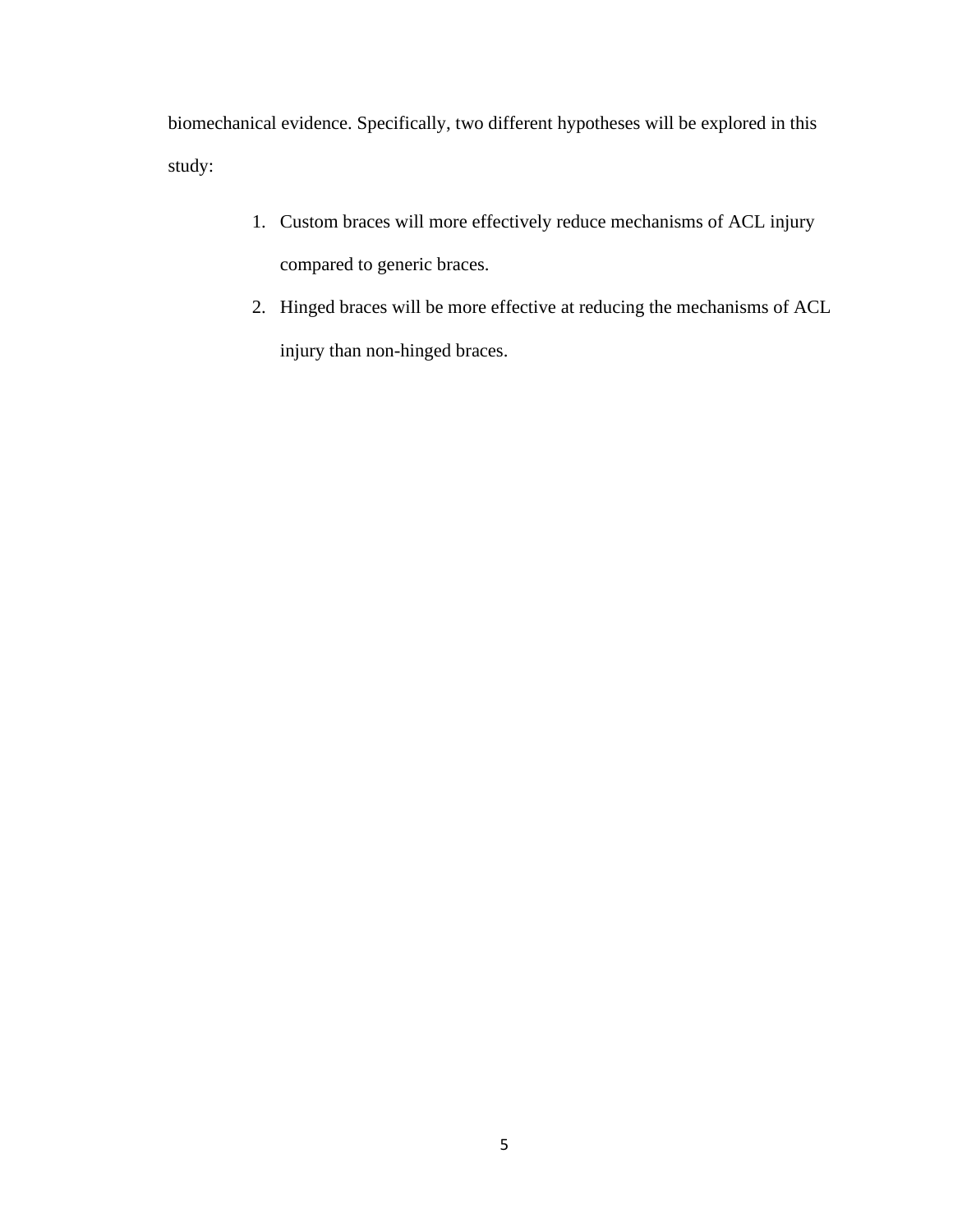#### <span id="page-15-0"></span>**Methods**

#### <span id="page-15-1"></span>Search Strategies

An extensive search for pertinent articles occurred via the NMU OneSearch tool along with the PubMed databases with articles used from the years 1990 through 2021. Searches involved the following keywords: knee brace, prophylactic knee brace, joint kinetics, joint angle, joint kinematics, and ACL bracing. The language was limited to papers originally published in English. The initial search identified 1,081 articles. Further refinement of the search involved using the keyword of contact sport, which pared results down to 198 articles. Searches were further limited to include articles with participants who have not had any knee injury or surgery in the past six months, no previous history of ACL injury, and the use of a hinged, prophylactic knee brace. These studies were required to have variables related to kinetics, kinematics, and proprioception. Relevant studies were cross-referenced to discover articles that may have met inclusion criteria but were unidentified during the initial search. This process involved investigating if there were any articles cited by authors found in the original database search. The crossreferencing occurred via the use of the Google Scholar "cited by" feature. The four selected studies all involved a sports-specific dynamic type movement.

Furthermore, studies were also required to include participant details to allow for usage of the Physiotherapy Evidence Database (PEDro) scale to better evaluate the articles [9]. The PEDro scale is a system that scores studies on a 0-10 scale based on the quality of the methods [9]. The two reviewers (one male, one female, age  $=26 \pm 0$  years) did not have prior experience with this scale. Each evaluator first reviewed each study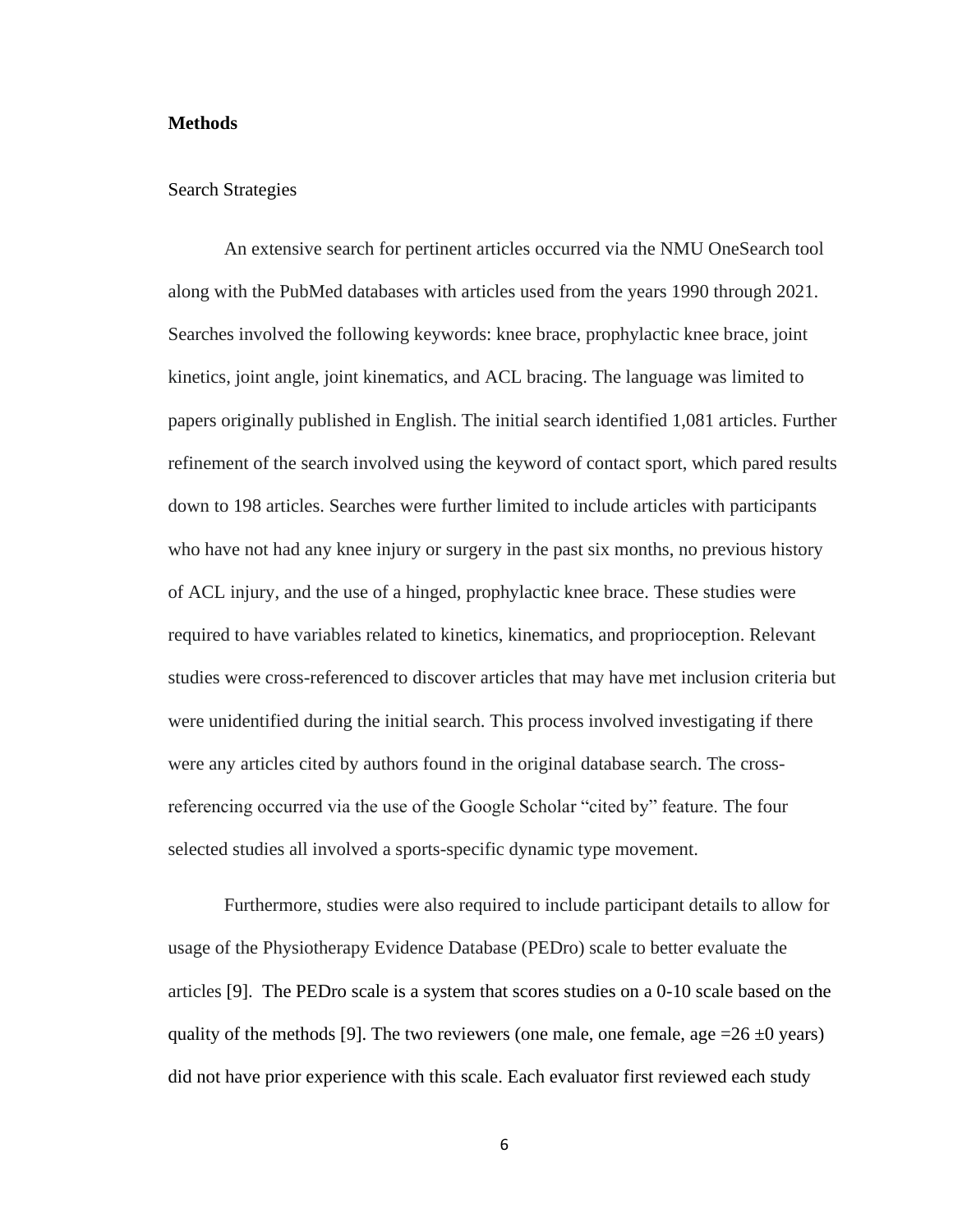individually before discussing and rating each of the studies as a group. All included studies were able to be rated via the PEDro scale with the majority of scores being seven while one was four to missing components of blinding and point measures (see table 1).

<span id="page-16-0"></span>Data synthesis

Biomechanical variables including kinetic and kinematic variables were analyzed from the studies that were assessed during this systematic review. The variables included in the analysis were peak vertical ground reaction force (PVGRF), hip flexion, hip internal rotation (IR), knee flexion, knee frontal plane abduction (FPA), and proprioception. These variables were then compared using braced vs non-braced conditions to evaluate the effectiveness of bracing. For further evaluation, braces were divided into two categories based on the fit and type of the different braces utilized in the studies. These two categories are custom vs generic braces and hinged vs non-hinged braces. To enable comparison between values, the p-value was set a priori at  $p < 0.05$ .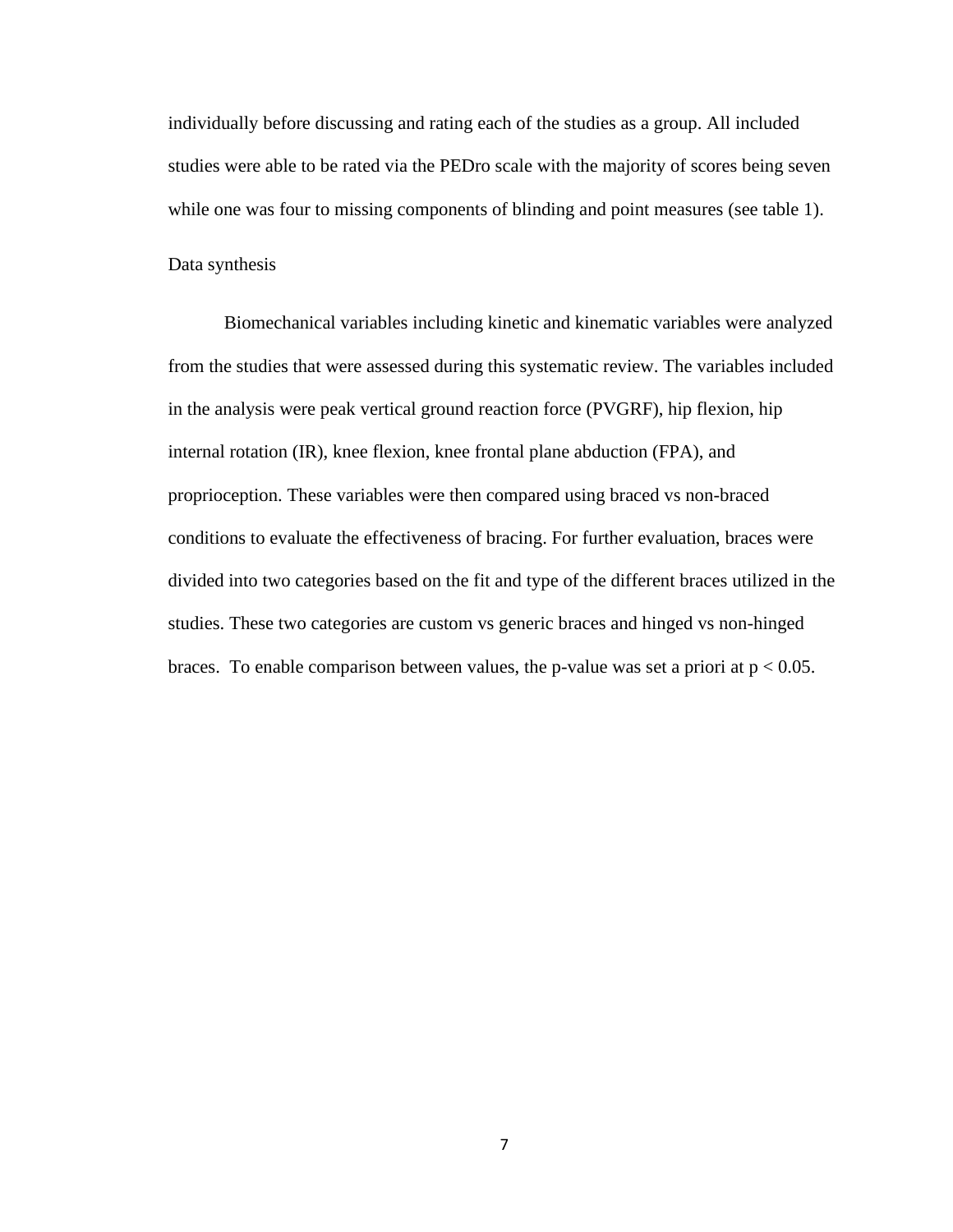### <span id="page-17-0"></span>**Results**

<span id="page-17-1"></span>Included Studies and Quality Assessment

Four studies met the required criteria. All of the included articles provided the consensus that bracing is effective in improving various biomechanical factors that are related to an ACL injury as they lead to better proprioceptive control and better management of forces through the ligament [3, 6, 11, 31]. Bodendorfer et al. noted a decrease in knee flexion, however, the authors concluded the remaining reduction of factors outweighed the negative influence of decreased knee flexion [6]. See table 1 to observe the details of the included studies.

#### <span id="page-17-2"></span>Effect of braces

An array of kinetic, kinematic, and injury variables were measured in the studies that were included in this systematic review. The effect of the different braces tested on the various variables is summarized in tables 2-4.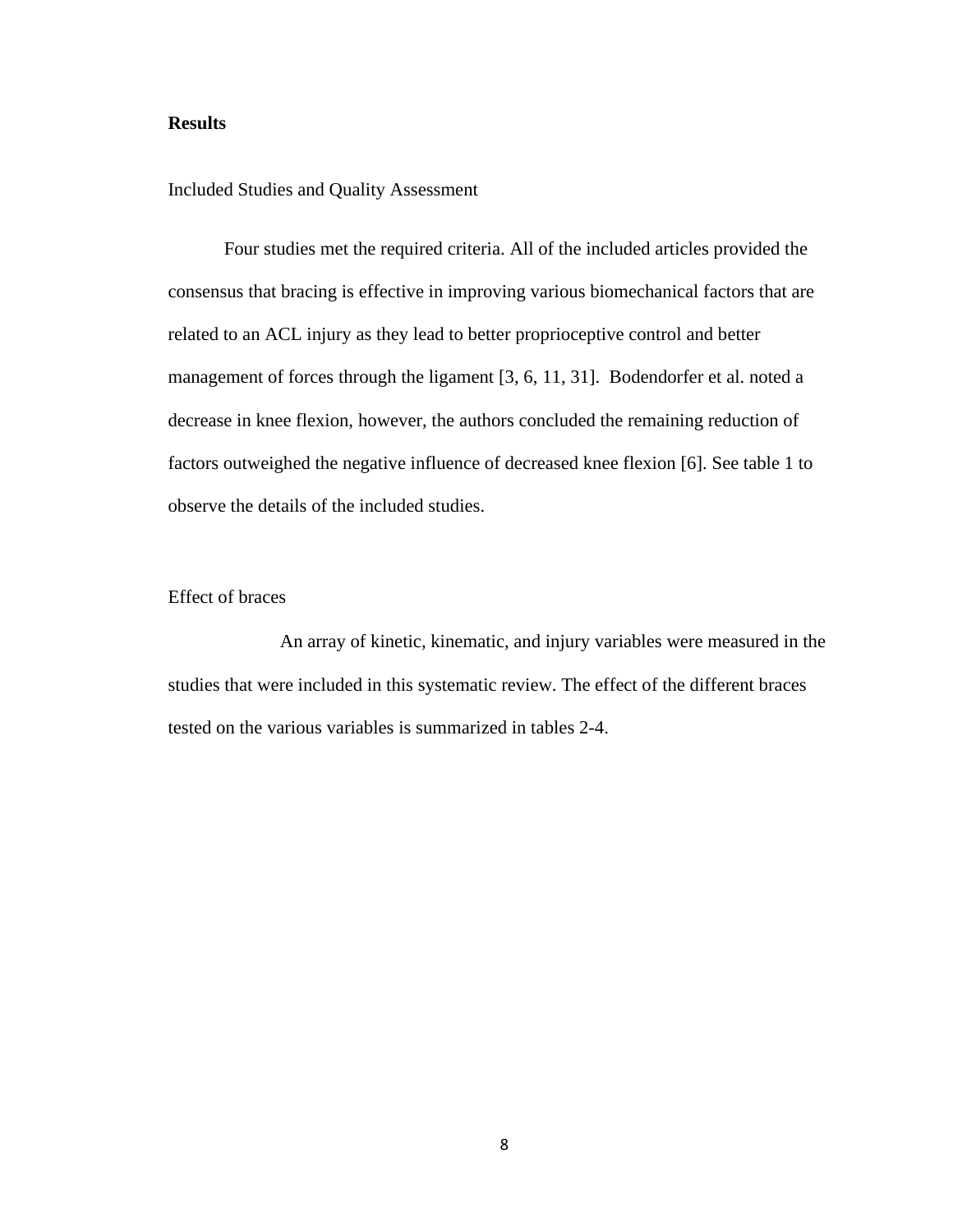*Table 4. Details of the selected research studies. Abbreviations used in this table include peak vertical ground reaction force (PVGRF), internal rotation (IR), and frontal plane abduction (FPA)*

| <b>Study details</b>        | <b>PEDro</b> score                                               | <b>Study design</b>               | <b>Population</b>                                     | <b>Brace used</b>                                                                                                                                                                                                                                                                                     | Variable(s)<br>measured                                               |
|-----------------------------|------------------------------------------------------------------|-----------------------------------|-------------------------------------------------------|-------------------------------------------------------------------------------------------------------------------------------------------------------------------------------------------------------------------------------------------------------------------------------------------------------|-----------------------------------------------------------------------|
|                             |                                                                  |                                   |                                                       |                                                                                                                                                                                                                                                                                                       |                                                                       |
| Rishiraj et al.,<br>2012    | 7; Is missing<br>blinding<br>components                          | Repeated-<br>measures<br>design   | Male<br>basketball<br>and field<br>hockey<br>athletes | Ossur<br>Extreme<br>Ligament<br><b>Brace</b>                                                                                                                                                                                                                                                          | 1. Peak vertical<br>ground reaction<br>force (PVGRF)                  |
| Baltaci et al.,<br>2011     | 7; is missing<br>blinding<br>components                          | Repeated-<br>measures<br>design   | Men and<br>women aged<br>18-22                        | Brace 1:<br>Hinged<br>Trupull<br>Advanced<br>System<br>Brace 2:<br>Hinged 'H'<br><b>Buttress Knee</b><br><b>Brace</b><br>Brace 3:<br><b>Buttress for</b><br>Support<br>Patella<br>Brace 4:<br>Drytex Lat<br>Pat Knee for<br>Support of<br>Knee<br>Brace 5:<br>Drytex<br>Economy<br><b>Hinged Knee</b> | 1.Proprioception                                                      |
| Bodendorfer<br>et al., 2019 | 7; Is missing<br>blinding<br>components                          | Repeated-<br>measures<br>design   | Male and<br>female<br>recreational<br>athletes        | Brace 1: Breg<br>Neoprene<br><b>Knee Support</b><br>Brace 2: Breg<br>Roadrunner<br><b>Hinged Knee</b><br><b>Brace</b>                                                                                                                                                                                 | 1. Knee flexion<br>2. Hip IR<br>$3.$ FPA                              |
| Ewing et al.,<br>2016       | 4; is missing<br>blinding<br>components<br>and point<br>measures | Controlled<br>laboratory<br>study | Male and<br>female<br>recreational<br>athletes        | POD MX<br>K300 knee<br>brace                                                                                                                                                                                                                                                                          | 1. Hip flexion<br>angle at PVGRF<br>2. Knee flexion<br>angle at PVGRF |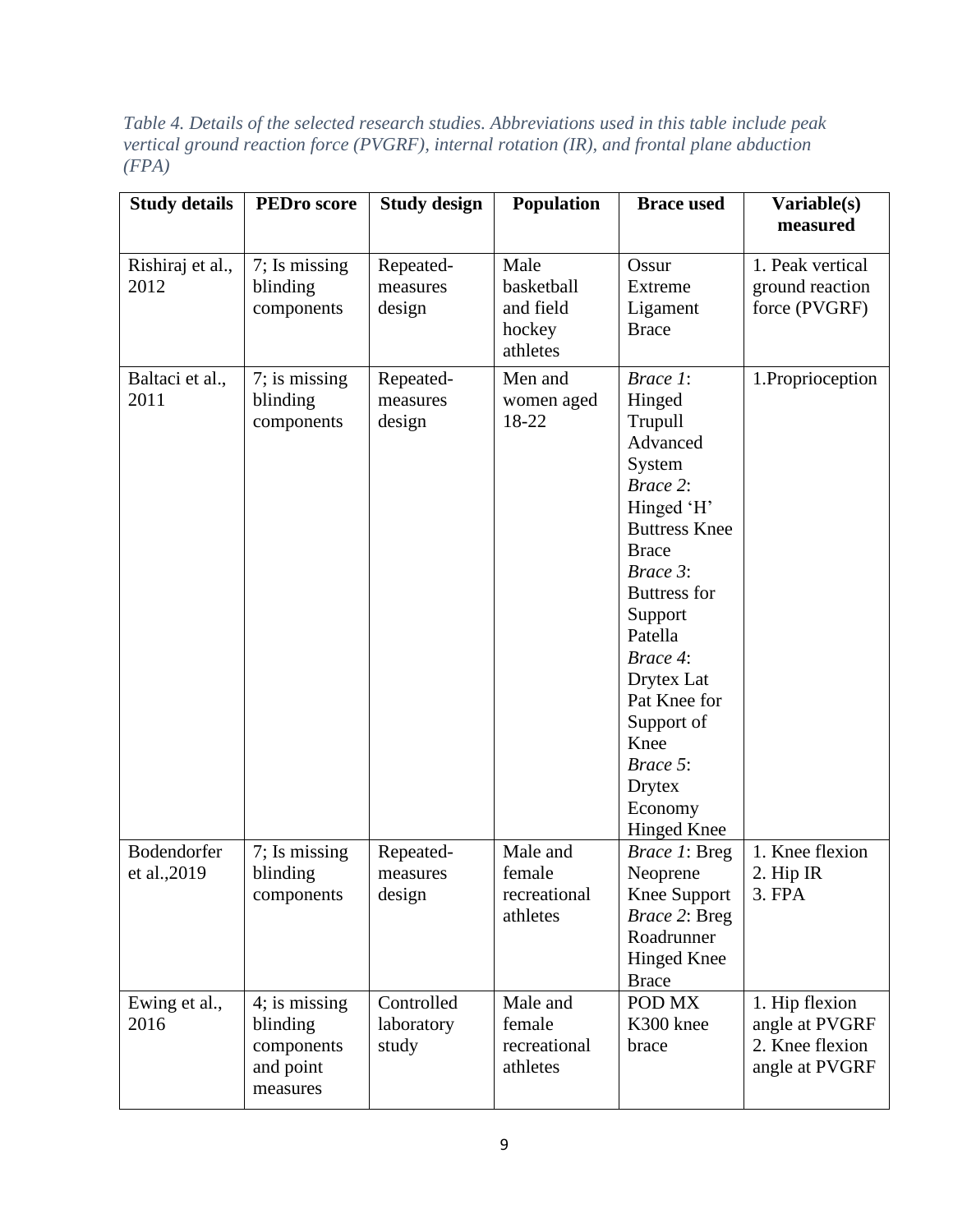*Table 5. Effect of bracing on PVGRF compared to the control unbraced condition.* 

| <b>Brace name</b>                           | <b>Study</b>             | <b>Type of fit</b> | <b>Type of brace</b> | <b>Effect</b> |
|---------------------------------------------|--------------------------|--------------------|----------------------|---------------|
| <b>Ossur Extreme</b><br>Ligament Knee Brace | Rishiraj et<br>al., 2012 | Custom             | Hinged               |               |

*↔ denotes no significant change, ↓ indicates a significant decrease, ↑ indicates significant increase, and – indicates variable was not measured. Significance indicated when p < 0.05*

*Table 6. Effect of braces on proprioception leg compared to unbraced control.* 

| Condition                     | <b>Study</b>            | <b>Type of</b><br>fit | <b>Type of</b><br><b>brace</b> | <b>Effect</b> |
|-------------------------------|-------------------------|-----------------------|--------------------------------|---------------|
| Drytex Economy<br>Hinged Knee | Baltaci et al.,<br>2011 | Generic               | Hinged                         |               |

| <b>Brace name</b>  | <b>Study</b>  | <b>Type of</b> | <b>Type of</b> | <b>Effect</b>  | <b>Effect</b> | <b>Effect</b>     | <b>Effect</b> |
|--------------------|---------------|----------------|----------------|----------------|---------------|-------------------|---------------|
|                    |               | fit            | <b>brace</b>   | <b>Knee</b>    | hip           | <b>FPA</b>        | <b>Hip IR</b> |
|                    |               |                |                | <b>Flexion</b> | flexion       |                   |               |
| POD MX             | Ewing et al., | Generic        | Hinged         |                |               |                   |               |
| K300 knee          | 2016          |                |                |                |               |                   |               |
| brace              |               |                |                |                |               |                   |               |
| <b>Breg</b>        | Bodendorfer   | Custom         | Non-           |                |               | $\leftrightarrow$ |               |
| Neoprene           | et al., 2019  |                | hinged         |                |               |                   |               |
| Knee               |               |                |                |                |               |                   |               |
| Support            |               |                |                |                |               |                   |               |
| <b>Breg</b>        | Bodendorfer   | Custom         | Hinged         |                |               |                   |               |
| Roadrunner         | et al., 2019  |                |                |                |               |                   |               |
| <b>Hinged Knee</b> |               |                |                |                |               |                   |               |
| <b>Brace</b>       |               |                |                |                |               |                   |               |

 $\leftrightarrow$  denotes no significant change,  $\downarrow$  indicates a significant decrease,  $\uparrow$  indicates significant increase, and – indicates variable was not measured. Significance indicated when  $p < 0.05$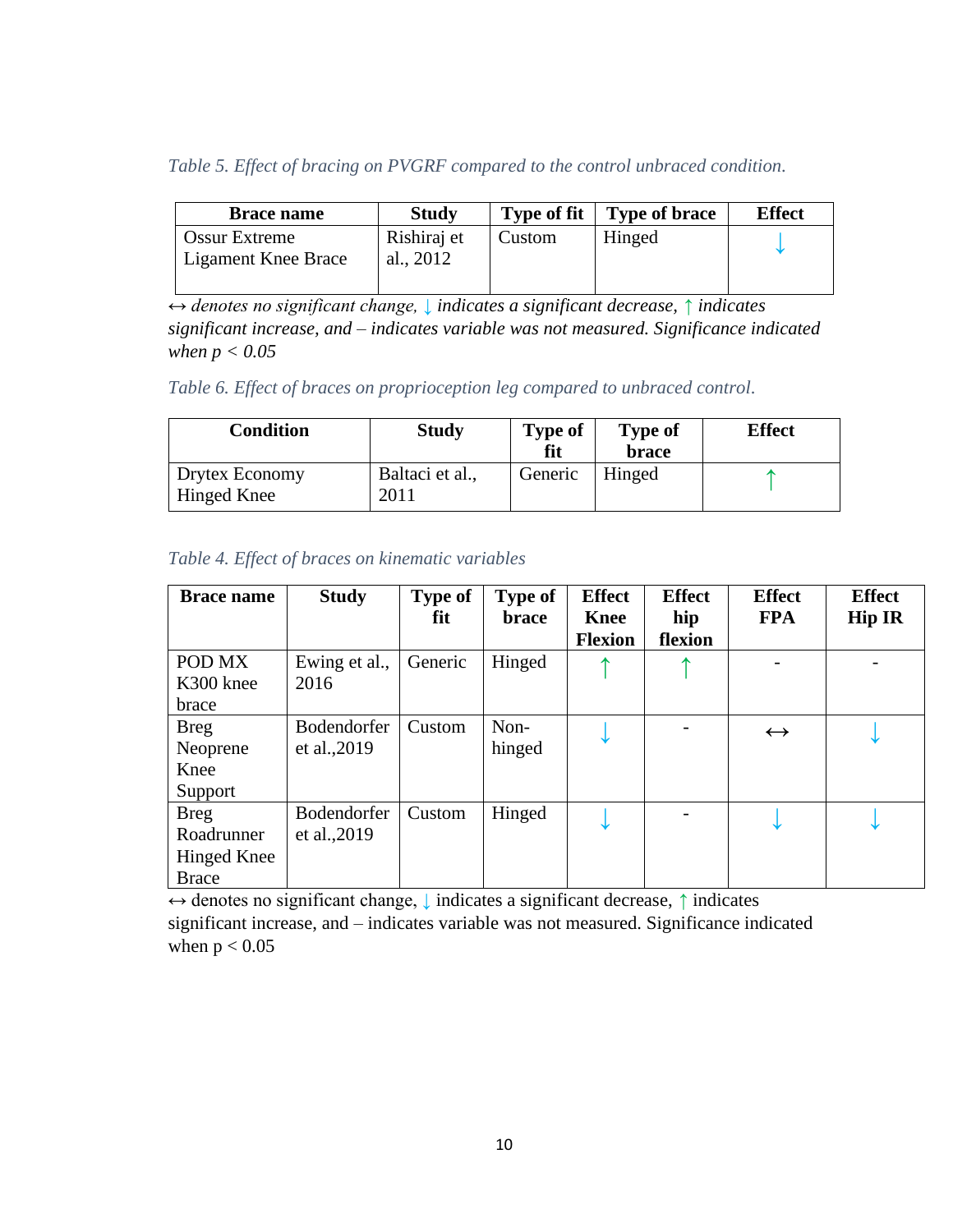#### <span id="page-20-0"></span>**Discussion**

The purpose of this study was to review the current research on the use of prophylactic bracing on reducing the mechanisms of injury associated with injury to the ACL. This occurred through the review of four different articles related to ACL bracing. The findings of each of the different studies can be found in table 6. Through this thorough review, two different hypotheses were analyzed and assessed allowing for a greater understanding of current knowledge of bracing. These hypotheses were:

- 1. Custom braces will more effectively reduce mechanisms of ACL injury compared to generic braces.
- 2. Hinged braces will be more effective at reducing the mechanisms of ACL injury than non-hinged braces.

#### <span id="page-20-1"></span>Effects of braces

Two different categories of braces were able to be evaluated through this systematic review. The first category, type of fit, also directly corresponds with the first hypothesis. The main area that this hypothesis that can be directly assessed is the effect on kinematic variables (see table 4). With these variables, we can directly observe the contrast between custom and generic. The primary observation that was able to be made was that the generic brace led to an increase in knee flexion while the custom braces led to a decrease in knee flexion. Other observations were that the generic brace increased hip flexion while the custom braces led to decreased hip IR, knee FPA, and PVGRF. The findings (see tables 2 and 4) do support the first hypothesis despite some minor negative effects of decreased knee flexion seen with custom bracing.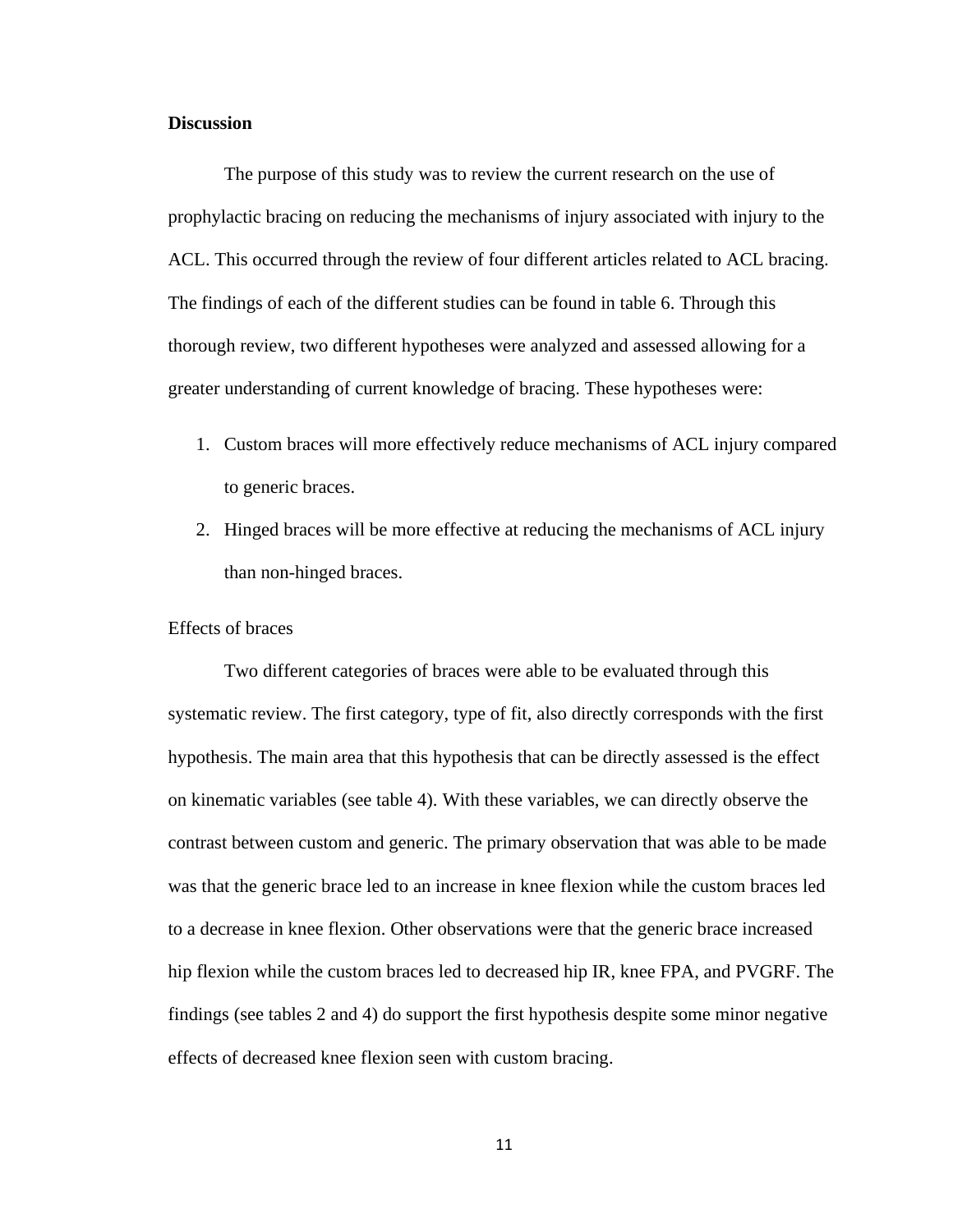A decrease in knee flexion is a negative effect of bracing due to the effect of knee flexion increasing the amount of force transferred to the ACL [37]. Previous studies have shown that when the knee is in a more extended position, ground reaction forces are greater causing a greater amount of force to be transmitted through the ACL due to the decreased force absorption capacity [34, 46, 60]. While there is a decrease in knee flexion (from approximately 50 to 46 degrees), it is still much greater than 20 degrees which is a level that can allow for dangerous levels of GRF to be distributed through the ACL. High levels of knee flexion are still observed with the brace even if they are slightly decreased indicating that it is still well within a safe range of knee flexion [11, 32, 35, 46]. Multiple positive changes were observed as well. The positive aspects of custom bracing are related to minimizing knee valgus which is one of the primary mechanisms of ACL injury [28, 37]. A decrease in knee FPA also helps to minimize the degree of valgus that occurs at the knee [7, 21, 22]. The final important factor is a decreased PVGRF which could help to further minimize the force transmitted through the ACL helping to reduce the impact of the knee flexion [48, 57]. Based on all of these factors, it is of this author's opinion that custom braces are more effective at reducing the mechanisms associated with an ACL injury.

The second category, type of brace, compares hinged and non-hinged braces. Multiple comparisons can be drawn between hinged and non-hinged braces. The first of these is the effect on proprioception as there was not a definitive difference noted in proprioception for the braces although all the braces led to improved proprioception (see table 3). It is important to note the Drytex Economy Hinged Knee was the only brace that was able to be fully compared to the unbraced condition. The other braces included in the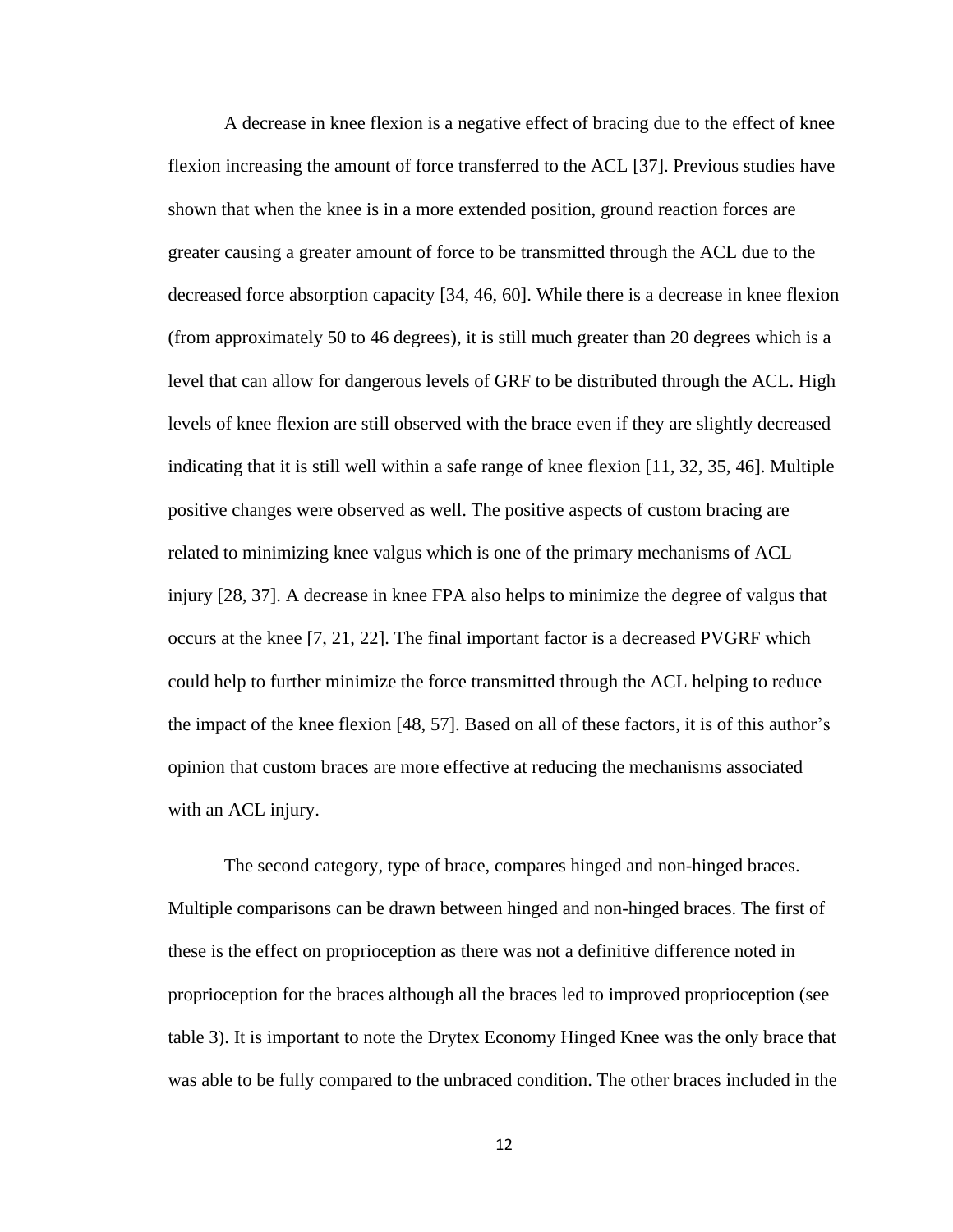Baltaci et al. study were not able to be directly compared to the unbraced condition due to the absence of p-value or effect size measures. The next factor evaluated was PVGRF which was decreased with a hinged brace (see table 2). The final kinematic variables are more complex due to conflicting data (see table 4). The hinged brace used in Ewing et al., 2016 showed an increase in knee and hip flexion while both of the braces (hinged and non-hinged) in Bodendorfer et al., 2019 showed decreases in knee flexion, hip flexion, and knee FPA. Based on the results of these studies, the second hypothesis is partially supported.

Multiple benefits of the hinged brace support the second hypothesis. The first is due to the braces leading to increased proprioception which is believed to increase the protection of the knee joint as the knee is less likely to be placed in an injurious position [19, 29, 43]. This is an important component in both managing and preventing ACL injuries [43]. Additionally, the hinged braces led to decreased knee FPA which is important due to minimizing the amount of knee valgus experienced [7, 22, 22]. The decrease of hip IR with the hinged brace may also help with neuromuscular control and minimizing knee valgus [59]. A decrease in the movement from the hip in the transverse plane (IR) is important as excessive motion in this plane is believed to contribute to greater valgus and increased loading [35]. The last aspect of kinematic interaction is the effect on knee flexion which had conflicting results as one hinged brace had an increase while the other hinged and non-hinged braces had a slight decrease (see table 4). While this is contradicting, it is of this author's opinion that the other positive influences on the hinged braces far outweigh this possible negative influence as the knee flexion was still well within a safe range. As mentioned while talking about hypothesis one, the effect of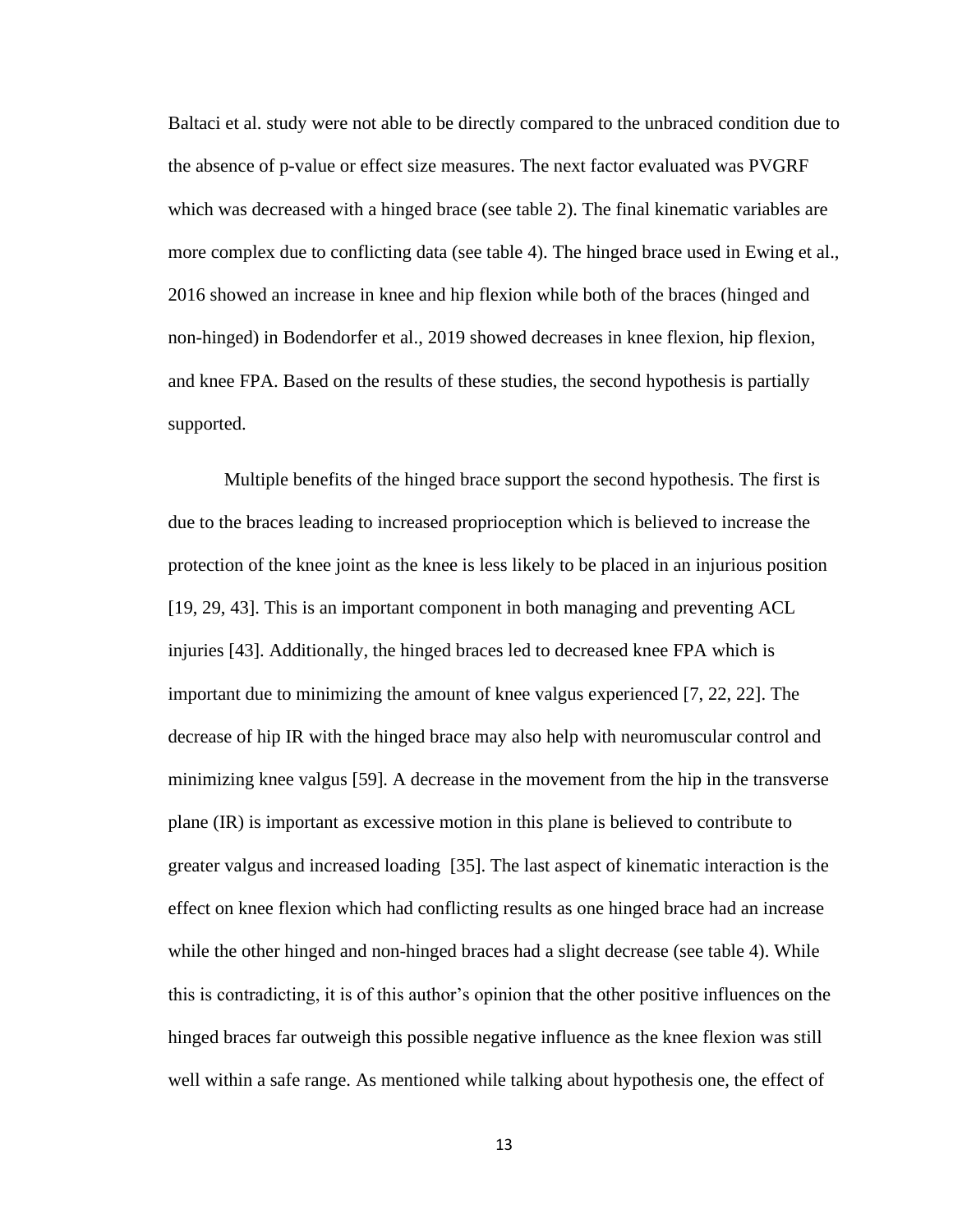decreased knee flexion can be minimized by the other improvements seen with the brace while an increase in knee flexion may have a positive influence. Due to all of the interactions of the brace with the various factors, the hinged brace is likely to provide a greater degree of prophylactic protection to the knee.

### <span id="page-23-0"></span>Recommendations

The recommendations of the individual studies are summarized in table 5. Through careful analysis of the data found in the included studies, a few different recommendations can be made by this author regarding the usage of braces. The first recommendation is that custom braces should be utilized whenever possible due to improvements observed with kinematics, kinetics, and proprioception. It is worth noting that while custom braces did function better at reducing factors associated with mechanisms of injury to the ACL and brace migration, they are significantly more expensive than their off-the-shelf counterparts. Athletes, clinicians, and coaches will have to weigh the benefits of this type of brace vs the cost to make their final bracing decision. The other primary recommendation is regarding the type of brace. While there were some conflicting results across the studies, the evidence supports the use of hinged braces due to the significant positive impact on factors associated with mechanisms of injury. The hinged brace was more effective at reducing the negative factors associated with injury. Based on the categories investigated in this study, a custom and hinged prophylactic brace would be the most effective way to reduce the factors related to mechanisms of injury of the ACL.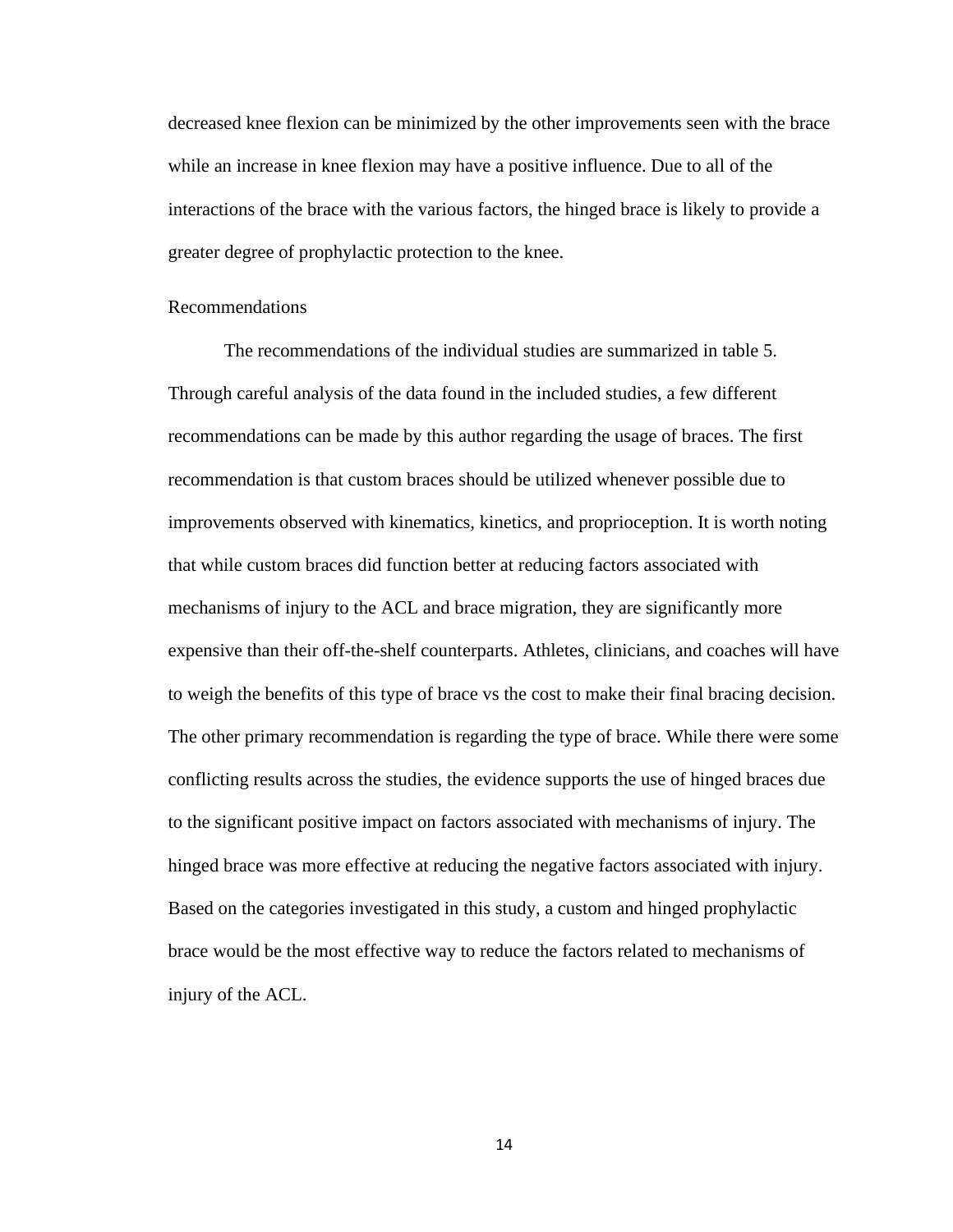<span id="page-24-0"></span>Limitations and future research

The limitations of the included studies are summarized in table 5. There were also a few limitations of this systematic review. One main limitation of this study was many of the included studies did not investigate the same variables causing direct comparison to be difficult at times. Interpolation of the results of the different studies was required as each study evaluated different kinematic and kinetic variables. A second limitation of this study was only one functional knee brace (FKB) was utilized in the studies which limited the ability of this author to compare FKBs to prophylactic braces to evaluate the differences in effectiveness at reducing mechanisms of injury. Another limitation of this study was different braces were used in each of the studies meaning that the conclusions drawn regarding braces were not specific to one specific brace. This could mean multiple factors were in play that could lead to the reduction of some of the factors related to mechanisms of injury. The last major limitation was none of the studies measured distal brace migration during activity. This is a substantial factor that can decrease the effectiveness of a knee brace when it is not corrected [41].

The final major limitation can be divided into three parts and is related to the methodology of this review. The first part is two people conducted the article search and it is possible the inclusion of a third person, could have led to more articles being included in the study since it would have been more objective. Secondly, due to limited research matching the criteria, only four studies were included in this review which limits further the data available to evaluate and make recommendations on the efficacy of bracing strategies. The third component is this study did not allow for the inclusion of studies originally published in a foreign language due to the issues and expenses that can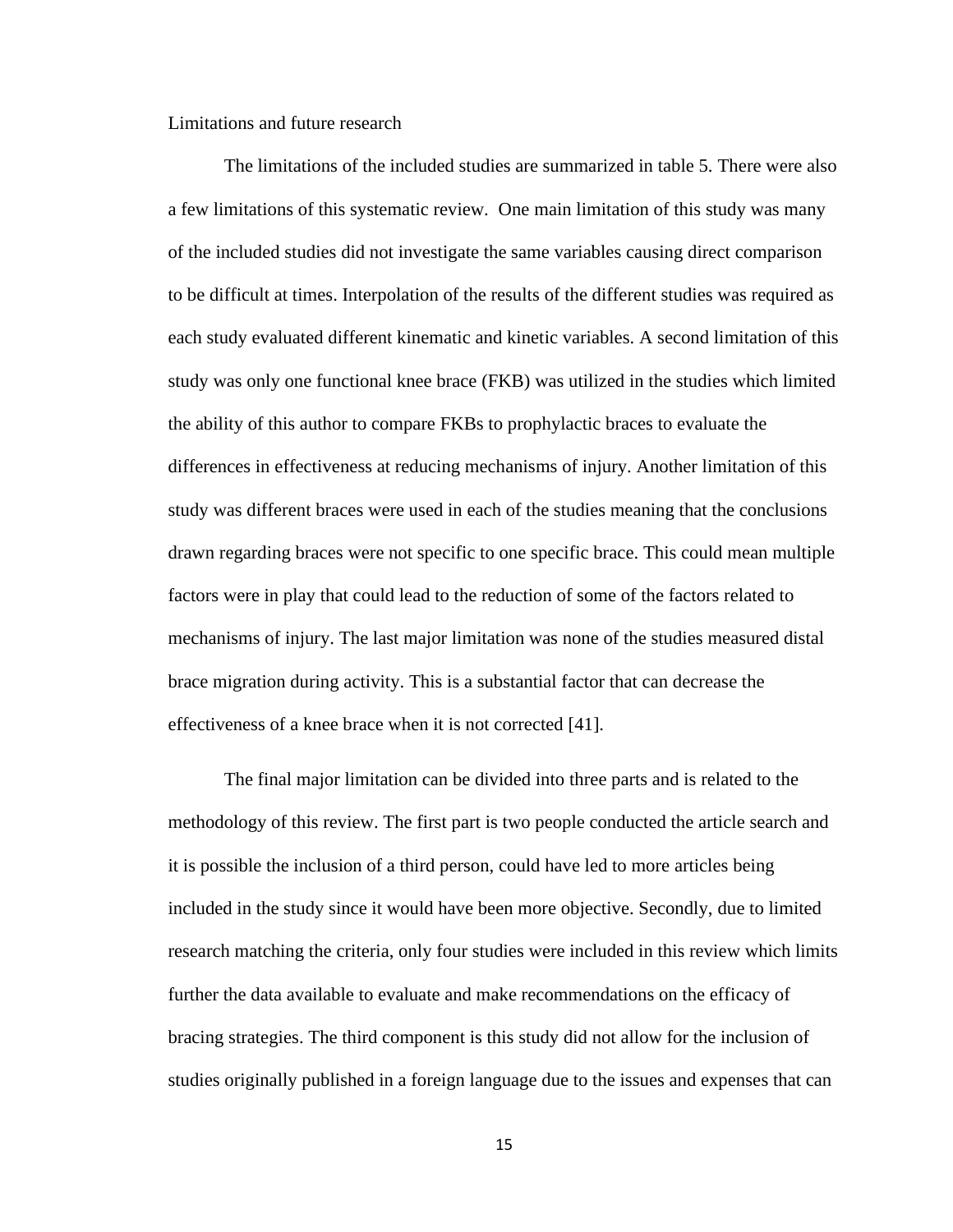arise when translating an article from its native language to English. This means some studies would have otherwise met the inclusion criteria and enhanced the results of this study, which may have been excluded.

The recommendations from each of the individual studies regarding future research are summarized and can be seen in table 5. Future research in the area of ACL bracing should focus on several different concepts. The first is focusing on consistent kinematic and kinetic variables allowing for comparisons of the different braces. Additionally, by using consistent brands of braces, more comparisons can be made with a few variables at play that could change results. Another area of study that would be useful is to include a wider assortment of types of braces. Different types of braces should include FKBs, hinged, non-hinged, and neoprene sleeves. The inclusion of these different types of braces would allow for more recommendations to be made for more effective brace prescriptions. The final recommendation for future research would be for a more diverse participant population to include athletes from a wider variety of sports to enable recommendations to be more specific to different sports and the athletes in those populations.

A few recommendations can also be made regarding a future systematic review. The first is having a three-member panel to search and review articles will remove much of the subjective components. Secondly, having an effective and cost-efficient method to translate and include foreign language articles in the search would increase the likelihood that a true comprehensive article search was conducted. Finally, expanding the inclusion criteria could lead to more articles being included which would allow for more data available for interpretation.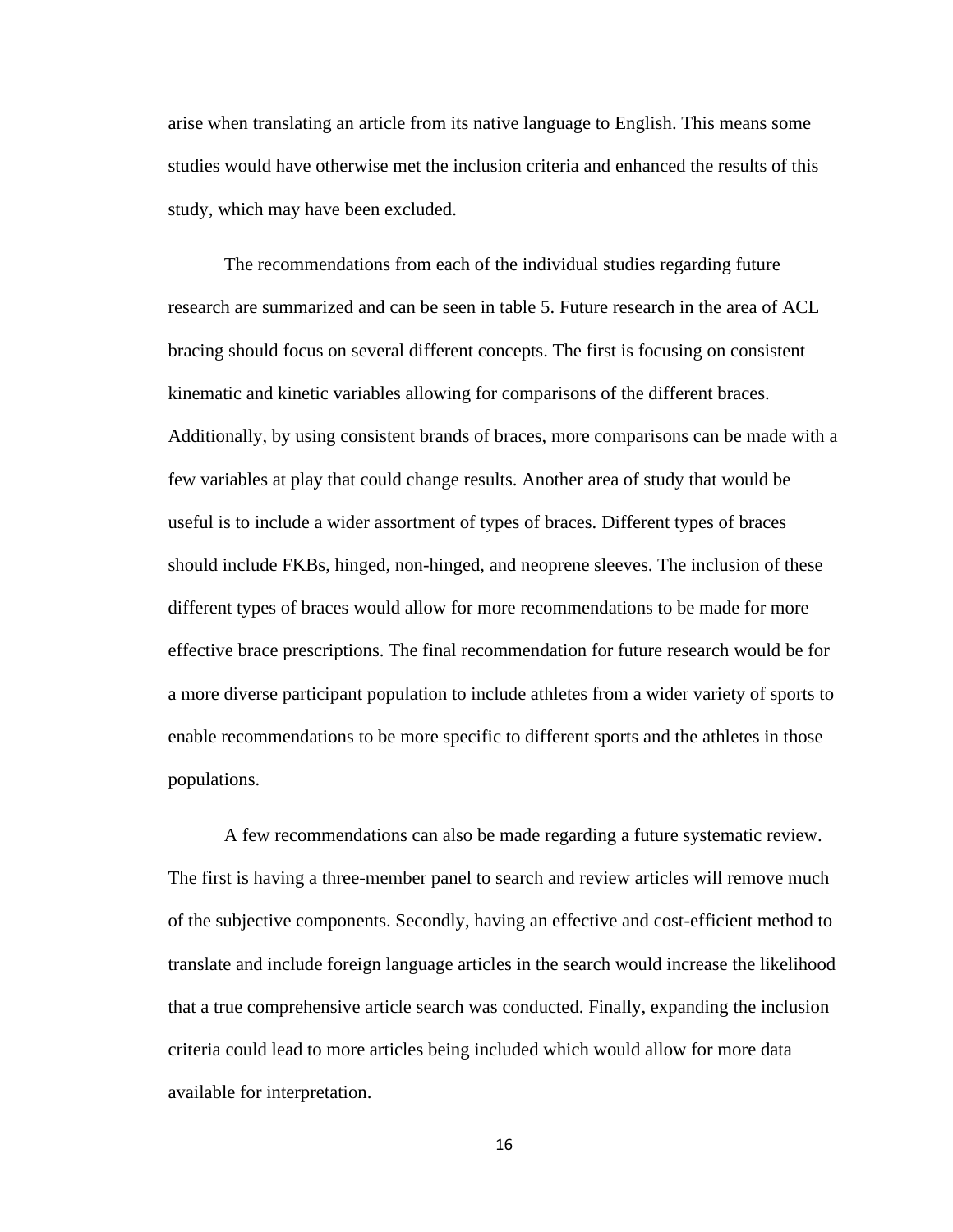| <b>Study</b> | <b>Limitations</b>                                 | <b>Recommendations</b>                                  |
|--------------|----------------------------------------------------|---------------------------------------------------------|
| Rishiraj et  | Performance ability of the athlete<br>$\bullet$    | Future research should evaluate lower<br>$\bullet$      |
| al., 2012    | The short duration of brace<br>$\bullet$           | extremity kinematics/NMS control                        |
|              | accommodation                                      | Investigate the efficacy of FKB in<br>٠                 |
|              | Limited evaluation of brace migration<br>$\bullet$ | reducing injury incidence and severity                  |
|              | Didn't evaluate game conditions<br>$\bullet$       | Braces may reduce PVGRF limiting<br>$\bullet$           |
|              |                                                    | traumatic forces                                        |
| Baltaci et   | Didn't show that brace usage doesn't<br>$\bullet$  | Bracing in healthy subjects can be used to<br>$\bullet$ |
| al., 2011    | hinder performance                                 | enhance performance                                     |
|              | Didn't have evidence for a proper<br>$\bullet$     | Add subjects who have had knee injuries<br>$\bullet$    |
|              | technique of brace application                     | to evaluate better the effect of braces                 |
|              | Small sample size/a large number of<br>$\bullet$   | Evaluate braces based on fitness level<br>$\bullet$     |
|              | conditions                                         |                                                         |
|              | Did not report p-value or effect size<br>$\bullet$ |                                                         |
|              | for proprioception limiting                        |                                                         |
|              | comparisons                                        |                                                         |
| Bodendorfer  | Small sample size<br>$\bullet$                     | Bracing may protect against non-contact<br>$\bullet$    |
| et al., 2019 | Some measurements are not validated<br>$\bullet$   | <b>ACL</b> injury                                       |
|              | The study was not specifically<br>$\bullet$        | Future studies should specifically measure<br>$\bullet$ |
|              | designed to determine the role of                  | tibial rotation                                         |
|              | braces in limiting injurious                       | Studies should utilize a larger sample size<br>٠        |
|              | mechanisms                                         | and a more diverse population                           |
|              |                                                    | Need to evaluate long-term effects of<br>$\bullet$      |
|              |                                                    | bracing on joints                                       |
| Ewing et     | Only studied biomechanics in the<br>$\bullet$      | Future studies should evaluate different<br>$\bullet$   |
| al., 2016    | sagittal plane                                     | types of braces                                         |
|              | No prior experience of participants<br>$\bullet$   | Evaluate the effectiveness of braces with<br>٠          |
|              | wearing braces                                     | training                                                |
|              | Did not account for muscular changes<br>$\bullet$  | Investigate long-term training effects<br>$\bullet$     |
|              | possible due to bracing                            | Evaluate if bracing is indicated for high-<br>$\bullet$ |
|              |                                                    | risk athletes                                           |

*Table 5. Summary of the limitations and recommendations in the included studies* 

# *Table 6. Summary of the findings of the included studies*

| <b>Study</b>         | <b>Findings</b>                                                                                             |
|----------------------|-------------------------------------------------------------------------------------------------------------|
| Rishiraj et al.,     | Lower PVGRF in braced conditions may limit traumatic force to the ACL<br>$\bullet$                          |
| 2012                 | allowing neuromuscular (NMS)                                                                                |
|                      | Greater NMS helps to control to protect ligament reducing injury risk<br>$\bullet$                          |
| Baltaci et al., 2011 | Bracing was shown to provide coordination and maximal force while enhancing<br>$\bullet$<br>proprioception. |
|                      | Sports performance may be diminished in unfamiliar individuals                                              |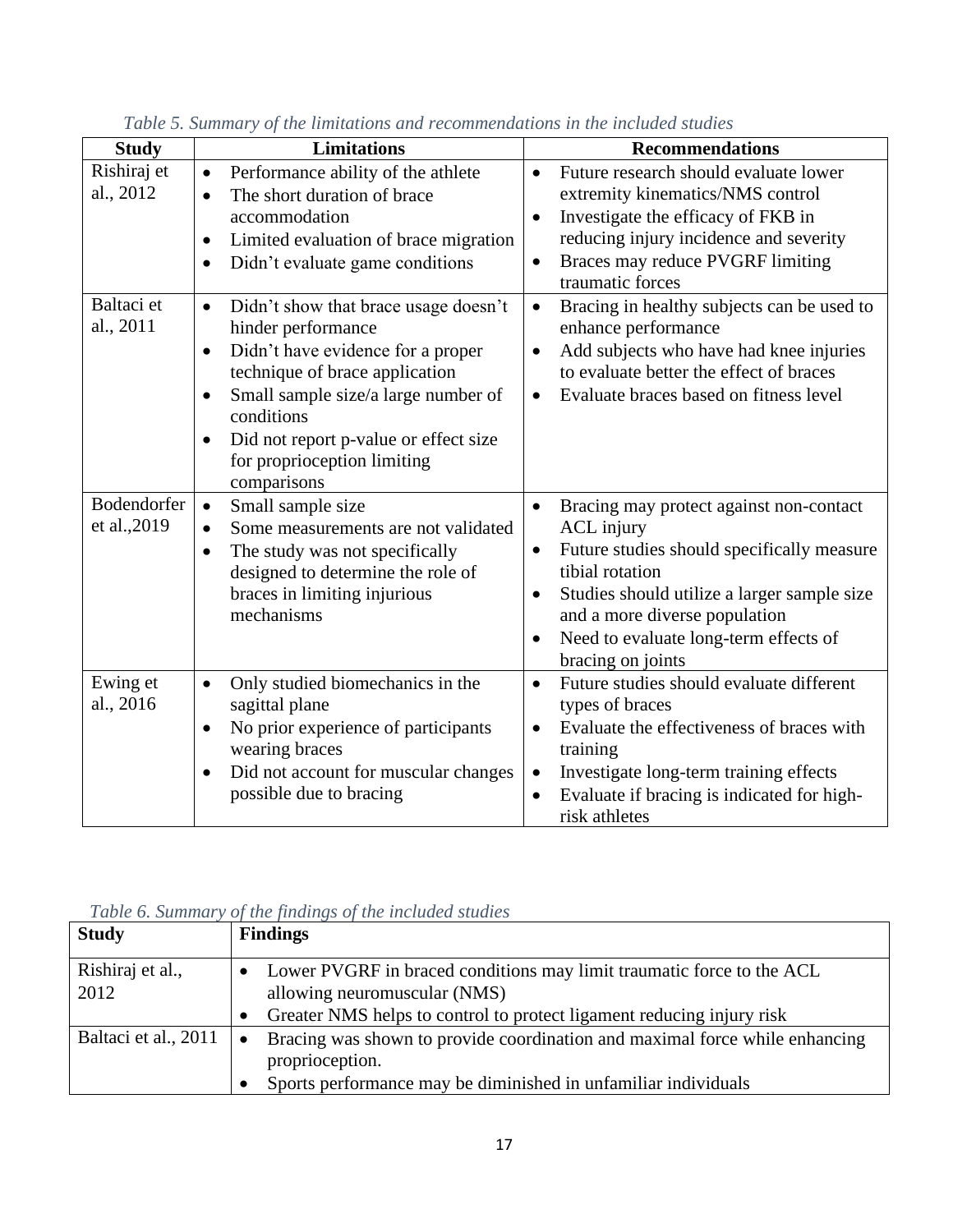<span id="page-27-0"></span>

| Bodendorfer et     | Bracing was shown to decrease hip IR, knee flexion, and knee FPA which may           |
|--------------------|--------------------------------------------------------------------------------------|
| al.,2019           | decrease dynamic knee valgus.                                                        |
|                    | The benefit of reducing knee FPA may outweigh the risk of decreased knee             |
|                    | flexion due to improved NMS control.                                                 |
| Ewing et al., 2016 | Bracing increased hip and knee flexion angles which may diminish forces<br>$\bullet$ |
|                    | transmitted through ACL and decrease knee valgus                                     |
|                    | Increased peak hip extension moment that decelerates the knee                        |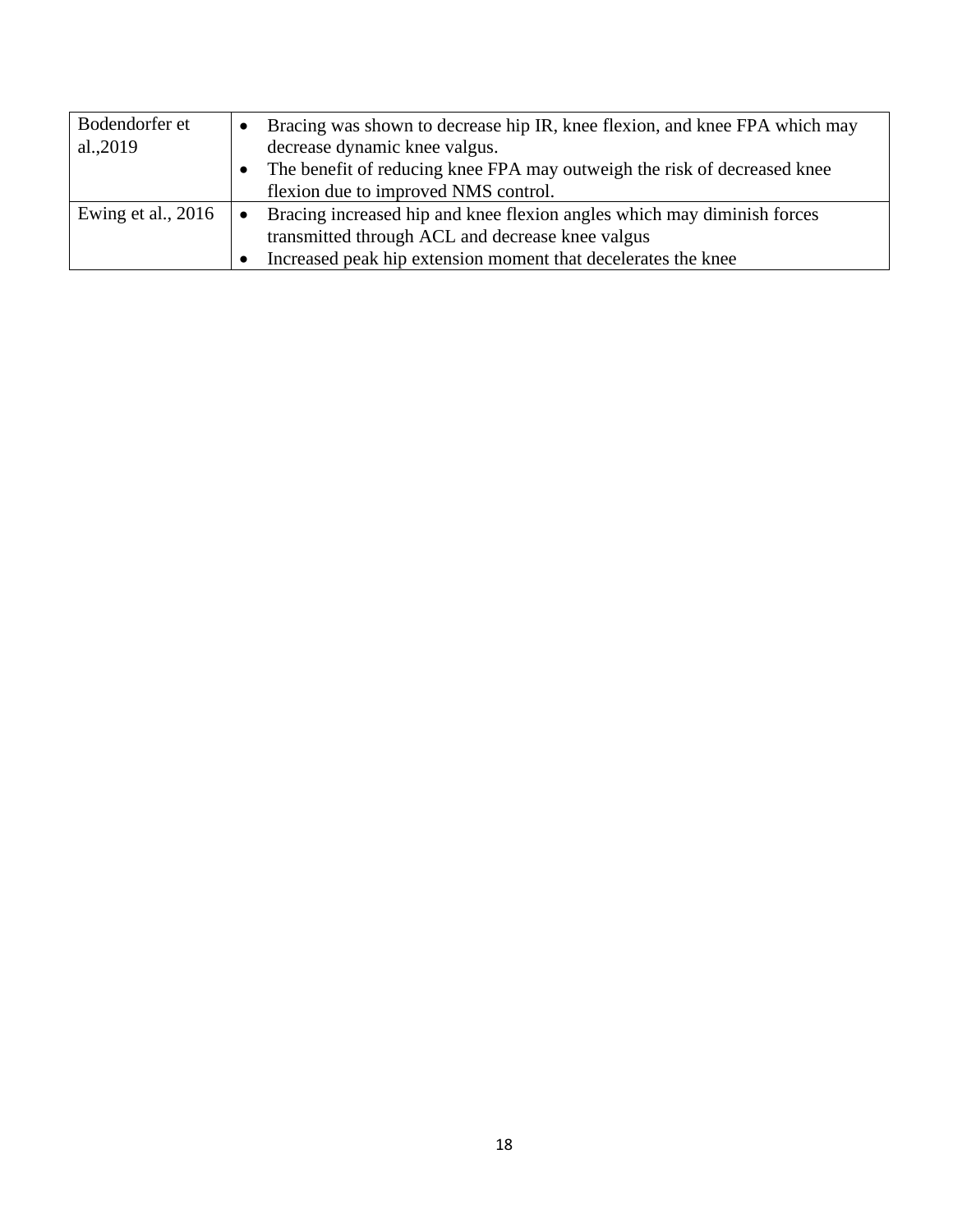#### **Chapter Two**

#### <span id="page-28-0"></span>**Literature review**

The high incidence of ACL injury in high-risk athletes produces significant interest for researchers, athletes, and coaches to determine effective injury prevention strategies. This systematic review sought to evaluate the effectiveness of prophylactic bracing based on two different categories. The two categories of bracing assessed were custom vs off-the-shelf (generic) and hinged vs non-hinged. The anterior cruciate ligament is a crucial structure fulfilling a pivotal role during static and dynamic movements of the knee. The function of the ACL is highly dependent upon the interaction of the kinetic chain. An injury to the ACL is common during competition due to intrinsic and extrinsic risk factors. Two primary etiologies, contact and non-contact mechanisms, exist, although re-injury is common as well. Numerous consequences occur involving short and long-term effects. Due to many adverse outcomes, it is imperative to determine appropriate preventative measures to reduce the incidence of ACL injuries. Preventative modalities include exercise programs and bracing protocols. This literature review evaluates the anatomy and biomechanics of the ACL as well as the etiology and injury incidence. Additionally, it discusses the short and long-term consequences of ACL injuries. Finally, this review will evaluate the current preventative modalities being used for ACL injuries and will include prophylactic bracing, functional bracing, and exercise programs.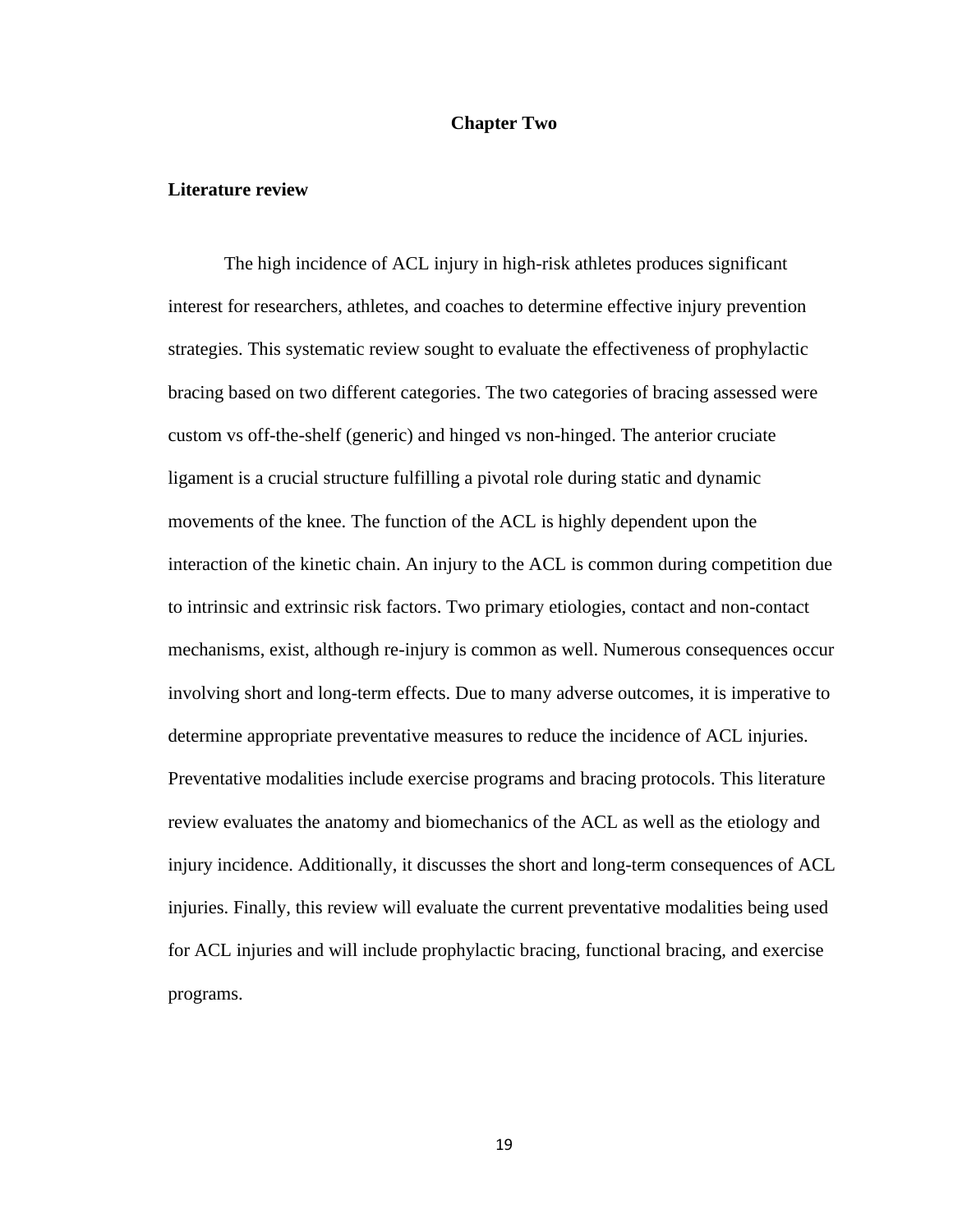<span id="page-29-0"></span>Structure of the ACL

#### <span id="page-29-1"></span>*Anatomy*

The ACL, an intracapsular ligament, is a primary knee stabilizer originating on the posterolateral femoral condyle and inserting anteriorly to the intercondylar eminence of the tibia [8]. It is composed of two different bundles, the anteromedial (AM) and posterolateral (PL) bundles. The naming utilizes their insertion points on the tibial plateau [10]. The location and anatomy of the different facets of the ACL enable the pivotal role of knee stability.

#### <span id="page-29-2"></span>*Function*

The ACL is vital in knee stabilization during dynamic movements. The primary function of this ligament is to prevent the anterior translation of the tibia on the femur. Additionally, it aids in the prevention of ATT, excess knee extension, and varus and valgus movements [31]. The two bundles have distinct functions. The AM bundle functions when the knee is in a flexed position while the PL bundle is active when the knee is in an extended position [10]. The proper functioning of the ACL is dependent upon the kinetic chain and the interaction between the different components (hip, knee, and ankle/foot).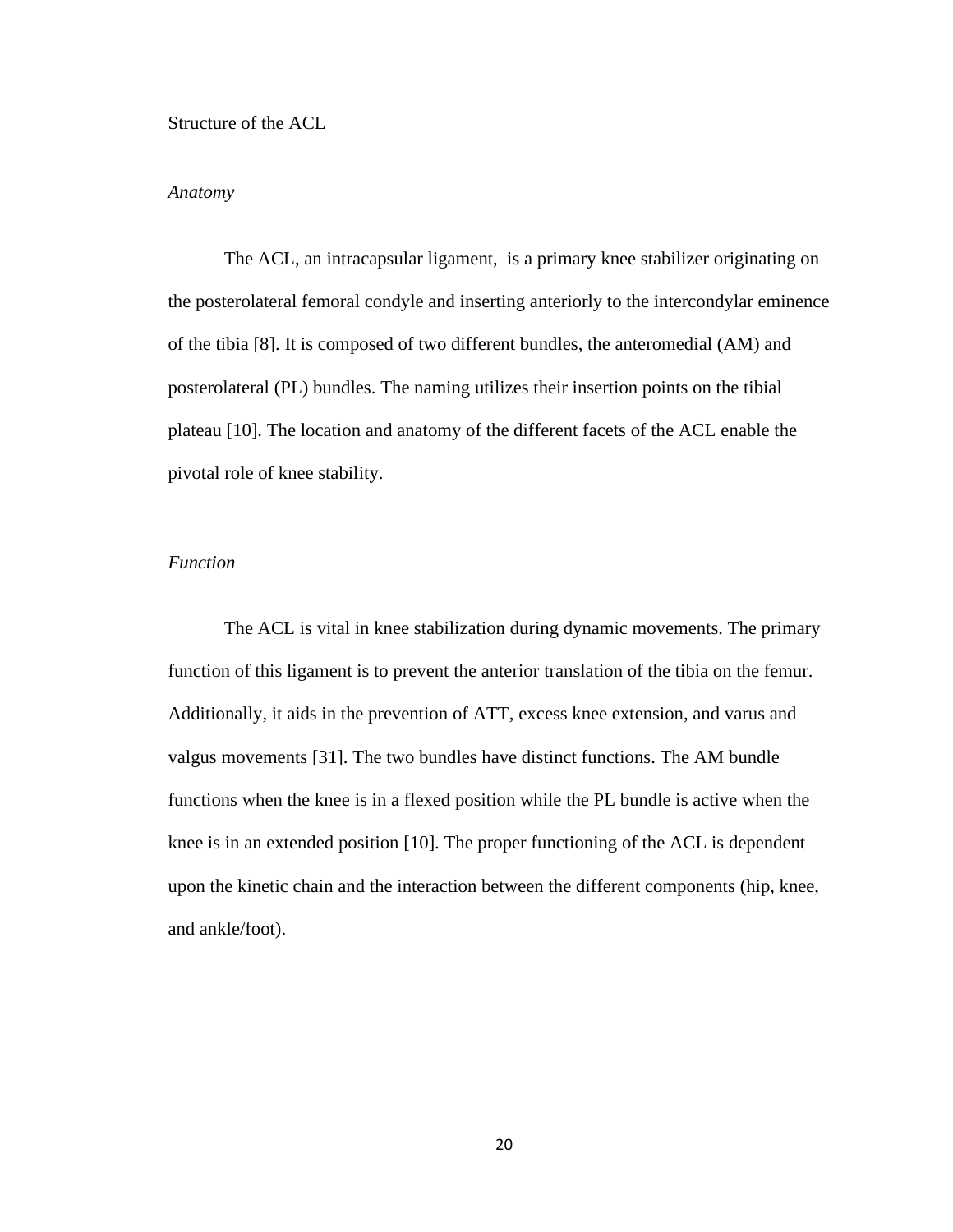#### <span id="page-30-0"></span>*Influence of the hip and foot*

The connection between the foot, knee, and hip is important in the lower extremity kinetic chain. The knee is affected by the kinematics of the proximal (hip) and distal (ankle/foot) aspects of the kinetic chain [30]. This enables increased stabilization of the lower extremity during weight-bearing activities, allowing for increased support, neuromuscular control, and proprioceptive feedback during dynamic activities [27]. Alterations in the kinematics at the ankle and hip can lead to changes in the biomechanics of the knee. Changes include increased hip adduction and internal rotation, decreased hip flexion, increased foot pronation**,** and reduced plantarflexion [30, 47]. All of these deviations from normal kinematics result in an increased injury risk due to decreased abilities to absorb forces during landing and increased valgus and anterior translation of the tibia [47]. The role of the ACL and abnormalities due to deviations from the proper functioning of the kinetic chain causes the ligamentous structure to have a high injury incidence.

#### <span id="page-30-1"></span>Injuries to the ACL

#### <span id="page-30-2"></span>*Incidence*

ACL ruptures are common sports injuries with an estimated 100,000-200,000 cases per year [39]. The injury rate at the collegiate level varies by sport with the highest incidence occurring in men's football, women's gymnastics, and women's soccer [15]. The incidence in high school athletes is lower than in collegiate athletes; however, there is a similar injury distribution by sport. In high school, ACL injuries are most common in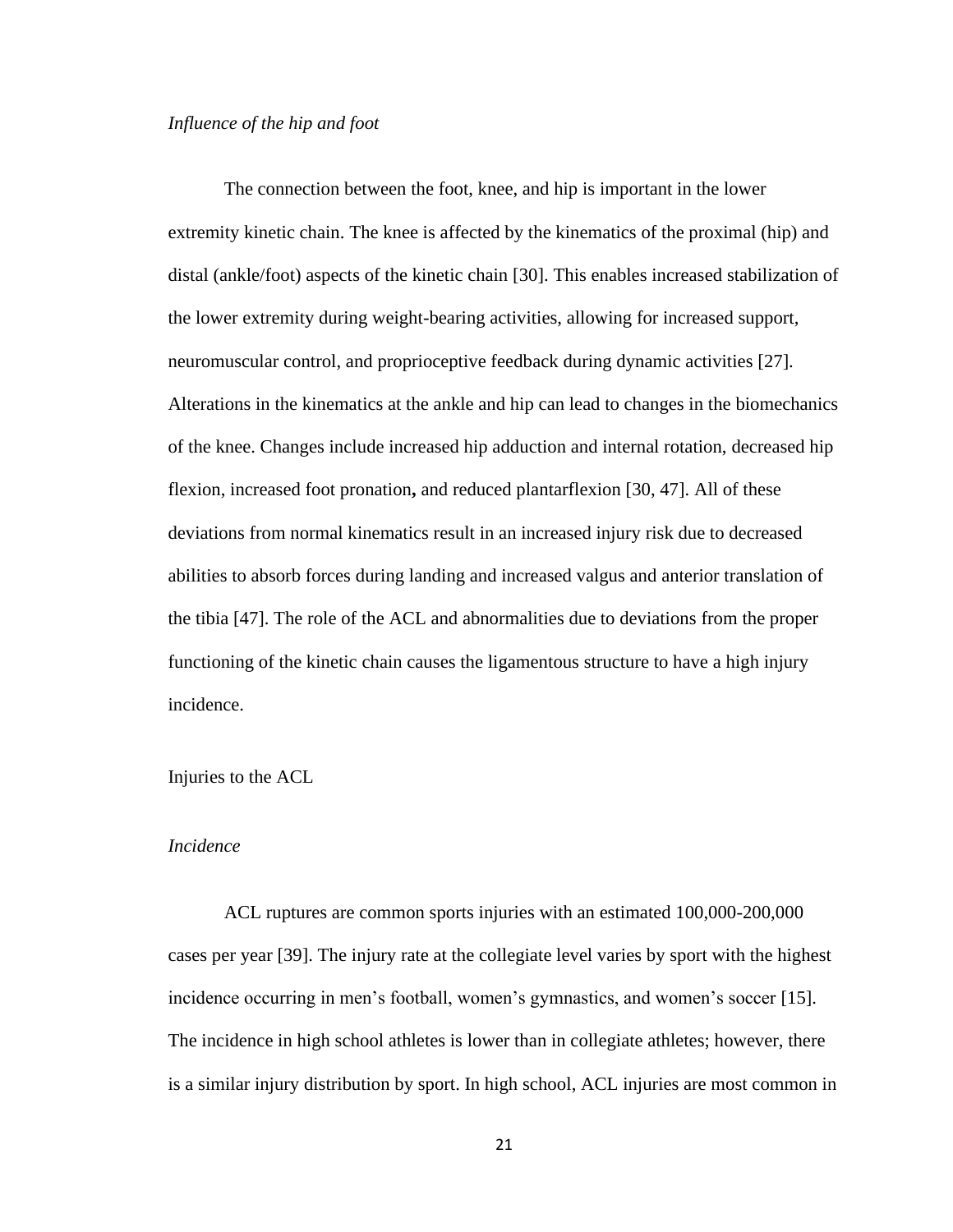girls' soccer, boys' football, and girls' basketball [31]. Additionally, injuries were more common in female sports than male sports as they represented a more substantial percentage of total injuries. Studies showed females injure their ACL three to four times more often than males participating in the same sport. The increased incidence is attributed to differences in biomechanics, anatomical structures, and hormonal status [28]. Injury to the ACL involves various risk factors, which include extrinsic and intrinsic elements.

#### <span id="page-31-0"></span>*Intrinsic risk factors*

There are many underlying intrinsic, non-modifiable risk factors for an ACL injury that exist and with disparities between genders. Anatomical variation is apparent in both sexes. In males, changes leading to injury include a significantly narrower intercondylar notch and an increased slope of the posterior tibia [2]. Additional, less significant factors that differ in males include increased body mass index (BMI), laxity of the ligaments of the knee, decreased hip range of motion, and a greater distance from the base of support and the center of mass [2]. Variation in anatomical structures is evident in the female athletic population as well.

Females tend to have specific anatomical variations that may predispose them to a greater incidence of ACL injuries. Female athletes are more likely to have more significant ATT than males [23]. A considerable difference in anatomy is related to an increase in the flexibility of the hamstrings in females compared to men, which will affect dynamic control of the knee [23]. Additionally, women tend to have a higher overall joint laxity, which can increase knee hyperextension, and valgus, both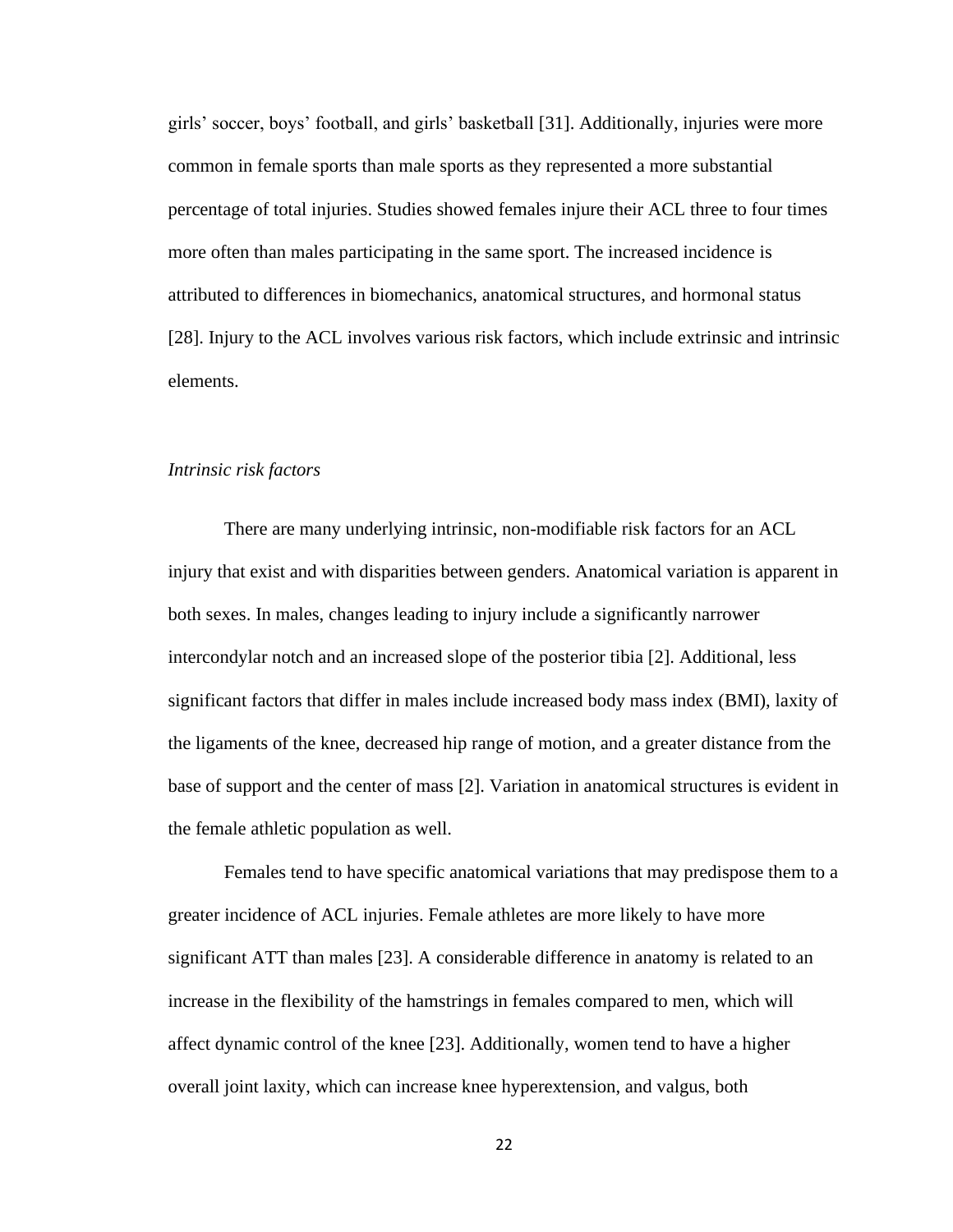predisposing them to injury. Increased knee laxity in the frontal plane can lead to more significant ATT [44]. Less substantial factors include age, BMI, hormonal effects of estrogen and contraceptives, and increased foot pronation and navicular drop. Hormonal effects vary throughout the menstrual cycle with a higher injury incidence during the luteal phase [23, 40]. In addition to the intrinsic non-modifiable risk factors, modifiable intrinsic risk factors are essential in understanding how injuries to the ACL occur.

Several modifiable risk factors for ACL injury exist. Neuromuscular and biomechanical deficits are two of the more important risk factors due to their significant influence on the mechanisms of injury of knee flexion, ATT, internal tibial rotation, and valgus as a result of poor landing technique [1, 42]. BMI and hormonal status are two other modifiable factors, however, depending on the sport, it may be very difficult to alter BMI while maintaining a high level of performance while hormonal status often cannot be changed without medical intervention which violates most competitive guidelines [1]. The final factor, fatigue, is important as when the body is fatigued, there is an increased likelihood the joints are positioned in disadvantageous positions amplifying the injury risk [1]. In addition to the modifiable intrinsic risk factors, extrinsic factors are essential in studying ACL injuries

#### <span id="page-32-0"></span>*Extrinsic risk factors*

Extrinsic, modifiable risk factors rarely differ by gender. Certain elements are easier to control while others may be somewhat beyond control. Difficult to control aspects include weather conditions (wet vs. dry fields), playing surface or type of grass,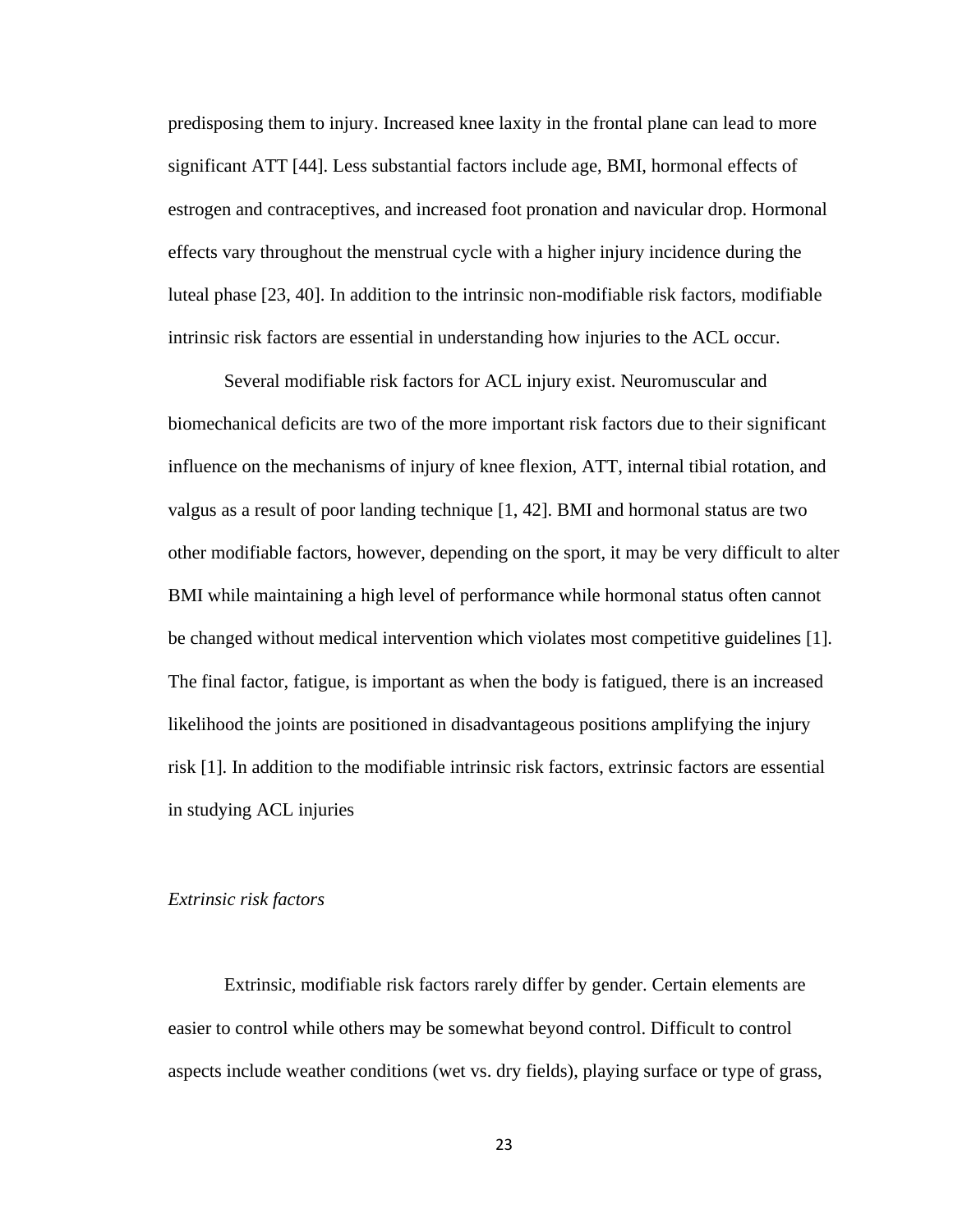and the state of the playing surface [44]. The factors that are easier to control include the kind of footwear and the function and number of cleats. Additionally, the interaction between the shoe and the surface can play a pivotal role in the incidence of ACL injury. This interaction can increase the amount of torsional resistance between the foot and the ground leading to an elevated injury incidence [53]. These various factors may all contribute to ligament injury in athletes. These intrinsic and extrinsic risk factors can lead to two different mechanisms of injury that can occur via contact or non-contact mechanisms.

### <span id="page-33-0"></span>Etiology

#### <span id="page-33-1"></span>*Non- contact mechanism*

The primary mechanism of injury is non-contact, without a direct blow, occurring in approximately 70% of ACL injuries [28]. This mechanism requires the athlete to generate large amounts of force at the knee that causes the ACL to be excessively loaded. Usually, this includes movements with cutting and jumping [60]. Injuries of this type encompass motions of the tibiofemoral joint in all three planes of motion with loadings such as anterior shear, valgus of the knee, and internal tibial rotation [28]. When these injuries occur, the knee is at full extension with maximal quadriceps contraction, leading to increased force and stress on the ACL [8]. While the primary cause of injury to the ACL is non-contact, it is essential to be conscious of how contact injuries can occur during sport.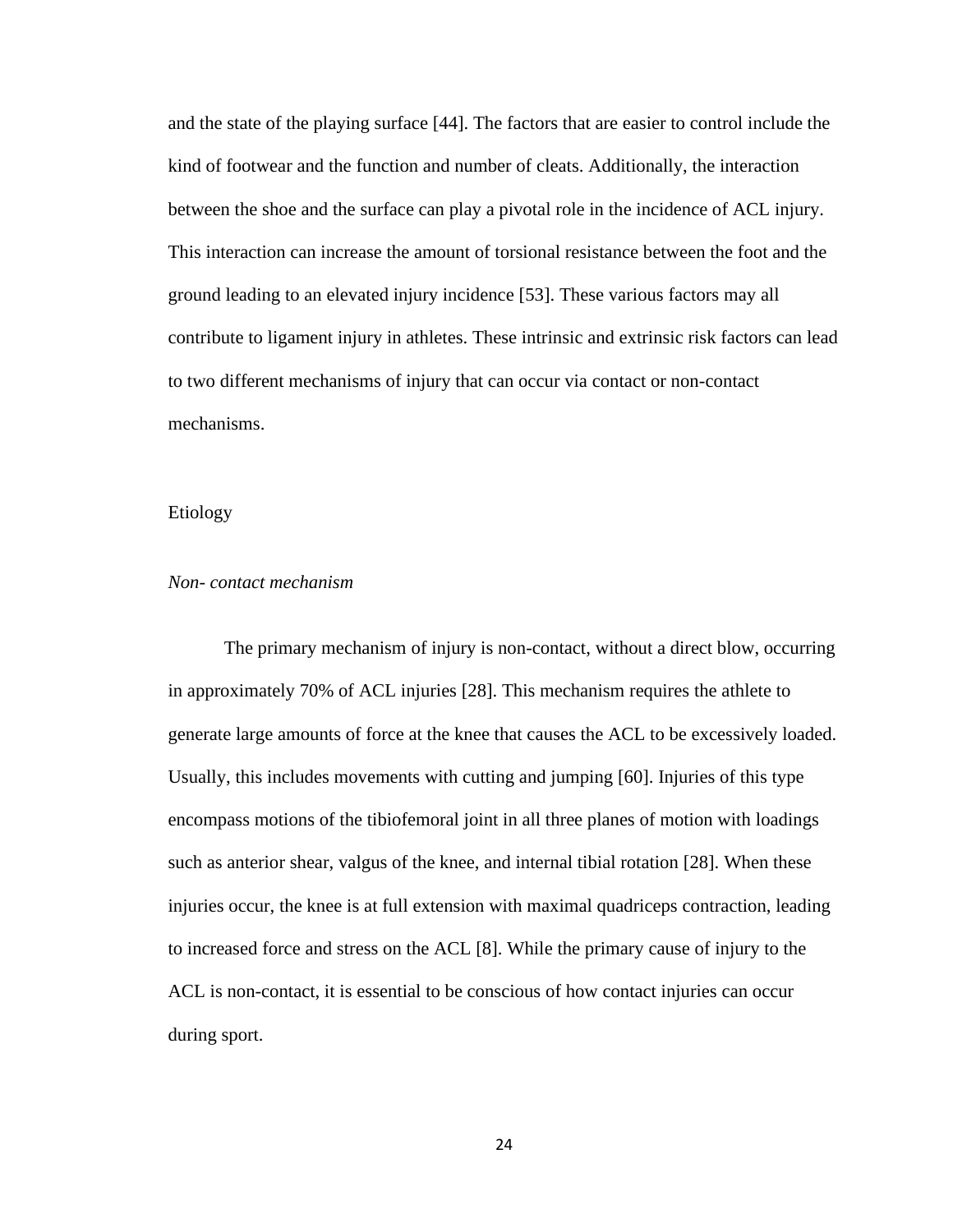#### <span id="page-34-0"></span>*Contact mechanisms*

The remaining 30% of injuries are the result of a direct blow to the leg. This direct blow can occur via a person or an object with the mechanism including two primary elements. The first is a fixed lower extremity such as planting of the leg or enough torque to cause ACL tearing to occur [8]. While non-contact injuries are the most common mechanisms, the rate of contact injuries can vary from sport to sport as well as within a specific event. Within football, more skill position players (wide receivers, defensive backs, and running backs) incur injury via non-contact mechanisms while offensive and defensive linemen will primarily suffer injury via contact [26]. Injury mechanisms differ mostly due to variations in the physical demands and duties amongst various player positions. In addition to first-time injuries involving contact and noncontact, it is common for re-injury to occur in athletes, as the rate of injury ranges from 4.5% and 10%.

#### <span id="page-34-1"></span>*Re-ruptures of the ACL*

Research has shown that up to 50% of these injuries may occur within one year after reconstructive surgery [20, 39]. The majority of these cases, 55%, involve noncontact injury to the grafted ACL. These injuries primarily occur because of returning too quickly to competition. Female athletes were observed to rupture their ACL at a higher rate than males due to insufficient neuromuscular control and imbalances in muscle strength, coordination, and flexibility [15]. Regardless of the mechanism, various consequences occur as a result.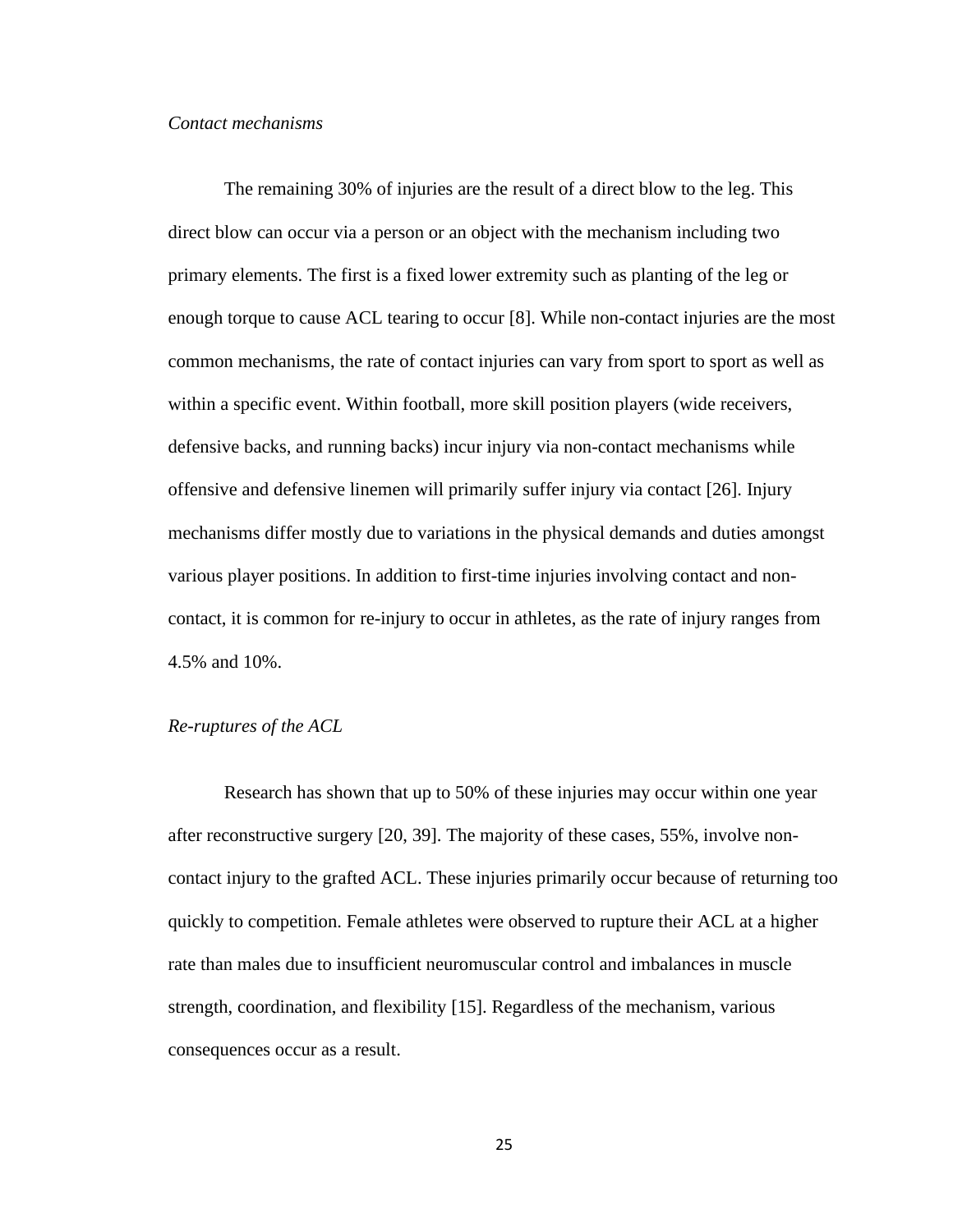<span id="page-35-0"></span>Effects of ACL injury

#### <span id="page-35-1"></span>*Short-term consequences*

Some of the possible short-term effects resulting from ACL injury include joint effusion, diminished muscular strength, alteration of movement patterns, decreased coordination and proprioception, and a reduction in sport-specific functional performance. Alterations in biomechanics can contribute to knee instability and diminished performance [24, 28]. This can substantially impact the ability of athletes to perform at a peak level that is necessary for success. Changes in stability and function of the lower extremity can also result in the loss of an entire sports season or longer. Additionally, there is a substantially increased risk for re-injury of the ACL following an initial injury. Long-term sequelae may also occur because of injury indicating extra emphasis to reduce the risk factors associated with injury.

#### <span id="page-35-2"></span>*Long-term consequences*

Some long-term effects are evident in conjunction with the array of short-term impacts of ACL injuries. The primary long-term consequence is the increased risk of the development of early-onset osteoarthritis (OA). There is a substantial increase in the risk of early-onset OA [28]. Additionally, individuals who have torn their ACLs are more prone to subsequent injuries to their meniscus and articular cartilage. These injuries lead to functional limitations and increased pain which may necessitate the need for osteotomy or knee arthroplasty before the age of 50 [38]. Due to the various short and long-term consequences of an ACL injury, there is a need to investigate injury prevention methods.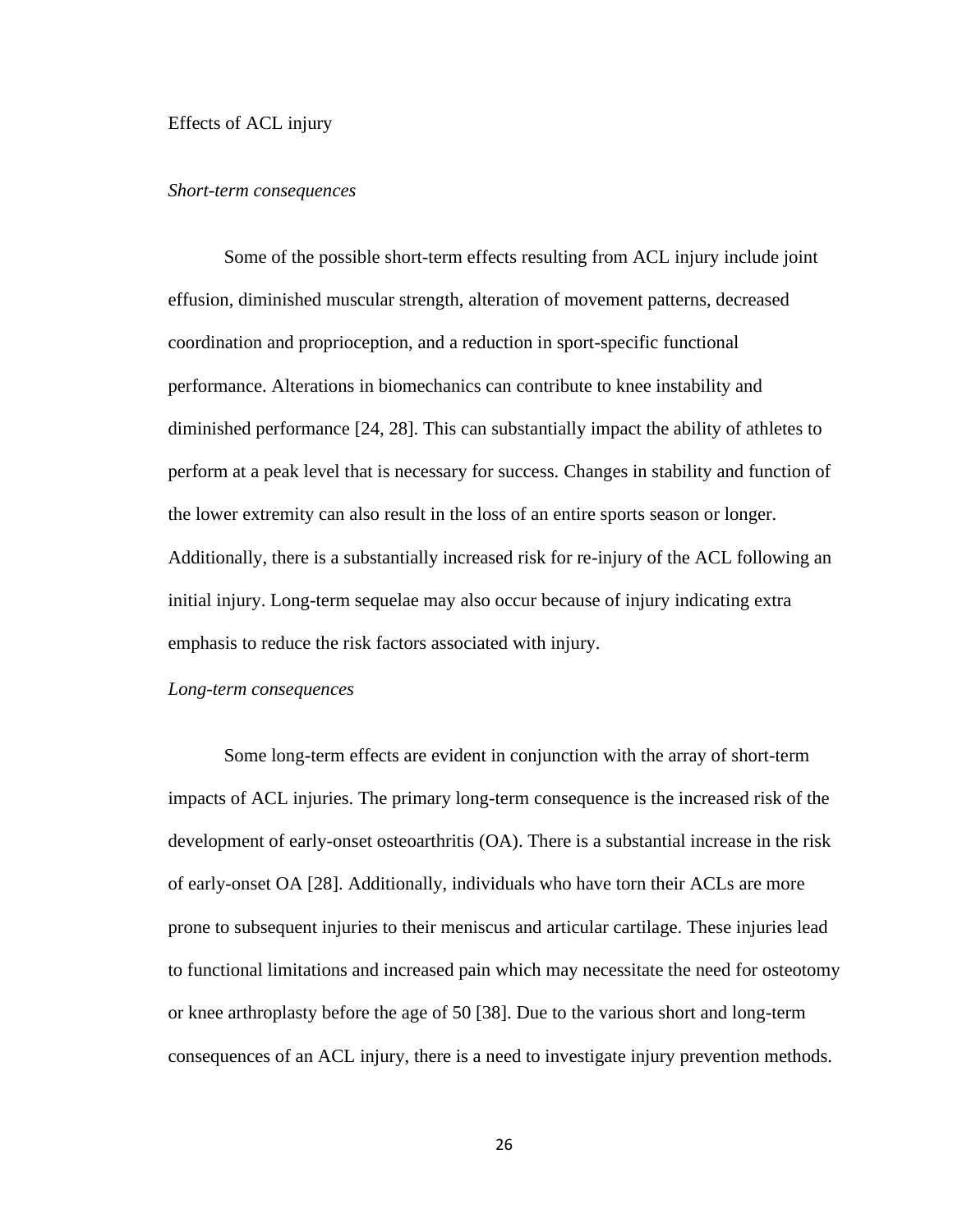#### <span id="page-36-0"></span>Preventative measures

#### <span id="page-36-1"></span>*Prophylactic braces*

The use of PKB may target less modifiable risk factors like anatomical and hormonal that lead to injury. Prophylactic bracing can perform a pivotal role in reducing ACL loading due to increased energy absorption, decreased ATT, decreased hip IR, decreased knee valgus, and an increased knee flexion angle during landing [12, 16, 17, 36, 50, 51]. Other studies have shown that bracing can increase the force absorption that occurs when landing from a jump. Minimizing force is correlated with a reduction in injury to the ACL [18, 33]. Bracing of the knee has also been suggested to improve the proprioception of the knee which aids in better joint positioning to avoid injurious states for the ACL  $[18, 42]$ 

Increasing the knee flexion angle during jumping is pivotal for injury prevention as small knee flexion angles incur high loads on the ACL corresponding to increased injury risk [36]. The reduction of ATT occurs in activities where increased rotational and translation forces are commonplace. It was most prevalent when athletes were landing from a jump and then pivoting [16]. Other studies have shown that prophylactic braces were ineffective at reducing injuries.

While many studies have shown bracing can reduce injury incidence, studies have also demonstrated that bracing does not affect the incidence rate. These studies determined that the slowing of hamstring reaction times, as well as reductions in the speed of running and turning movements, are evident with bracing [4, 31]. Bracing, while often used prophylactically, can also have significant usage following injury.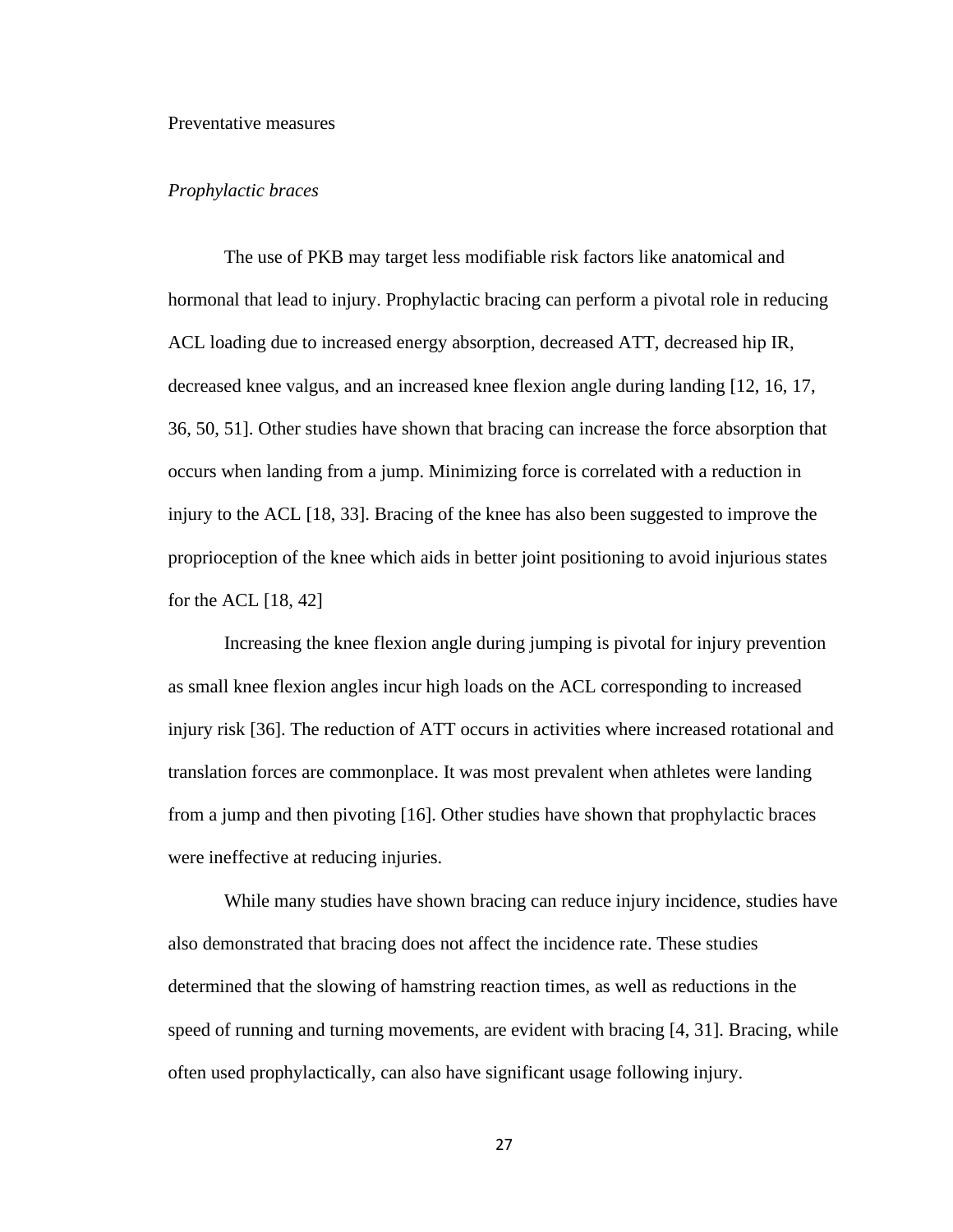#### <span id="page-37-0"></span>*Functional braces*

Functional knee bracing (FKB), used as a substitute for damaged or missing ligaments, is designed for sports participation [14]. Usage of braces occurs in conjunction with surgical intervention or place of surgical operation. The purpose of braces is to protect an injured ACL during healing due to a restoration of normal tibiofemoral kinematics. Bracing reduced ACL strain and ATT while increasing knee flexion and also enabled running and cutting improvements and decreased injury incidence [54].

Utilization of bracing in ACL deficient and injured knees has been found to reduce strain on the ACL with the application of anterior shear loads to weight-bearing and non-weight-bearing legs. Bracing, however, was noted to be unable to decrease external loads and varus and valgus moments in the weight-bearing lower extremity [14]. Differences existed between double-leg and single-leg activities, indicating reduced effectiveness of bracing when subjected to higher loads as seen in single-leg exercises. FKB was also theorized to reduce meniscal strain and minimize the damage to articular cartilage in ACL damaged and deficient knees [55]. Additionally, functional bracing was able to improve performance during cutting and running movement and increase knee flexion during vigorous activities [54]. Other evidence demonstrated the use of ACL bracing does not influence pain, stability, or function following surgery [49].

Other studies have determined functional bracing does not minimize strain on the ACL or ATT during practical-type activities. Additionally, there was limited evidence to suggest a reduction in GRF [54]. Studies showed FKB was unable to restore normal joint kinematics during high-stress activities. There was also evidence of thigh atrophy and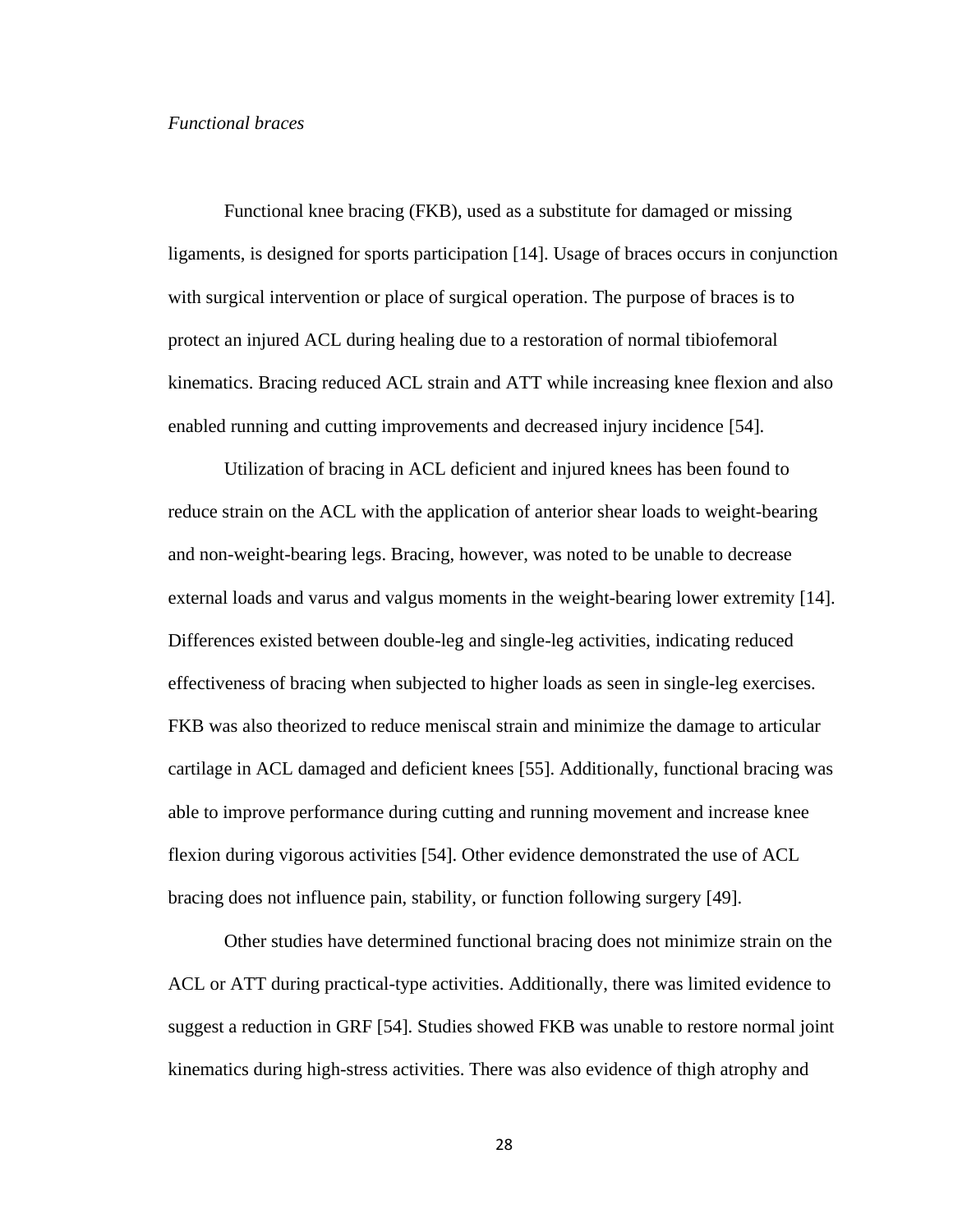decreased joint and muscle stabilization with bracing [49]. While bracing is the focus of this study, exercise programs are an integral component of injury prevention programs.

#### <span id="page-38-0"></span>*Exercise programs*

While not a primary focus, preventative exercise programs are pivotal in the reduction of ACL injuries. These programs vary in their content; however, it is necessary to include neuromuscular training within the program. The regiments should consist of strength training, plyometrics, dynamic balance, stretching, and improvement in landing patterns [4]. These programs should also highlight hamstring recruitment (minimize quadriceps dominance), dynamic trunk training, and compliance strategies [4].

Due to the high incidence of ACL injuries amongst high-risk athletes, it is imperative to determine prevention strategies. This study sought to determine the effectiveness of two different prophylactic braces on factors related to injury and if pricing influences the level of efficacy. This literature review aimed to provide an overview of the structure and function of the ACL while also examining the mechanisms and incidence rate of injury. Additionally, it investigated the various methods used to reduce the high incidence of ACL injuries within high-risk athletes. These methods include prophylactic bracing, functional bracing, and preventative exercise programs. A systematic review was performed to evaluate the literature to determine the current evidence on prophylactic bracing for ACL injury. This enabled a better understanding of current practices that are being utilized and their efficacy in minimizing risk factors associated with injury.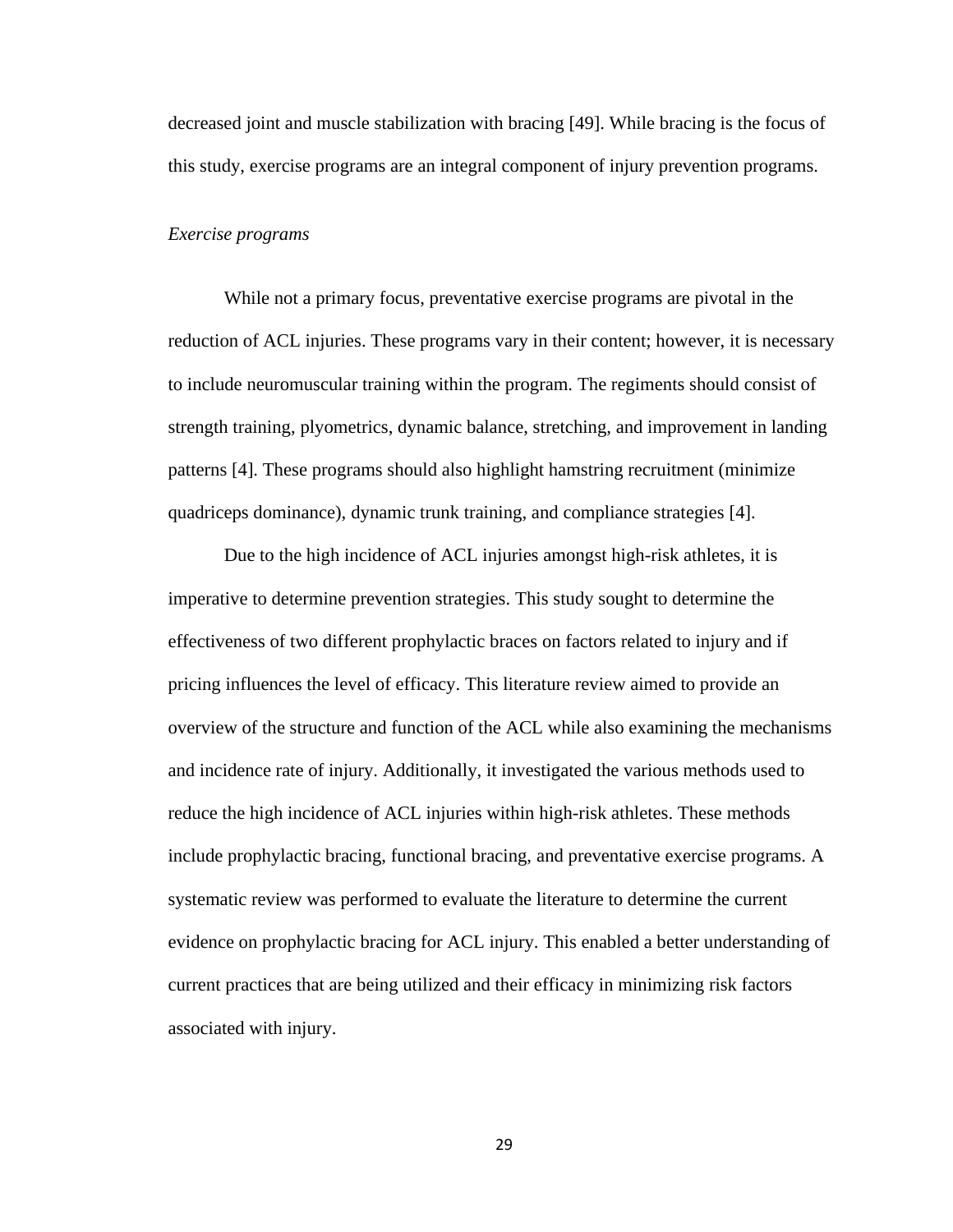#### **Chapter Three**

#### <span id="page-39-1"></span><span id="page-39-0"></span>**Conclusion**

Two hypotheses were assessed via this systematic review. The first hypothesis was that custom braces would be more effective at reducing the mechanisms of ACL injury. This hypothesis was fully supported due to the multiple positive benefits observed with the use of a custom vs generic brace. The second hypothesis was that hinged braces would be more effective at reducing the mechanisms associated with an ACL injury. This hypothesis was partially supported as a result of the positive changes observed with most of the kinematic and kinetic variables as well as proprioception. The primary reason that it is not fully supported is due to the somewhat conflicting results observed with knee flexion as some hinged braces decreased knee flexion while others led to an increase. The evidence in the included studies suggests that a custom, hinged brace will have the greatest prophylactic effect at reducing the mechanisms of injury associated with ACL damage.

This study was not without its limitations which could have impacted the results. For future research, reviews should include three or more reviewers to make articles searches as objective as possible. Additionally, the inclusion of foreign language papers could allow for insight into a greater understanding of bracing protocols. The final recommendation for a review would be to possibly expand the inclusion criteria to allow for more articles to be selected and analyzed. Recommendations for future research include the utilization of different types of braces such as FKBs, using consistent kinematic and kinetic variables, and a more diverse population of athletes in different sports and various ages. This would allow for greater applicability of results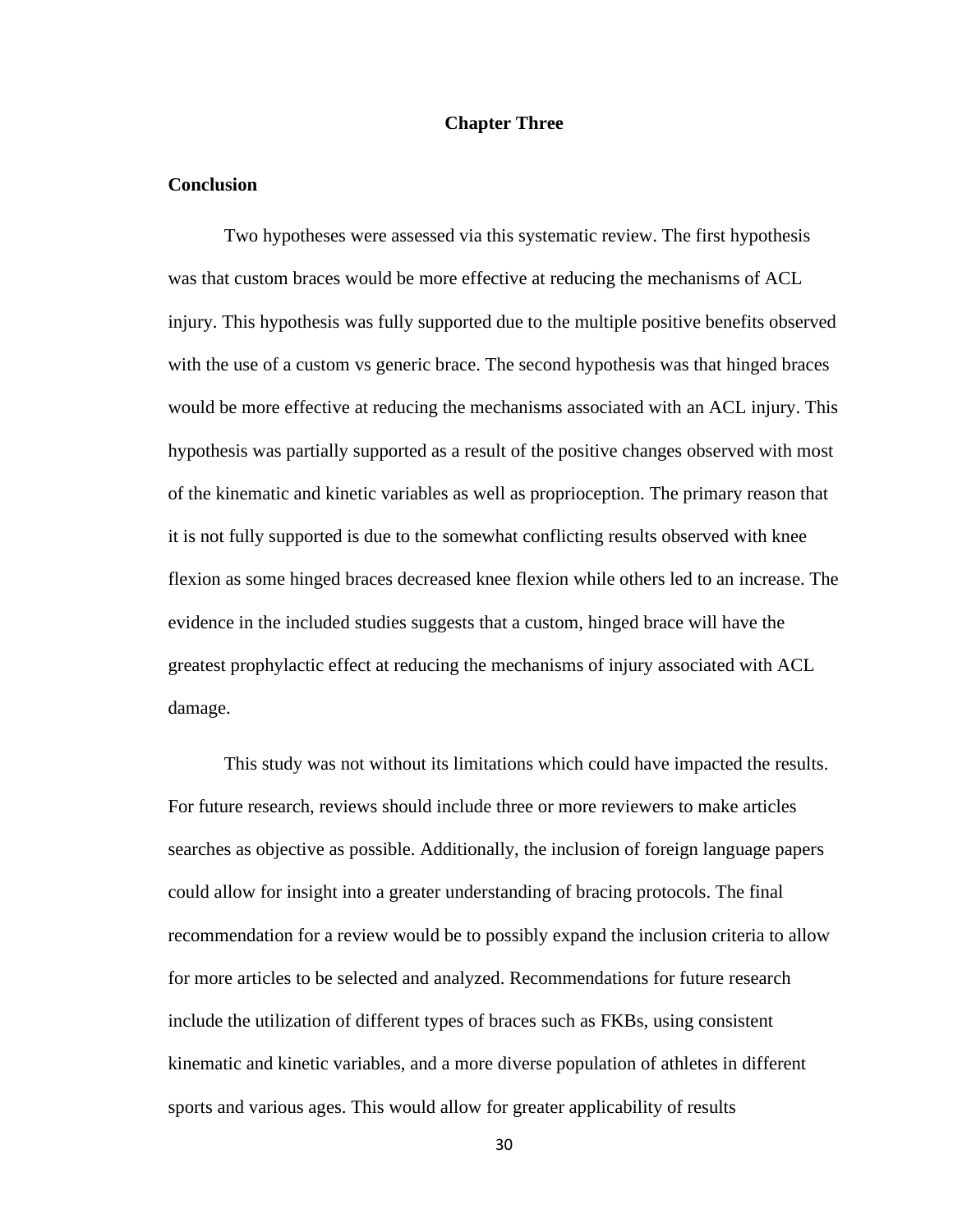# <span id="page-40-0"></span>**References**

- 1. Acevedo RJ, Rivera-Vega A, Miranda G, Micheo W (2014) Anterior cruciate ligament injury: identification of risk factors and prevention strategies. Curr Sports Med Rep 13:186–191
- 2. Alentorn-Geli E, Mendiguchía J, Samuelsson K, Musahl V, Karlsson J, Cugat R, Myer GD (2014) Prevention of anterior cruciate ligament injuries in sports--part I: systematic review of risk factors in male athletes. Knee Surg Sports Traumatol Arthrosc 22:3–15
- 3. Baltaci G, Aktas G, Camci E, Oksuz S, Yildiz S, Kalaycioglu T (2011) The effect of prophylactic knee bracing on performance: balance, proprioception, coordination, and muscular power. Knee Surg Sports Traumatol Arthrosc Springer Nature B.V., Heidelberg, Netherlands 19:1722–8
- 4. Bisciotti GN, Chamari K, Cena E, Carimati G, Volpi P (2017) ACL injury in football: a literature overview of the prevention programs. Muscles Ligaments Tendons J 6:473–479
- 5. Bisciotti GN, Chamari K, Cena E, Carimati G, Volpi P (2017) ACL injury in football: a literature overview of the prevention programs. Muscles Ligaments Tendons J 6:473–479
- 6. Bodendorfer BM, Arnold NR, Shu HT, Leary EV, Cook JL, Gray AD, Guess TM, Sherman SL (2019) Do neoprene sleeves and prophylactic knee braces affect neuromuscular control and cutting agility? Phys Ther Sport 39:23–31
- 7. Bodendorfer BM, Arnold NR, Shu HT, Leary EV, Cook JL, Gray AD, Guess TM, Sherman SL (2019) Do neoprene sleeves and prophylactic knee braces affect neuromuscular control and cutting agility? Phys Ther Sport 39:23–31
- 8. Cimino F, Volk BS, Setter D (2010) Anterior cruciate ligament injury: diagnosis, management, and prevention. Am Fam Physician 82:917–922
- 9. Cioffi I, Farella M (2011) Quality of randomized controlled trials in dentistry. Int Dent J 61:37–42
- 10. Domnick C, Raschke MJ, Herbort M (2016) Biomechanics of the anterior cruciate ligament: physiology, rupture, and reconstruction techniques. World J Orthop 7:82–93
- 11. Doucette SA, Child DD (1996) The Effect of Open and Closed Chain Exercise and Knee Joint Position on Patellar Tracking in Lateral Patellar Compression syndrome. J Orthop Sports Phys Ther 23:104–110
- 12. Ewing KA, Begg RK, Galea MP, Lee PVS (2016) Effects of prophylactic knee bracing on lower limb kinematics, kinetics, and energetics during double-leg drop landing at 2 heights. Am J Sports Med 44:1753–1761
- 13. Ewing KA, Begg RK, Galea MP, Lee PVS (2016) Effects of Prophylactic Knee Bracing on Lower Limb Kinematics, Kinetics, and Energetics During Double-Leg Drop Landing at 2 Heights. Am J Sports Med SAGE Publications Inc STM 44:1753–1761
- 14. Fleming BC, Renstrom PA, Beynnon BD, Engstrom B, Peura G (2000) The influence of functional knee bracing on the anterior cruciate ligament strain biomechanics in weightbearing and nonweightbearing knees. Am J Sports Med 28:815–824
- 15. Gans I, Retzky JS, Jones LC, Tanaka MJ (2018) Epidemiology of recurrent anterior cruciate ligament injuries in national collegiate athletic association sports: the injury surveillance program, 2004-2014. Orthop J Sports Med 6:1–7
- 16. Giotis D, Tsiaras V, Ristanis S, Zampeli F, Mitsionis G, Stergiou N, Georgoulis AD (2011) Knee braces can decrease tibial rotation during pivoting that occurs in high demanding activities. Knee Surg Sports Traumatol Arthrosc 19:1347–1354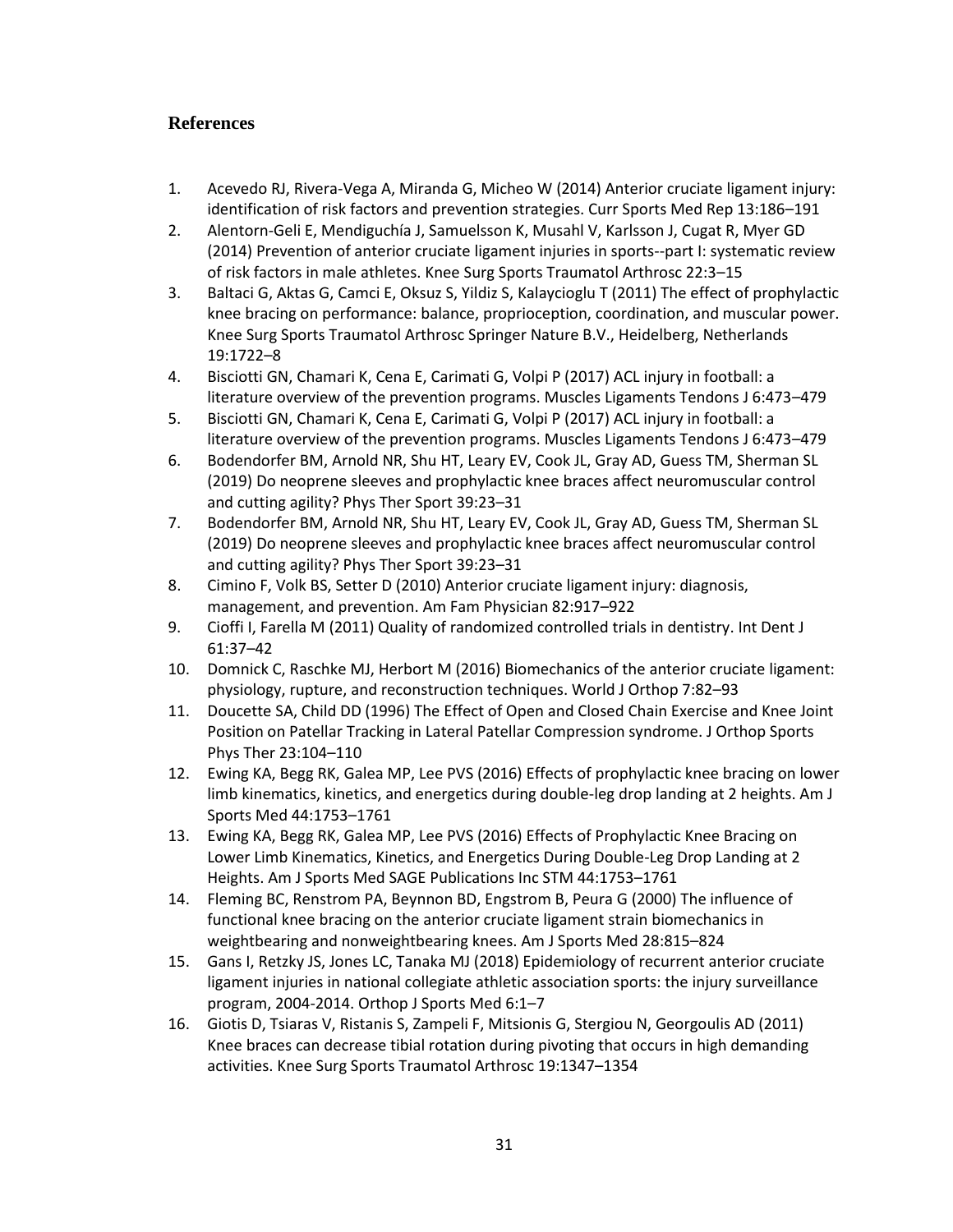- 17. Haddara R, Harandi VJ, Lee PVS (2021) Effect of Prophylactic Knee Bracing on Anterior Cruciate Ligament Agonist and Antagonist Muscle Forces During Perturbed Walking. Orthop J Sports Med 9:2325967120981641
- 18. Hanzlíková I, Richards J, Tomsa M, Chohan A, May K, Smékal D, Selfe J (2016) The effect of proprioceptive knee bracing on knee stability during three different sport related movement tasks in healthy subjects and the implications to the management of Anterior Cruciate Ligament (ACL) injuries. Gait Posture 48:165–170
- 19. Hanzlíková I, Richards J, Tomsa M, Chohan A, May K, Smékal D, Selfe J (2016) The effect of proprioceptive knee bracing on knee stability during three different sport related movement tasks in healthy subjects and the implications to the management of Anterior Cruciate Ligament (ACL) injuries. Gait Posture 48:165–170
- 20. Herbst E, Hoser C, Hildebrandt C, Raschner C, Hepperger C, Pointner H, Fink C (2015) Functional assessments for decision-making regarding return to sports following ACL reconstruction. part II: clinical application of a new test battery. Knee Surg Sports Traumatol Arthrosc 23:1283–1291
- 21. Hewett T, Myer G, Ford K, Heidt R, Colosimo A, Mclean S, van den Bogert A, Paterno M, Succop P (2005) Biomechanical Measures of Neuromuscular Control and Valgus Loading of the Knee Predict Anterior Cruciate Ligament Injury Risk in Female Athletes A Prospective Study. Am J Sports Med 33:492–501
- 22. Hewett TE, Myer GD, Ford KR (2006) Anterior cruciate ligament injuries in female athletes: part 1, mechanisms and risk factors. Am J Sports Med 34:299–311
- 23. Hewett TE, Myer GD, Ford KR (2006) Anterior cruciate ligament injuries in female athletes: part 1, mechanisms and risk factors. Am J Sports Med 34:299–311
- 24. Iwame T, Matsuura T, Okahisa T, Katsuura-Kamano S, Wada K, Iwase J, Sairyo K (2021) Quadriceps strength to body weight ratio is a significant indicator for initiating jogging after anterior cruciate ligament reconstruction. The Knee 28:240–246
- 25. Jalali M, Farahmand F, Esfandiarpour F, Golestanha SA, Akbar M, Eskandari A, Mousavi SE (2018) The effect of functional bracing on the arthrokinematics of anterior cruciate ligament injured knees during lunge exercise. Gait Posture 63:52–57
- 26. Johnston JT, Mandelbaum BR, Schub D, Rodeo SA, Matava MJ, Silvers-Granelli HJ, Cole BJ, ElAttrache NS, McAdams TR, Brophy RH (2018) Video analysis of anterior cruciate ligament tears in professional American football athletes. Am J Sports Med 46:862–868
- 27. Karandikar N, Vargas OOO (2011) Kinetic chains: a review of the concept and its clinical applications. Am J Phys Med Rehabil 3:739–745
- 28. Kiapour AM, Murray MM (2014) Basic science of anterior cruciate ligament injury and repair. Bone Jt Res 3:20–31
- 29. Kiapour AM, Murray MM (2014) Basic science of anterior cruciate ligament injury and repair. Bone Jt Res 3:20–31
- 30. Koga H, Nakamae A, Shima Y, Bahr R, Krosshaug T (2018) Hip and Ankle Kinematics in Noncontact Anterior Cruciate Ligament Injury Situations: Video Analysis Using Model-Based Image Matching. Am J Sports Med 46:333–340
- 31. LaBella CR, Hennrikus W, Hewett TE, Council on Sports Medicine and Fitness, Section on Orthopaedics (2014) Anterior cruciate ligament injuries: diagnosis, treatment, and prevention. Pediatrics 133:e1437–e1450
- 32. Laughlin WA, Weinhandl JT, Kernozek TW, Cobb SC, Keenan KG, O'Connor KM (2011) The effects of single-leg landing technique on ACL loading. J Biomech 44:1845–1851
- 33. Lee H, Ha D, Kang Y-S, Park H-S (2016) Biomechanical analysis of the effects of bilateral hinged knee bracing. Front Bioeng Biotechnol 4:1–7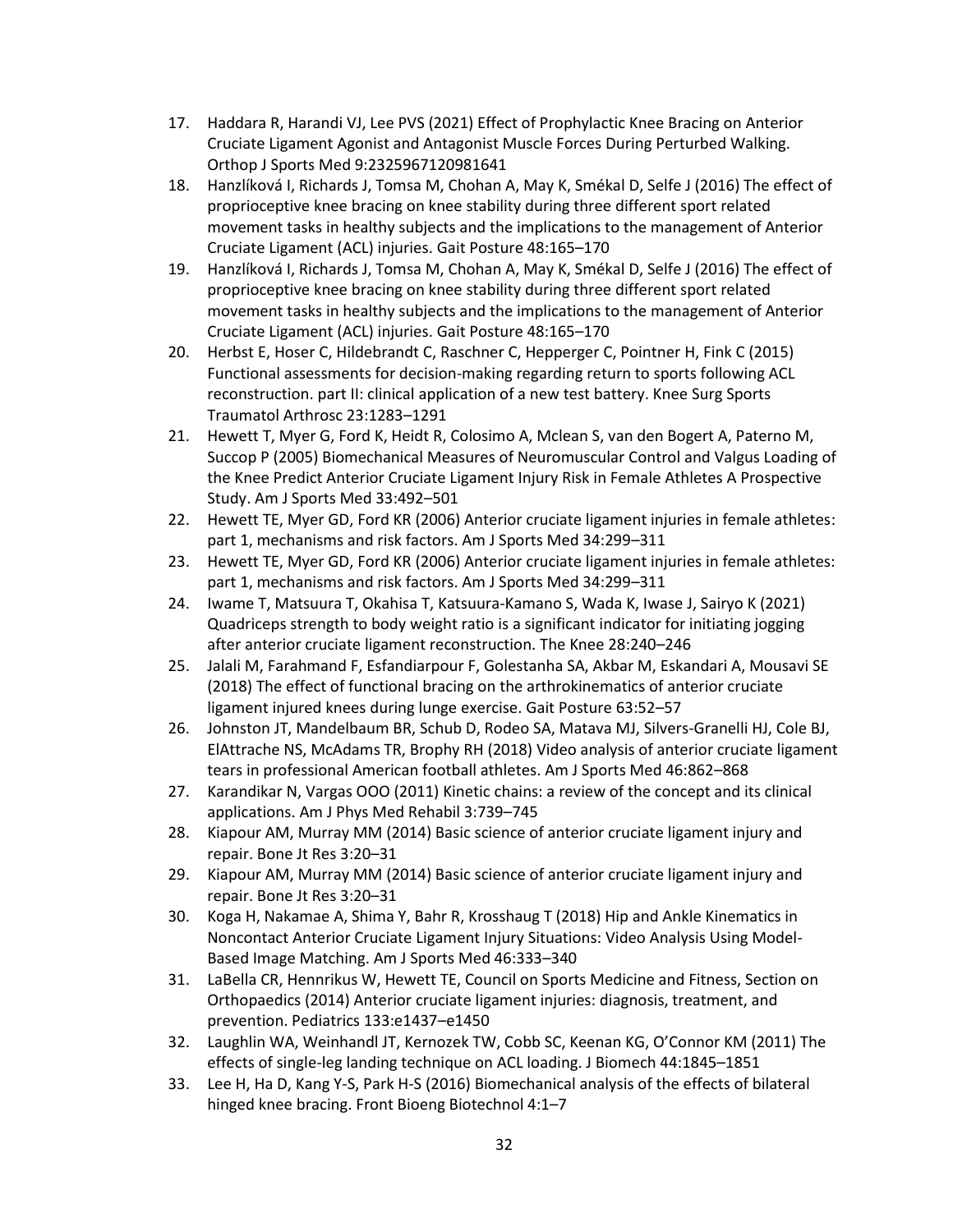- 34. Lee H, Ha D, Kang Y-S, Park H-S (2016) Biomechanical analysis of the effects of bilateral hinged knee bracing. Front Bioeng Biotechnol 4:1–7
- 35. Leppänen M, Pasanen K, Krosshaug T, Kannus P, Vasankari T, Kujala UM, Bahr R, Perttunen J, Parkkari J (2017) Sagittal Plane Hip, Knee, and Ankle Biomechanics and the Risk of Anterior Cruciate Ligament Injury: A Prospective Study. Orthop J Sports Med SAGE Publications Inc 5:2325967117745487
- 36. Liu H, Wu W, Yao W, Spang JT, Creighton RA, Garrett WE, Yu B (2014) Effects of knee extension constraint training on knee flexion angle and peak impact ground-reaction force. Am J Sports Med 42:979–986
- 37. Liu H, Wu W, Yao W, Spang JT, Creighton RA, Garrett WE, Yu B (2014) Effects of knee extension constraint training on knee flexion angle and peak impact ground-reaction force. Am J Sports Med 42:979–986
- 38. Lohmander LS, Östenberg A, Englund M, Roos H (2004) High prevalence of knee osteoarthritis, pain, and functional limitations in female soccer players twelve years after anterior cruciate ligament injury. Arthritis Rheum 50:3145–3152
- 39. Marois B, Tan XW, Pauyo T, Dodin P, Ballaz L, Nault M-L (2021) Can a Knee Brace Prevent ACL Reinjury: A Systematic Review. Int J Environ Res Public Health Multidisciplinary Digital Publishing Institute 18:7611
- 40. Maruyama S, Yamazaki T, Sato Y, Suzuki Y, Shimizu S, Ikezu M, Kaneko F, Matsuzawa K, Hirabayashi R, Edama M (2021) Relationship Between Anterior Knee Laxity and General Joint Laxity During the Menstrual Cycle. Orthop J Sports Med SAGE Publications Inc 9:2325967121993045
- 41. Miller JP, Vailas JC, Croce RV, Confessore R, Catlaw K (1999) Dynamic Analysis of Custom-Fitted Functional Knee Braces: EMG and Brace Migration during Physical Activity. J Sport Rehabil Human Kinetics, Inc. 8:109–122
- 42. Mir SM, Talebian S, Naseri N, Hadian M-R (2014) Assessment of Knee Proprioception in the Anterior Cruciate Ligament Injury Risk Position in Healthy Subjects: A Cross-sectional Study. J Phys Ther Sci 26:1515–1518
- 43. Mir SM, Talebian S, Naseri N, Hadian M-R (2014) Assessment of Knee Proprioception in the Anterior Cruciate Ligament Injury Risk Position in Healthy Subjects: A Cross-sectional Study. J Phys Ther Sci 26:1515–1518
- 44. Myer GD, Ford KR, Paterno MV, Nick TG, Hewett TE (2008) The effects of generalized joint laxity on risk of anterior cruciate ligament injury in young female athletes. Am J Sports Med 36:1073–1080
- 45. Nicolini AP, Carvalho RT de, Matsuda MM, Sayum Filho J, Cohen M, Nicolini AP, Carvalho RT de, Matsuda MM, Sayum Filho J, Cohen M (2014) Common injuries in athletes' knee: experience of a specialized center. Acta Ortopédica Bras Sociedade Brasileira de Ortopedia e Traumatologia 22:127–131
- 46. Podraza JT, White SC (2010) Effect of knee flexion angle on ground reaction forces, knee moments and muscle co-contraction during an impact-like deceleration landing: Implications for the non-contact mechanism of ACL injury. The Knee 17:291–295
- 47. Powers CM (2010) The Influence of abnormal hip mechanics on knee injury: a biomechanical perspective. J Orthop Sports Phys Ther 40:42–51
- 48. Rishiraj N, Taunton JE, Lloyd-Smith R, Regan W, Niven B, Woollard R (2012) Functional knee brace use effect on peak vertical ground reaction forces during drop jump landing. Knee Surg Sports Traumatol Arthrosc 20:2405–2412
- 49. Rodríguez-Merchán EC (2016) Knee bracing after anterior cruciate ligament reconstruction. Orthop Online Thorofare 39:602–609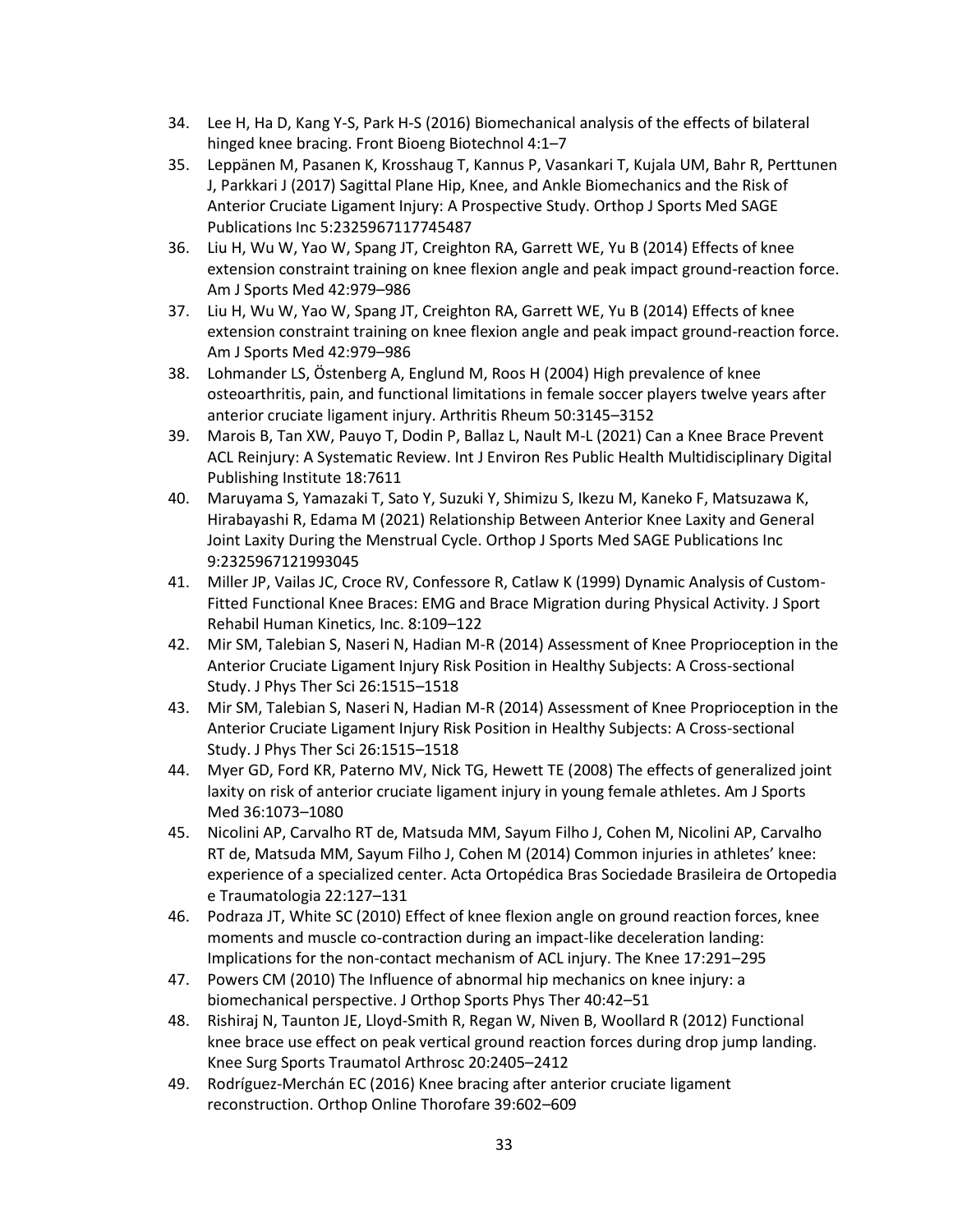- 50. Sinclair J, Richards JD, Taylor PJ (2018) Effects of prophylactic knee bracing on patellar tendon loading parameters during functional sports tasks in recreational athletes. Sport Sci Health 14:151–160
- 51. Sinclair JK, Vincent H, Richards JD (2017) Effects of prophylactic knee bracing on knee joint kinetics and kinematics during netball specific movements. Phys Ther Sport 23:93–98
- 52. Sitler M, Ryan CJ, Hopkinson LW, Wheeler LJ, Santomier J, Kolb LR, Polley CD (1990) The efficacy of a prophylactic knee brace to reduce knee injuries in football: A prospective, randomized study at West Point. Am J Sports Med SAGE Publications Inc STM 18:310–315
- 53. Smith HC, Vacek P, Johnson RJ, Slauterbeck JR, Hashemi J, Shultz S, Beynnon BD (2012) Risk factors for anterior cruciate ligament injury: a review of the literature—part 2: hormonal, genetic, cognitive function, previous injury, and extrinsic risk factors. Sports Health Multidiscip Approach 4:155–161
- 54. Smith SD, LaPrade RF, Jansson KS, Årøen A, Wijdicks CA (2014) Functional bracing of ACL injuries: current state and future directions. Knee Surg Sports Traumatol Arthrosc 22:1131–1141
- 55. Tomescu S, Bakker R, Wasserstein D, Kalra M, Nicholls M, Whyne C, Chandrashekar N (2018) Dynamically tensioned ACL functional knee braces reduce ACL and meniscal strain. Knee Surg Sports Traumatol Arthrosc 26:526–533
- 56. Tran AA, Gatewood C, Harris AHS, Thompson JA, Dragoo JL (2016) The effect of foot landing position on biomechanical risk factors associated with anterior cruciate ligament injury. J Exp Orthop 3
- 57. Wang L-I, Gu C-Y, Chen W-L, Chang M-S (2010) Potential for Non-Contact ACL Injury Between Step-Close-Jump and Hop-Jump Tasks. J Sports Sci Med 9:134–139
- 58. Wu GKH, Ng GYF, Mak AFT (2001) Effects of knee bracing on the functional performance of patients with anterior cruciate ligament reconstruction. Arch Phys Med Rehabil Elsevier 82:282–285
- 59. Yasuda T, Yokoi Y, Oyanagi K, Hamamoto K (2016) Hip rotation as a risk factor of anterior cruciate ligament injury in female athletes. J Phys Fit Sports Med 5:105–113
- 60. Yu B, Garrett WE (2007) Mechanisms of non-contact ACL injuries. Br J Sports Med 41:i47– i51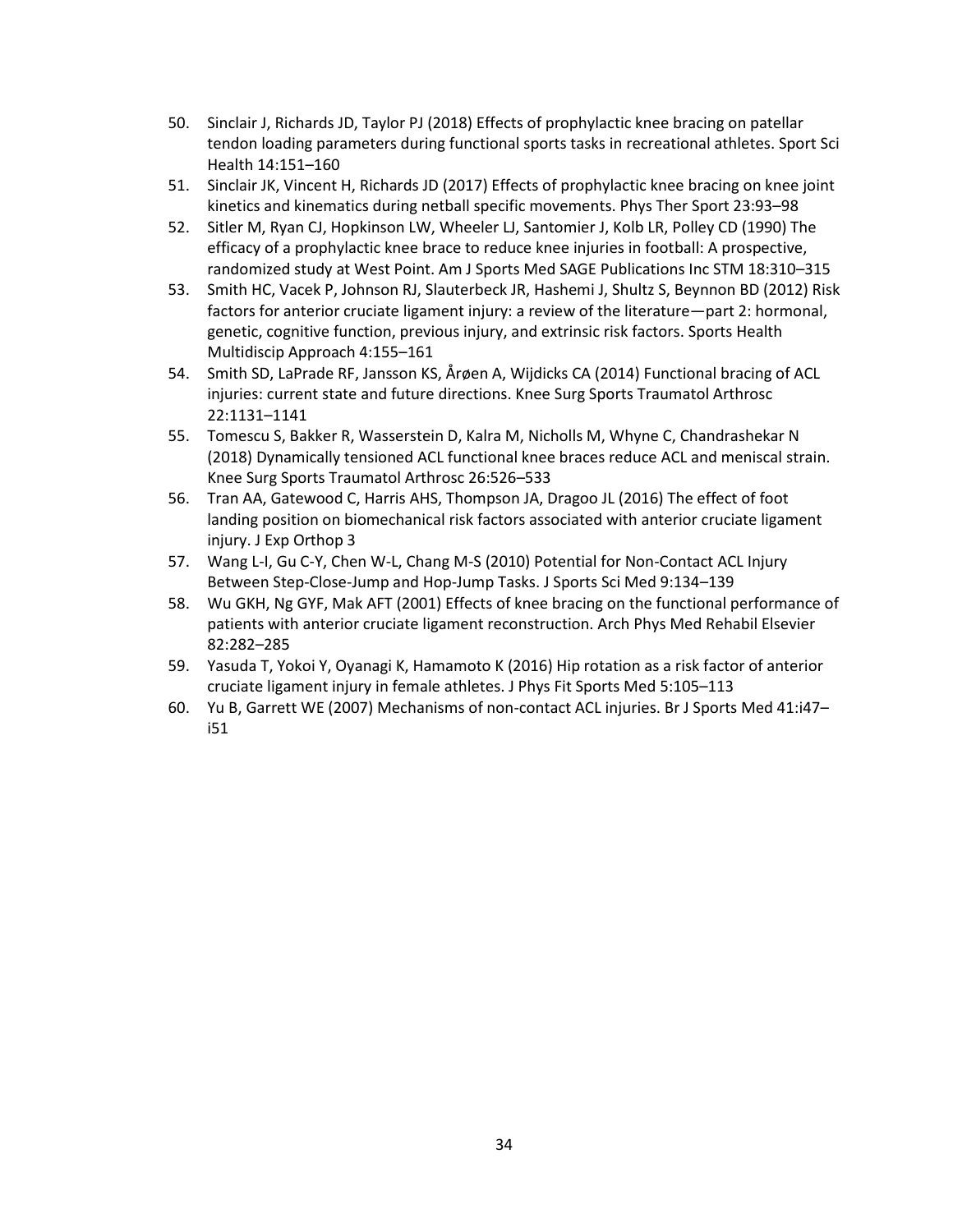# **APPENDIX A**

### IRB approval document

# <span id="page-44-1"></span><span id="page-44-0"></span>IRB approval-Linczeski [NMU Saved x]



Zak Linczeski Mon, Feb 15, 11:01 AM (1 dε Hello Dr. Anderson, My name is Zak Linczeski and I am a MSc. Exercise Science student working with Dr. Sarah



#### **Derek Anderson** to me  $\sim$

Mon, Feb 15, 11:52 AM (1 day ago)  $\frac{1}{\sqrt{2}}$ 

 $\hat{\mathbf{C}}$ 

Your project would not require IRB review. Good luck with your research!

Derek

Hi Zak,

#### Dr. Derek L. Anderson

Chair - Institutional Review Board | Professor | School of Education, Leadership, and Public Service Home: 906-362-8979 | Office: 906-227-1873 | 213 Whitman